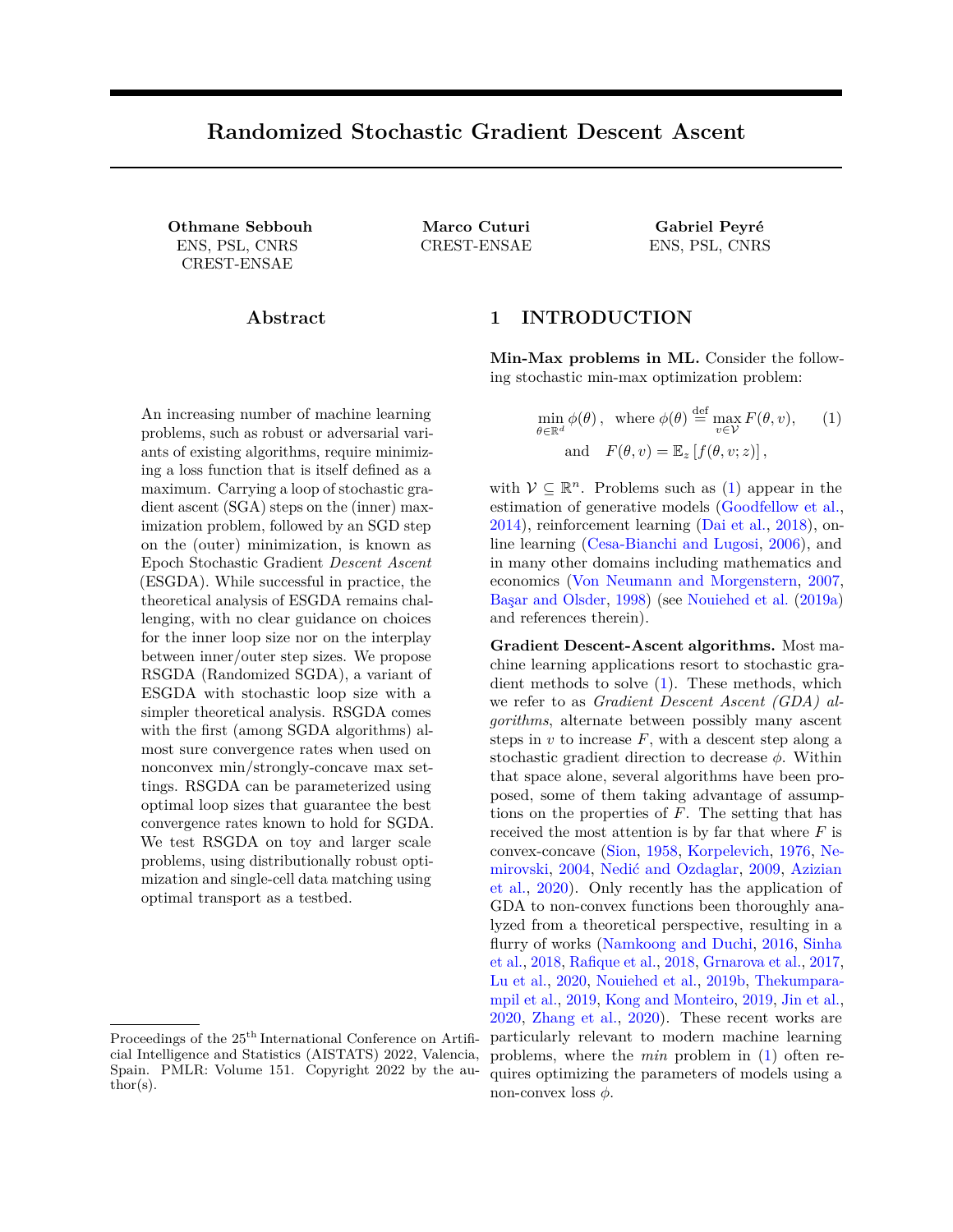Non-convex strongly concave optimization. We consider in this work the setting where F is nonconvex in , yet strongly concave and smooth inv. This setting is practically relevant since it appears in Temporal Dierence learning (Dai et al., 2018), robust optimization (Sinha et al., 2018), or entropic optimal transport (Cuturi, 2013). It is also theoretically appealing, since it has been shown that GDA algorithms achieve a complexity similar to singlevariable minimization, up to a factor depending on the conditioning of the problem (Sanjabi et al., 2018b, Nouiehed et al., 2019b, Lin et al., 2019, Qiu et al., 2020, Huang et al., 2020). For example, compared to the nonconvex-concave and nonconvex-nonconcave settings, one does not need to assume that the set in [\(1\)](#page-0-0) is bounded in order to ensure convergence.

In practice, one of the most widely used algorithms to solve [\(1\)](#page-0-0) is epoch stochastic gradient descent ascent (Goodfellow et al., 2014, Sanjabi et al., 2018a, Lin et al., 2019, Jin et al., 2020, Nouiehed et al., 2019b, Sanjabi et al., 2018b, Houdard et al., 2021), where we make an arbitrary xed number of stochastic gradient ascent steps followed by a gradient descent step. Unfortunately, there is very little understanding of the theoretical justi cations behind this method, leaving practitioners in the dark as to what guarantees they might expect from their parameter settings.

Our Contributions. In this work, we aim to quantify in the form of convergence rates and suggested parameter settings how much the practical choices are justied by theory. To this end, we propose Randomized Stochastic Gradient Descent Ascent (RS-GDA), a randomization of Epoch Stochastic Gradient descent ascent (ESGDA) which is more amenable to theoretical analysis and performs very similarly to ESGDA in practice. From a theoretical perspective, we show that RSGDA enjoys the best known convergence rates, which are also veri ed by one-step stochastic gradient descent ascent (Lin et al., 2019) and other variants (Huang et al., 2020, Qiu et al., 2020), and we demonstrate how the step sizes and number of gradient ascent steps should be set in order to retain these convergence guarantees. We evaluate our suggested parameter settings on problems from robust optimization and optimal transport: we consider (i) the problem of distributionally robust optimization (Sinha et al., 2018), where we aim to learn a classi er which is robust to adversarial inputs, and (ii ) the problem of single-cell data matching using regularized optimal transport (Schiebinger et al., 2019, Stark et al., 2020, Cuturi, 2013).

# 2 BACKGROUND

We present in this section relevant assumptions for analysis, and brie y review state of the art results.

#### 2.1 Assumptions

Smoothness and strong concavity. Throughout the paper, we assume thatF is smooth in both variables, and strongly concave in the second variable.

Assumption 2.1. We assume that F isL-smooth on  $R<sup>d</sup>$  and v 7!  $F$  (; v) is -strongly concave on V.

The smoothness and strong concavity of ensure that the function dened in  $(1)$  is smooth as well. Lemma 2.2 (Lemma 4.3 in Lin et al. (2019)). Let Assumption 2.1 hold. Let  $\stackrel{\mathsf{def}}{=} \stackrel{\mathsf{L}}{=}$ . De ne  $\mathsf{v} \; : \mathsf{R}^\mathsf{d}$  7!  $\mathsf{R}^\mathsf{n}$ by v ( ) =  $\argmax_{v_2 \in \mathbb{R}^n} F(v)$  for all 2  $\mathbb{R}^d$ . Then, v is -lipschitz and is 2L -smooth.

Assumptions on noise. We assume that the stochastic gradient in has bounded variance, which is standard in non-convex stochastic optimization.

Assumption 2.3. There exists  $2 > 0$  such that for all ( ;v ) 2  $R^d$  V,

$$
\begin{array}{cccc}\nh & i \\
E_z & k r & f(\; ; v \; ; z) & r & F(\; ; v)k^2 & 2:\end{array}
$$

For the stochastic gradient in v, we only assume that the noise is nite at the maximizer.

Assumption 2.4. Dene v ( )  $\stackrel{\text{def}}{=} \operatorname*{argmax}_{v_2 \in \mathbb{R}^n} f(v)$ . Let  $\sim^2 \frac{\text{def}}{\text{}} E_z$ h kr  $\begin{array}{c} \n\sqrt{f}(\sqrt{2}, \sqrt{2}) & \n\end{array}$  $< 1$  .

#### 2.2 Review of Gradient Descent Ascent Methods

Denitions. Let  $\frac{1}{2}$  > 0. We call 2  $R^d$  an approximate stationary point if  $kr$  ( ) $k$  : We call v a -approximate maximizer if for some  $2 \mathsf{R}^{\mathsf{d}}$  we have ( )  $F$  (; v)

SGDmax, SGDA and ESGDA. One of the most analyzed algorithms for solving min-max problems such as[\(1\)](#page-0-0) is (S)GDmax (Sanjabi et al., 2018a, Lin et al., 2019, Jin et al., 2020, Nouiehed et al., 2019b, Sanjabi et al., 2018b, Houdard et al., 2021), where at each iteration we make the number of (stochastic) gradient ascent steps necessary to reach a-approximate maximizer  $v_{k+1}$ , before making a descent step using the gradient r  $f(x, y_k)$ . See Alg. 1, SGD max .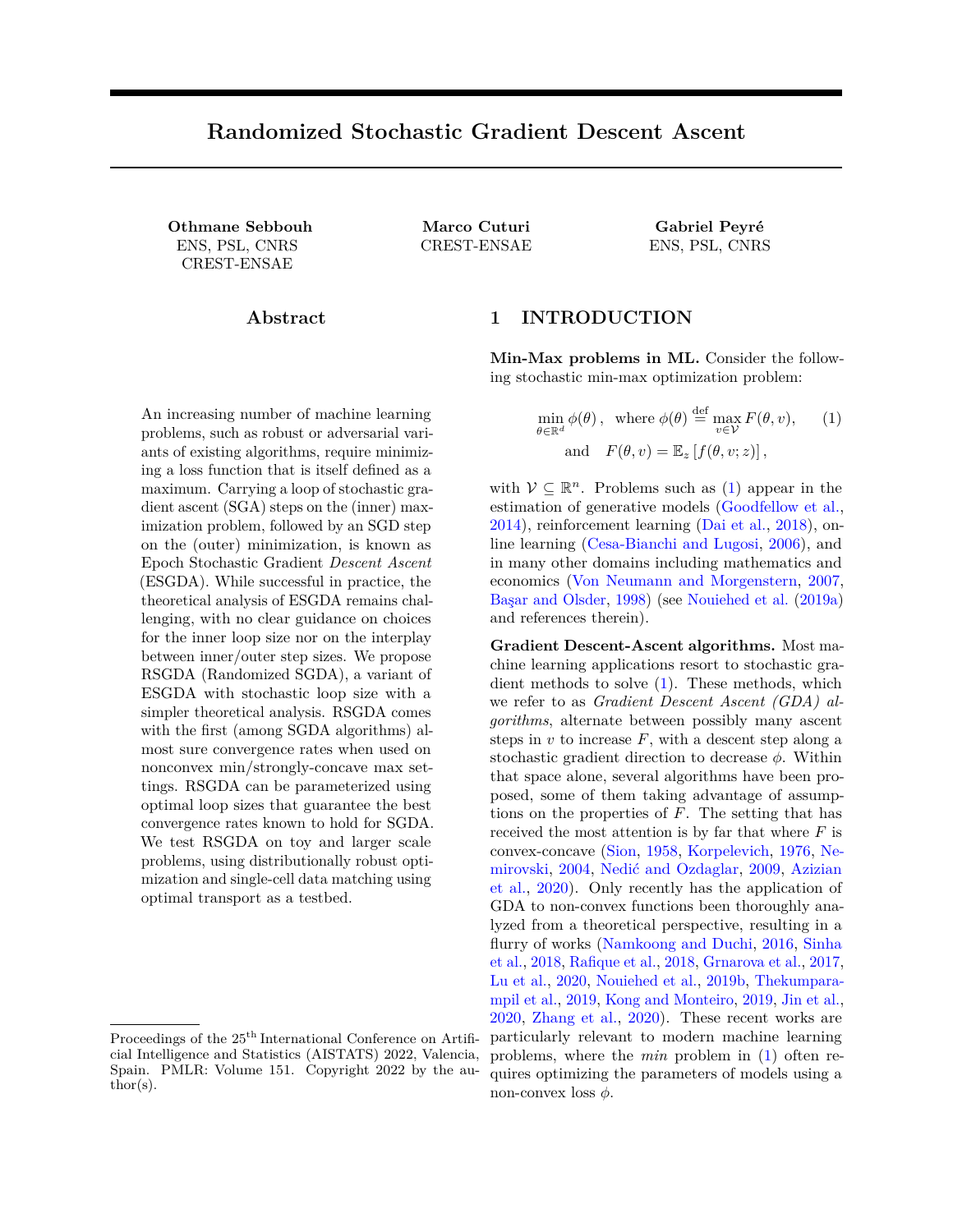To reach an -stationary point  $k$ , this algorithm requires O  $log(1=^2)^{2}$  (resp. O  $log(1=^3)^{3}$  4) total gradient computations in the deterministic (resp. stochastic) setting (Lin et al., 2019). In practice, however, because SGDmax involves a subroutine where we need to ensure that we reach an approximate maximizer, this algorithm is rarely implemented. It is instead approximated by ESGDA.

Algorithm 1 SGDmax/SGDA/ESGDA

```
Inputs: step sizes and , loop sizem, max-oracle
accuracy
for k = 0; 1; 2; ...; do
   SGDmax :
       Find v_{k+1} s.t. E_k [F(\frac{k}{k}; v_{k+1})] (\frac{k}{k+1}) +
   SGDA :
        Sample z_k^0 D
        v_{k+1} = v (v_k + r_v f (k, v_k; z_k^0))ESGDA :
       for t = 0; 1; 2; ...; m 1 do
            Samplez_k^t D
            v_k^{t+1} = \int_V (v_k^t + r_v f (k, v_k^t; z_k^t))end for
        V_{k+1} = V_{k+1}^0 = V_k^mSamplez_k D
     k+1 = k r f ( k ; V_{k+1} ; Z_k)
end for
```
At the other end of the spectrum is one-step Gradient Descent Ascent (Lin et al., 2019, Chen et al., 2020) (also referred to as GDA in the literature), in which one ascent step is followed by one descent step. See Alg. 1,SGDA . This algorithm has two important advantages compared with (S)GDmax: (a) it is simple: it doesn't require any inner ascent loop or stopping criteria, (b) it has better convergence rates:  $O \t{2}^2$  (resp.  $O \t{3}^3$   $4$ ) in the deterministic (resp. stochastic) setting.

In practice, instead of choosing a precision or running SGDA, one popular choice (Goodfellow et al., 2014, Sinha et al., 2018, Houdard et al., 2021) is using epoch stochastic gradient descent ascent (ESGDA), where we make a xed number of ascent steps on followed by a descent step on . See Alg. 1,ESGDA . The goal of the ascent steps is to have a good enough approximation of v  $( \kappa )$ , and hence of the gradient  $r \left( k \right)$ , in order to make a descent step on . Despite its popularity, we know little about the theoretical properties of ESGDA in the nonconvex-strongly concave setting. Yan et al. (2020) studies a version of ESGDA with an iteration dependent number of gradient ascent steps. The problem they consider F

weakly convex and strongly concave is inherently harder than the smooth nonconvex-strongly concave problem. The complexity of their method for nding a nearly stationary point is O <sup>4</sup>  $<sup>4</sup>$ , but to reach a</sup> stationary point, they still need O <sup>6</sup> iterations, even when their results are specialized to the smooth setting (See Prop. 4.11 in Lin et al. (2019) for the relation between stationarity and near stationarity). Chen et al. (2021) consider the harder problem of stochastic nested optimization (which includes bilevel and min-max optimization). They devise an algorithm (ALSET) with  $O<sup>4</sup>$  complexity when the epoch size is (). But they assume that their function and its hessian are both lipschitz, whereas the analysis of SGDA only requires that the gradients are lipschitz.

Despite the popularity of ESGDA, to the best of our knowledge, there is no theoretical analysis ensuring that this algorithm converges under the same conditions as SGDA and SGDmax. In this work, we aim to support practical implementation choices of ESGDA with solid theory, and in turn suggest new parameter settings to further improve how ESGDA is implemented.

Motivating RSGDA. RSGDA is a randomized version of ESGDA with a stochastic loop size. Empirically, RSGDA performs similarly to ESGDA (Fig. 1), but its theoretical analysis is simpler, thanks to its inner-loop free structure. This is showcased in Prop. 3.1, our central result, a descent inequality (up to additional noise terms), from which we draw several conclusions. First, we derivealmost sure convergence rates for RSGDA (Cor. 3.2). Then, we show that, like SGDA, RSGDA enjoys the best known convergence rates in expectation among stochastic gradient descent ascent algorithms (Cor. 3.8). Importantly, for each of our convergence results, we determine (i) a range of descent step probabilities that guarantees the best possible convergence rate, and (ii) how the step sizes should be set depending on p.

# 3 RANDOMIZED STOCHASTIC GRADIENT DESCENT ASCENT

We now introduce RSGDA (Alg. 2) in detail. At each iteration k, we toss a coin: if it lands heads (with probability 1 p), we keep  $_{k}$  xed and make an ascent step onv $_k$  along the stochastic gradient  $r_y f(x_k; v_k; z_k)$ , where  $z_k$  D (or a projected ascent step if  $V \oplus R^n$ ); if it lands tails (with probability p), we keepv<sub>k</sub> xed and make a descent step along the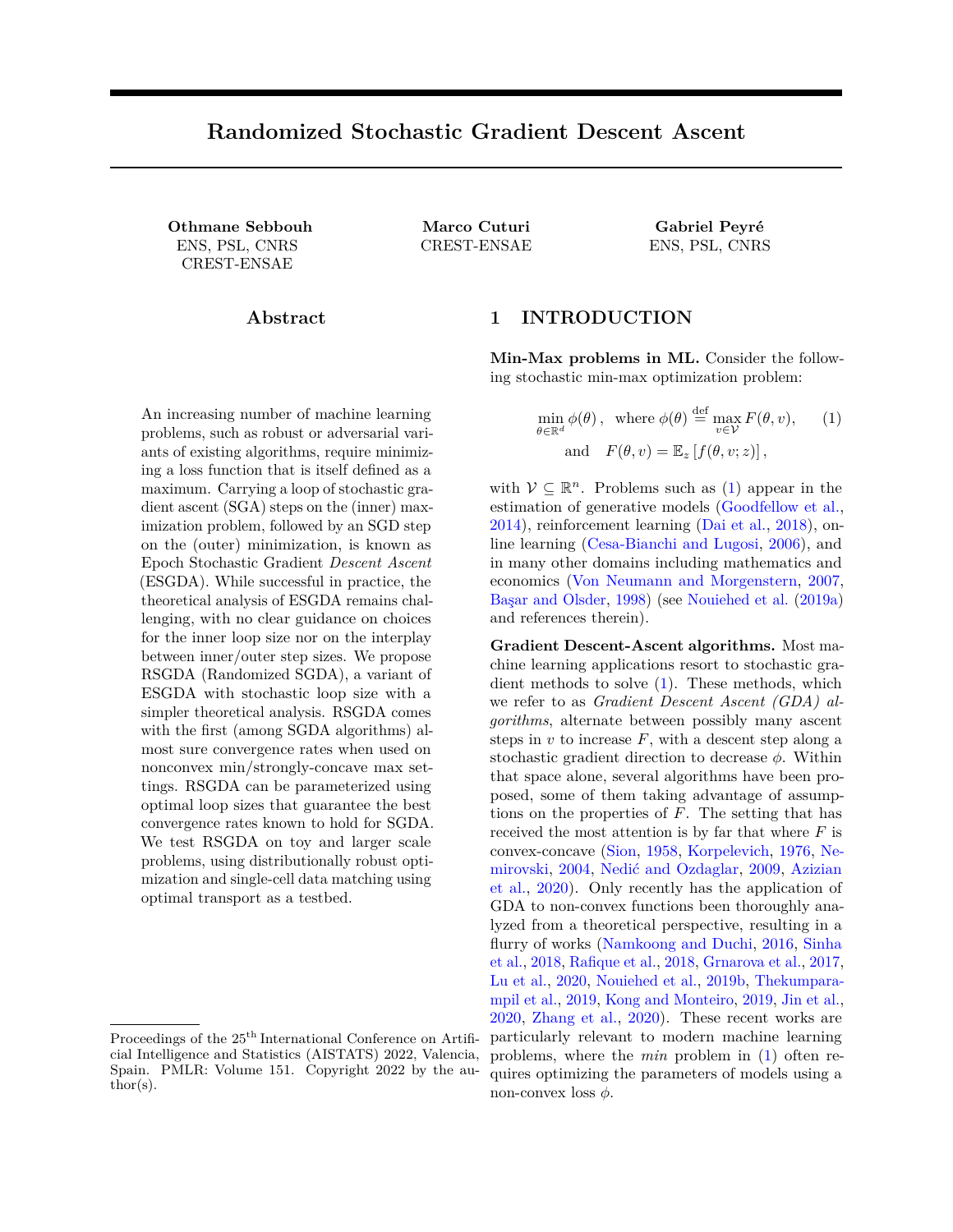stochastic gradient r f ( $_k$ ;  $v_k$ ;  $z_k$ ). The algorithm can also be seen as a version of ESGDA where the size of the inner loopm is stochastic and equal to 1=p 1 in expectation.

Algorithm 2 Randomized SGDA

| Initialisation: $v_0$ 2 R <sup>n</sup> ; 0 2 R <sup>d</sup> | Inputs: step sizes( $_{k}$ ) <sub>k</sub> and ( $_{k}$ ) <sub>k</sub> , p 2 (0; 1).  |
|-------------------------------------------------------------|--------------------------------------------------------------------------------------|
| for $k = 0; 1; 2; \ldots;$ do                               |                                                                                      |
| $Samplez_k$ D                                               |                                                                                      |
|                                                             |                                                                                      |
|                                                             | $v_k^+ = k$ k T $f(k; v_k; z_k)$<br>$v_k^+ = v (v_k + k r v f (k; v_k; z_k)))$       |
| $(k_{+1};v_{k+1}) =$                                        | $\begin{array}{cc} ( k^+; v_k ) & w. p. p \\ ( k^+; v_k^+ ) & w. p. 1 p \end{array}$ |
| end for                                                     |                                                                                      |

From a stochastic optimization perspective, this randomization trick is reminiscent of the way Loopless SVRG (Stochastic Variance Reduced Gradient) (Hofmann et al., 2015, Kovalev et al., 2020) avoids using the inner loop of the original SVRG method (Johnson and Zhang, 2013). Like for Loopless SVRG and SVRG, RSGDA results in a much simpler analysis than for ESGDA.

This is apparent through Prop. 3.1, in which we establish a one-step recurrence inequality which is central to deriving our convergence results.

Proposition 3.1. Consider the iterates of Alg. 2. Let Assumption  $2.1$  hold. Let  $p 2 (0, 1)$  and dene for all k 2 N,

$$
D_k =
$$
 (  $k$ ) min  $2R^d$  ( );  $r_k = kv$  (  $k$ )  $v_k k^2$ ;  
and  $E_k = D_k + L \frac{p_k}{(1-p)k} r_k$ :

Let  $(\kappa)_k$  and  $(\kappa)_k$  be two positive decreasing sequences such that  $\frac{k}{k}$  is decreasing as well, with

$$
k \quad \frac{1}{2L} \text{ and } k \quad \frac{\sum_{k=1}^{k} (1-p) k}{p(2p + (1-p) k)}.
$$
 Then,  
\n
$$
p_{k}kr \quad (k)k^{2} + 2E_{k}[E_{k+1}] \quad 2E_{k} + 4 k p_{k} L \sim^{2}
$$
\n
$$
+2^{2} p_{k}^{2} L + \frac{p^{2}(2p + (1-p) k)^{-3} \frac{3}{k}^{4}}{(1-p)^{2} \frac{2}{k}}.
$$
\n(2)

Almost sure convergence rates. Establishing the recurrence inequality of Prop. 3.1 is key to deriving almost sure convergence results in stochastic optimization (Bertsekas and Tsitsiklis, 2000, Gadat et al., 2018, Sebbouh et al., 2021), where one can directly

Figure 1: We use RSGDA (Alg. 2) and ESGDA (Alg. 1) on the minmax problem described in  $\tilde{Y}4.1$ . This gure shows that ESGDA with a given loop size m and RSGDA with  $p = 1 = (m + 1)$  perform similarly. The objective is dened in  $(5)$ .

apply the Robbins-Siegmund theorem (Robbins and Siegmund, 1971). In contrast, it is unclear how almost sure convergence rates can be derived for ESGDA.

Similar to what was done in Sebbouh et al. (2021) for SGD, we can use this lemma and Prop. 3.1 to derive small-o almost sure convergenceates for RSGDA. To the best of our knowledge, these are the rst such rates for a gradient descent ascent algorithm.

Corollary 3.2. Consider the setting of Prop. 3.1. We have that

min t =0 ;:::;k 1 kr ( <sup>t</sup>)k 2 = o 1 P <sup>k</sup> <sup>1</sup> t =0 t a.s: (3)

!

as long as the step sizes<sub>k</sub> and  $k$  verify

$$
X_{k} = 1; \n\begin{array}{ccc}\n & X & 2 & 2 & 1 \\
 & k & k & \\
 & k & k & \frac{3}{2} & 2 \\
 & k & k & \frac{1}{2} & 2 \\
 & k & k & k\n\end{array} \tag{4}
$$

Let > 0 and take for all k 2 N,  $_{k} = \frac{1}{2L(k+1)^{2=5+}}$ and  $k = \frac{p}{2} \frac{1}{2} p^2$  $\frac{1}{2}P\frac{1}{p(2p+(1-p))_{k}}\frac{k}{2(k+1)^{-1.5}},$  we have that the step sizes verify(4) and

$$
\min_{t=0;\dots;k} \text{ kr } (\text{ t})k^2 = \text{ o } k^{\frac{2}{5}+} \text{ almost surely}
$$

Remark 3.3. Using the same analysis, it is also possible to show that using the exact gradients, Randomized GDA converges almost surely at  $\omega(k^{-1})$ rate. Indeed, in that setting,  $2 = x^2 = 0$  and any constant step sizes;  $> 0$  verify conditions  $(4)$ . Substituting in (3) gives the desired rate.

Convergence rates in expectation. In the remainder of this section, we establish convergence rates in expectation for Randomized GDA (where we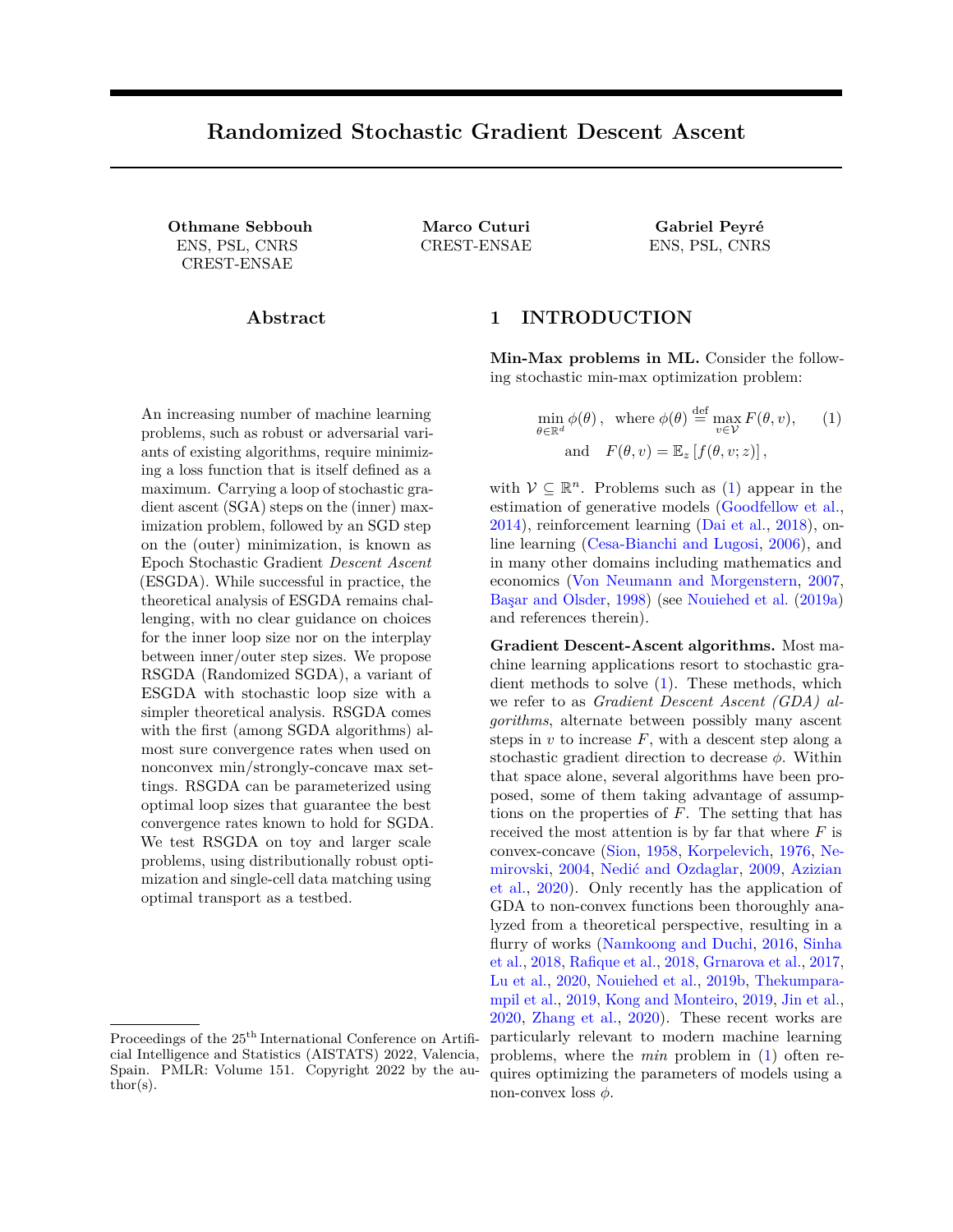use the exact gradient at each iteration) and RSGDA (where we use stochastic gradients). The rates we recover are similar to the best that can be derived for GDA and SGDA (Lin et al., 2019). The interest of the results we present is that(i) we show that it is possible to do more gradient ascent steps and retain the same complexity as SGDA, and we quantify this by determining a range of values ofp for which we have this complexity, (ii) we highlight the e ect of changing the probability p on the step sizes, and (iii) we show that taking  $p = 1=2$  doesn't result in a diverging algorithm; instead the convergence rate is worse by a factor which is an increasing function of p, so that the strategy of making moderately more descent steps than ascent steps is worth exploring depending on the application.

#### 3.1 Randomized GDA (RGDA)

We rst consider RGDA, a version of Alg. 2 where we use the exact gradientsj.e. where the only randomness in the algorithm comes from the coin tosses governed by the probability p. This is the randomized equivalent of Epoch GDA.

Corollary 3.4. Consider the setting of Prop. 3.1. Let for all k 2 N,  $_k = \frac{1}{2L}$  and  $_k =$ (1 p)  $\frac{(1-p)}{4^2}$  p  $\frac{1}{2(n-1)}$  $\frac{1}{\sqrt[p(2p+\frac{1-p}{2})}$ . Then, for all p 2  $^{-1};\frac{1}{2}$  , we have that

$$
\lim_{t=0;\dots;k} \frac{h}{1} E \text{ kr } (t) k^2 = O^{-2} k^{-1} :
$$

Hence, nding an -stationary point requires at most O( $2$   $2$ ) iterations for all p 2  $1:\frac{1}{2}$ .

Remark. The value 1=2 of the upper bound on p is arbitrary, and any constant higher than 1=2 but independent of still ensures the same complexity.

We draw two important insights from this corollary:

(a) Flexibility to the choice of  $p$ . RGDA admits a range of values ofp for which we have the same order of complexity. In particular, with  $p = 1=2$ , we recover the same convergence rate for GDA which was derived in Lin et al. (2019), with better constants, as highlighted in the appendix.

(b) Suggested choice of step sizes. It is known from Lin et al. (2019) that the step sizes and need to verify the following relation:  $=$  $=$   $2$ . How should the step sizes change when we make more ascent steps? Since  $2$  [1=; 1=2] gives the tightest convergence rate, let us consider the case where is in this range. In this setting, Cor. 3.4 shows that the relation should be  $=$  $=$  p<sup>2</sup>. Hence, there is a

linear relation between the descent step size and= $p$ : the lower p, i.e. the more ascent steps we make, the higher should be.

We can draw similar conclusions in the stochastic setting as well, but with dierent ranges for p and dierent choices for the step sizes.

# 3.2 Randomized SGDA (RSGDA)

We now consider RSGDA, where we use stochastic gradients instead of deterministic ones. This is the randomized version of Epoch SGDA.

Decreasing Step Sizes. As is the case for SGD, without additional structure on the objective F , we can only guarantee theanytime convergence(without knowledge of the last iteration or the required precision) of RSGDA if we use decreasing step sizes.

Corollary 3.5. Consider the setting of  
\nProp. 3.1. Let 
$$
k = \frac{1}{2L(k+1)^{2-5}}
$$
 and  
\n $k = \frac{p}{2^L \frac{1}{p(2p+(1-p))}} \frac{k}{2(k+1)^{1-5}}$ . Then,  
\n
$$
\min_{t=0; \dots; k-1} kr \quad (\frac{1}{t})k^2 = O \log(k)k^{-2-5}
$$
:

The previous corollary presented the parameter settings that resulted in the best rate when using decreasing step sizes. We have used the notation for brevity even though the result is non-asymptotic. A complete version of this corollary, including the explicit bound, can be found in the appendix.

RSGDA With Fixed Step Sizes. In practice, it is often the case that stochastic gradient algorithms are implemented using a xed step size.

Corollary 3.6. Consider the setting of Prop. 3.1. Let  $> 0$ . With suitable choices of step sizes, if k  $^3$   $^5$  , then min $_{\mathsf{t}=0}$  ;:::;k  $_{1}$  E [kr  $\left(\begin{array}{c} \mathrm{t} \end{array}\right)$ k] . Moreover, for all p 2  $\frac{1}{2}$ ;  $\frac{1}{2}$ , the complexity is still  $O^{3 \t3 \t5}$  .

We give the explicit values for the step sizes and the complexity in the appendix. In this corollary, we recover the complexity given without proof in Lin et al. (2019) when using  $p = 1 = 2$ , but we extend their result to a larger number of ascent steps (instead of a single one). Note that the step sizes rely on some quantities that are generally impossible to obtain, like . As is the case for SGD, without knowledge of this constant and using constant step sizes, it is possible to guarantee only sublinear convergence towardshe neighborhoodof a solution (see e.g. (Gower et al., 2019)).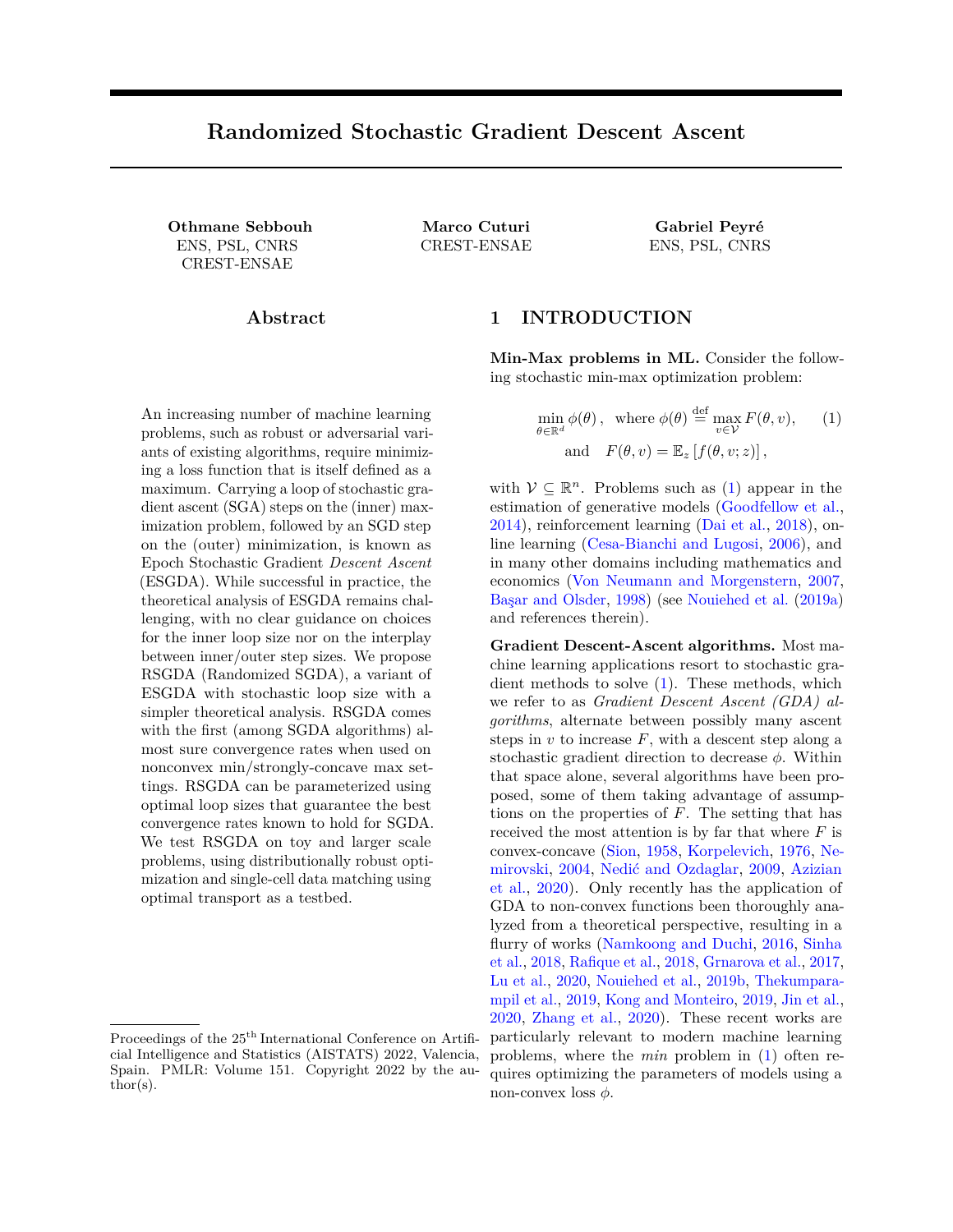RSGDA With Large Batch Sizes. The best known complexity for SGDA is  $Q^{3}$ <sup>4</sup> (Lin et al., 2019), and it is obtained using xed step sizes and large minibatch sizes. In the following corollary, we show that the same rate can be recovered for RSGDA using large minibatch sizes. As done in the previous corollaries, we also give the range of values of which give the same rate. Following Lin et al. (2019), we assume that all stochastic gradients have bounded variance in this setting.

Assumption 3.7. There exists  $2 > 0$  such that for all ( ;<code>v</code>) 2  $R^d$   $V$  ,

Ez h kr f (; v ; z) r F (; v )k 2 i 2 Ez h kr <sup>v</sup> f (; v ; z) r <sup>v</sup>F (; v )k 2 i 2 :

Corollary 3.8 (Large minibatch sizes). Consider the setting of Prop. 3.1. Let Assumption 3.7 hold and choosep 2  $[\frac{1}{2}; \frac{1}{2}]$ . Using the step sizes of Cor. 3.4 and a su ciently large minibatch size, the total number of stochastic gradient evaluations to reach an -stationary point is  $O<sup>3</sup> <sup>4</sup>$ .

Discussion about other values of p. Note that Prop. 3.1 and the subsequent corollaries allow for any value of p in (0; 1) and still guarantee the convergence of RSGDA, albeit with an additional factor in the convergence rates (See Appendix). This suggests tuning p to values that are moderately larger than 1=2, and we would still expect RSGDA to perform almost as well as with values ofp in the range which gives the best convergence rates. In applications where descent steps are cheaper than ascent steps, problem we consider (Sinha et al., 2018). this strategy is sound.

#### 3.2.1 Interpolation Setting

We consider using RSGDA in a more favorable setting, where the maximization problem is easier, as in the interpolation case, when F is a nite-sum and  $\sim^2 = 0$ .

Assumption  $3.9$  (Interpolation). For all (; v) 2  $R^{d}$   $R^{n}$ ;  $F(jv) = \frac{1}{n}$  $\sum_{i=1}^{n} F_i(:,v)$ , where for all i 2 [n],  $F_i$  veri es Assumption 2.1 and for all 2  $R^d$ , there exists v () 2  $R<sup>n</sup>$  such that for all i 2 [n],  $r_v F_i$  (; v () = 0.

Note that we do not assume that  $2 = 0$ , which, by Assumption 2.3, would have implied, fori 2 [n] and  $(y)$  2  $R^{d}$  R<sup>n</sup> that r F<sub>i</sub> $(y)$  = r F(; v).

From an optimization perspective, this setting has been explored in many works on SGD (Vaswani et al., 2019a,b, Loizou et al., 2021, Sebbouh et al., 2021),

where it was shown that if the two previous assumptions are veri ed (for the single-variable objective), SGD has the same convergence rate as Gradient Descent. This setting has also recently been studied for bilinear minimax optimization (Li et al., 2021),

The next result shows that in that setting, RSGDA converges at the improved rate of  $O$   $2^{4}$  (versus  $O<sup>3</sup>$ <sup>4</sup>), without requiring large batch sizes.

Corollary 3.10. Consider the setting of Proposition 3.1 and let Assumption 3.9 hold. Let  $k = 1 = (2L)$  for all k 2 N.

- Almost sure convergence. Let > 0 and  $k = 0$   $\frac{1}{2(k+1)^{-1-2+}}$  . Then, min t =0 ;:::;k 1 kr (  $_k$  ) $k^2$  $= 0$  k <sup>1=2+</sup> a.s.
- Anytime convergence in expectation. Let  $k = 0 - 2$ p Then, min t =0 ;:::;k 1 E kr  $(k)k^2$ i = O log( k ) p <u>νg(κ)</u> :<br>k+1 :
- Convergence in expectation for a given precision. With a suitable choice of , if  $p \ 2 \ \ \ \frac{1}{2} \ \ \text{and} \ \ k$  $2<sup>4</sup>$ , then  $\begin{array}{cc} \mathsf{min} & \mathsf{E}\begin{bmatrix} \mathsf{kr} & \left( \begin{array}{c} \mathsf{k} \end{array} \right) \mathsf{k} \end{array} \end{array}$

By setting  $\sim^2$  = 0, all these results can be derived from Prop. 3.1 in a similar fashion to the previous corollaries. As an illustration of these results, we apply our method to distributionally robust optimization in  $\overline{Y4.1}$ , where Assumption 3.9 holds for the

# 4 APPLICATIONS

To illustrate our results, we consider two nonconvex strongly concave problems: distributionally robust optimization (Sha eezadeh-Abadeh et al., 2015, Kuhn et al., 2019) and learning with a Sinkhorn loss (Genevay et al., 2018).

### 4.1 Distributionally Robust Optimization

The goal of distributionally robust optimization is to learn machine learning models which are robust to changes in the distribution of test data compared to training data. Consider a training dataset  $D \stackrel{\text{def}}{=} f(x_1; y_1); \dots; (x_n; y_n)g \quad R^{p+q}$ 1, and suppose we want to learn a robust classi er from a parametric family f : R<sup>p</sup> 7! R<sup>q</sup>; 2 R<sup>d</sup> . Sinha et al. (2018) showed that one way to do so is to solve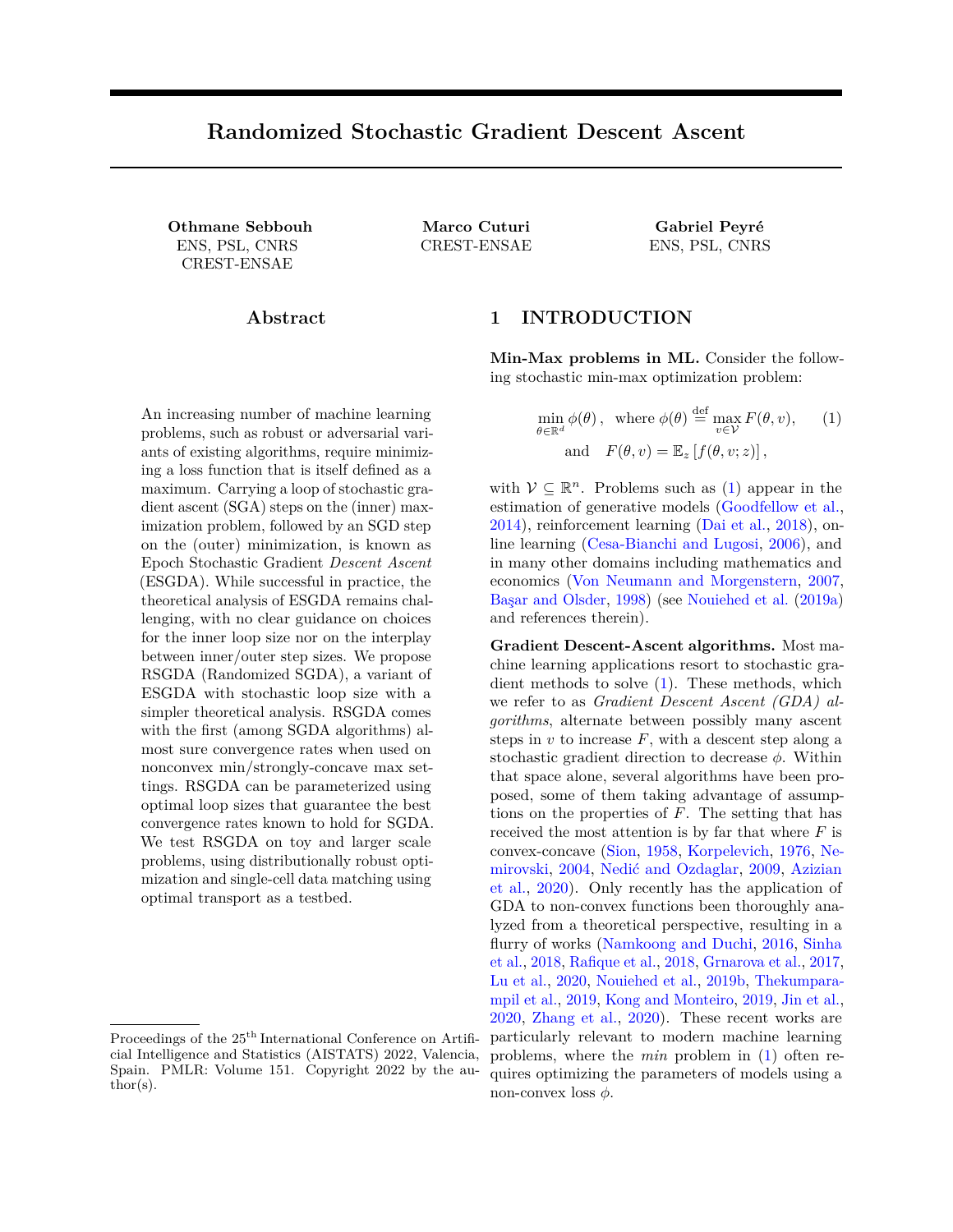:

Figure 2: Training loss (5) when using RSGDA.  $= 10$ . We study the e ect of the descent step size and the descent probability p.

the following optimization problem:

$$
\min_{2\,\mathrm{R}^d} \quad (\quad ) \quad \mathsf{F} \quad (\, ;v \,); \tag{5}
$$

$$
F(\ ;v)=\max_{\substack{v=[\ v_1];\ ... \ v_n]\; \Pi \\ 2\,R^{pn}}} \frac{1}{n}\sum_{j=1}^{N^n}\ (f\ (v_j);y_j)\qquad kv_j\quad x_j\,k^2
$$

where  $\hat{ }$  : R<sup>p</sup> R<sup>q</sup> 7! R is the loss function. Intuitively, the inner maximization problem requires that we nd the (adversarial) inputs f v<sub>i</sub> g<sub>i</sub> that maximize the loss, while minimizing the average distance to the original inputs  $f x_i g_i$ . The hyperparameter controls the trade-o between these two objectives. A low allows the classier to be robust to adversarial perturbations, but sacrices model accuracy on training data. A high

ensures that the model performs well on training data, but sacrices robustness. Sinha et al. (2018) showed that for large enough, solving this problem is nonconvex strongly concave. Moreover, we also have that Assumption  $3.9$  is veri ed.

Lemma 4.1 (Sinha et al. (2018)). Consider F dened in (5). Assume that (; v) 7! `(f; (v<sub>j</sub>; y<sub>j</sub>)) is smooth for all (; v; y ) 2  $R^{d}$   $R^{pn}$   $R^{q}$ , and that the noise assumption 2.3 holds. Then for a large enough , F veri es Assumption 2.1. Moreover, since F is

separable in each coordinate $v_j$  2 R<sup>d</sup>; j 2 [n], we have that Assumption 3.9 is veri ed.

Application To MNIST. We reproduce the setting of Sinha et al. (2018) for the MNIST dataset and concentrate on the optimization aspect of their procedure. For the experiment to still be meaningful, we only considered the models which resulted in higher than 98% validation accuracy. As done by Sinha et al.  $(2018)$ , we set = 1:3 and choosef to be a CNN with smooth ELU activations. More details on the exprimental settings can be found in the Appendix. Contrary to Lin et al. (2019), we report the loss of  $interest$  ( ) in order to better assess the eect of the parameter settings.

Fig. 2 shows the performance of RSGDA (Alg. 2) on Problem (5) with various parameter settings. We use minibatch RSGDA and set the ascent step size  $= 10$ . We noticed that further tuning this hyperparameter had less impact than and p on the performance of RSGDA. For each probability p, we display the step size that resulted in the lowest training loss. For all experiments with  $p = 0.5$ , choosing  $> 0.25$  led the model to diverge or result in a low validation accuracy. As predicted by theory, decreasing descent probability allows to take larger step sizes  $\phi = 0.25$ ; = 0:3) and results in faster optimization, but decreasingp too much  $(p = 0.1)$  leads to a slow algorithm, as is updated less often. Further increasing the step size when  $p = 0:1$  makes RSGDA diverge.

#### 4.2 Learning with a Sinkhorn Loss

The second application we consider is that of learning with a semi-dual Sinkhorn loss (Cuturi and Peyré, 2018, Kitagawa et al., 2019). We establish that this problem is indeed nonconvex-strongly concave. Then, inspired by Schiebinger et al. (2019), Stark et al. (2020), we apply semi-dual optimal transport to a single-cell data integration problem using RSGDA. But rst, let us recall the de nition of the regularized OT loss between two measures (Cuturi, 2013).

Regularized OT Loss. Let X and Y be two metric spaces. Consider two probability measures  $( ; ) 2 P(X) P(Y)$  and let  $> 0$ . The regularized OT metric between these two measures is given by

$$
W ( ; ) \stackrel{\text{def}}{=} \min_{\substack{2 \text{odd } \\ \text{long}}} C(x; y) d (x; y)
$$
  
+ 
$$
\log \frac{d (x; y)}{d (x) d (y)} d (x; y):
$$

where  $c : X \ Y$  7!  $R_{+}$  is the cost to move a unit of mass from x to y,  $( ; ) =$ f 2 P (X) P (Y): P<sub>1]</sub> = ;P <sub>2]</sub> = g, and  $P_1(x; y) = x$  and  $P_2(x; y) = y$  are projection operators. With  $X = Y$ ,  $d_X$  a metric on X, and  $c = d_X^p$ , we have that  $W_0^{1=p}$  de nes a distance on P(X). Unfortunately, computing  $W_0$  is too costly in most applications, which justi es using the regularized OT loss with > 0. Fortunately, when one of the measures is discrete, we can express  $( ; )$ as a nite-dimensional stochastic maximization problem (Genevay et al., 2016). Consider<sub>p</sub>a dataset  $Y_n = fy_1; \dots; y_n g \quad Y \text{ and let } = \frac{1}{n} \int_{j=1}^{n} y_j.$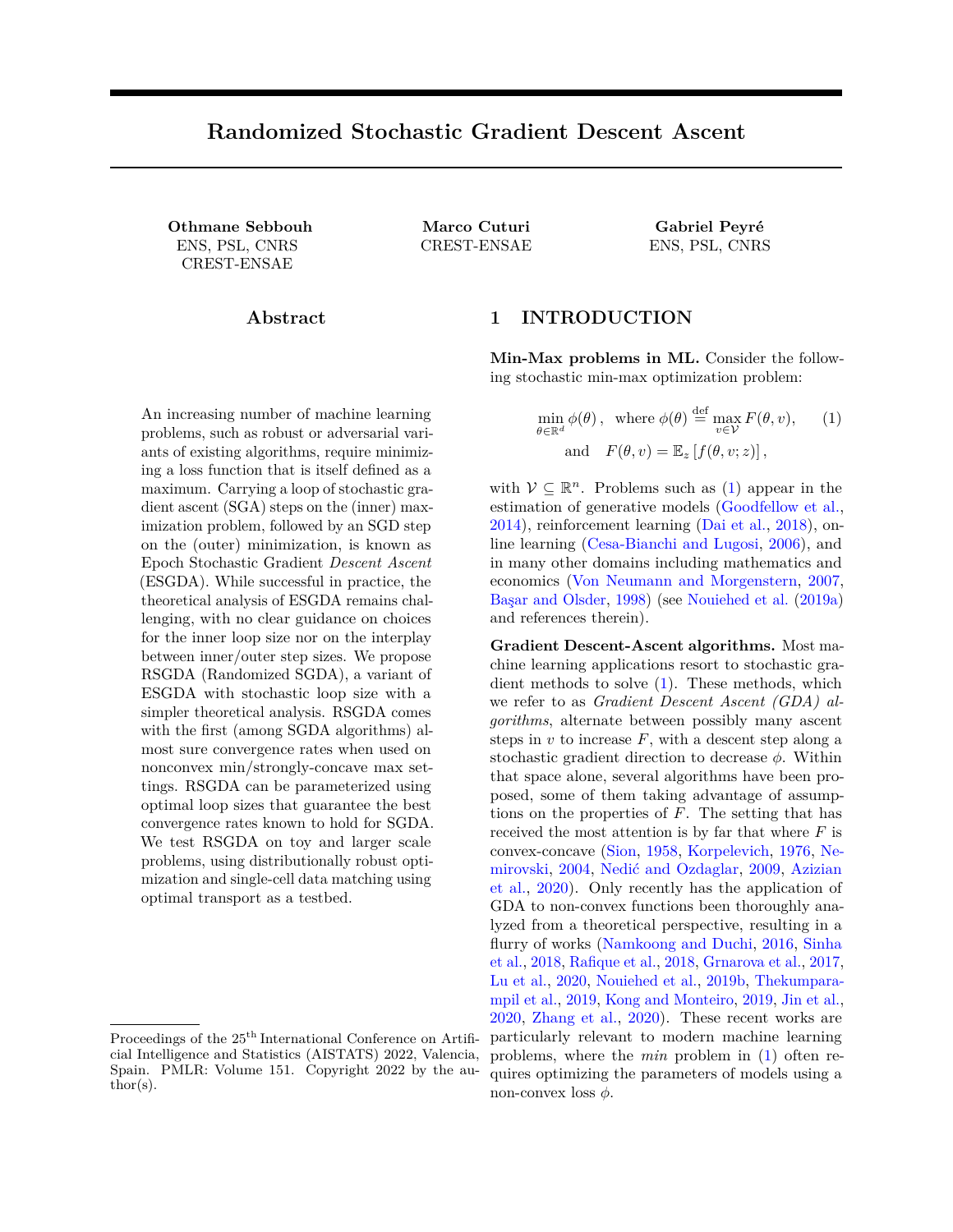Figure 3: t-SNE embeddings of the point cloud  $\overline{k}$  (7) along the iterations of RSGDA (p = 0:9).

Figure 4: Loss W  $($  ;  $_{k}$   $)$  (7) when using RSGDA vs. Sinkhorn's algorithm, depending on the descent probability p (for RSGDA) or the number of iterations  $m<sub>sin</sub>$  of Sinkhorn's algorithm. = 5.

Then,

W ( ; ) = 
$$
\max_{v \ge R^n} E_x
$$
 [h(x; v)]; where (6)  
\n0  
\nh(x; v)  $\stackrel{def}{=} \frac{x^n}{n} \xrightarrow{v_j} \log \frac{x^n}{e} \xrightarrow{exp \frac{v_j - c(x; y_j)}{n}} A$  :

Learning With a Semi-discrete Sinkhorn Loss is a Nonconvex Strongly Concave Problem. Consider the task of learning a parametric map from observed dataY<sub>n</sub> = f y<sub>1</sub>;:::; y<sub>n</sub> g Y . Given a probability space Z and a possibly continuous distribution 2 P (Z ), we may want to solve one of two problems:

$$
\begin{array}{ccc} & 0 & 1 \\ \min_{2R^d} W & \mathcal{Q}(f)_{j} \; ; \; \frac{1}{n} \int_{y_{j}}^{N} A & \max_{v_{2R^n}} E_{z} \left[ h(f(z); v) \right] ; \\ 0 & 1 \\ \text{or} & \min_{2R^d} W & \mathcal{Q} \; ; \; \frac{1}{n} \int_{j=1}^{N} f(y_{j}) A =: W \; ( ; \quad ) \; ; \; (7) \end{array}
$$

where f  $2$  f  $\circ$  : Z 7! X ;  $0$  2 R<sup>d</sup> . An instance of the rst problem is learning generative models (Genevay et al., 2018, Houdard et al., 2021), where one wants to t f to the dataset  $Y_n$ . There, is

typically a Gaussian in a low-dimensional space, and  $Y_n$  is for example a dataset of images. An instance of the second problem is single-cell data matching, which we present later in this section. Using the formulation  $(6)$  of W, we can express both problems as nite dimensional stochastic min-max problems. We now show that these problems are indeed nonconvex strongly concave.

Proposition 4.2. De ne for all  $(y)$  2 R<sup>d</sup> R n ;  $F$ (; v) =  $E_z$  [h(f (z); v)]. Assume that for all z 2 Z, 7!  $c(g_z( ); y)$  is lipschitz continuous and smooth, and that y 7!  $c(g_z($  ); y) is lipschitz-continuous almost surely for all (; y) 2  $R<sup>d</sup>$  Y . Then, there exists V R<sup>n</sup> such that F veri es Assumptions 2.1, 2.3 and 2.4 on  $R^d$  V and () = max<sub>v2V</sub> F(; v) for all 2  $\mathsf{R}^\mathsf{d}$ .

A similar result can be proved for (7) (see App. for proof of Lem. 4.2). This result is of independent interest for OT practitioners since combining Lem. 4.2 with our convergence results in  $\overline{Y3}$ , we extend (Sanjabi et al., 2018a) to the semi-discrete setting, and we give stronger theoretical guarantees than those in (Houdard et al., 2021) when using GDA algorithms for learning with a semi-discrete Sinkhorn loss.

Single-cell Genomic Data Matching. We consider the single cell melanoma tumor dataset from (Stark et al., 2020). Patient data is analyzed using two di erent technologies, scRNA and CyTOF, resulting in two point clouds of dierent sample sizes and dimensions. The goal is to integrate both datasets in order to understand the correspondances between technologies, and obtain a unied analysis on larger sample sizes. We denote the CyTOF point cloud as f  $x_1$ ; $\dot{p}$ ::; $x_m$ g R<sup>41</sup>; m = 135334, and dene =  $\frac{1}{m}$  $p\cdot p\cdot s$  m  $m$ <br> $\sum_{n=1}^{\infty}$   $x_1$ , and the scRNA one as fy<sub>1</sub>;:::;y<sub>n</sub>g  $R^{1024}$ ; n = 4683, and dene =<br> $\frac{1}{4}$ , heread of embedding both point cloud  $\frac{1}{n}$   $\frac{1}{n}$   $\frac{1}{3}$   $\frac{1}{3}$   $\frac{1}{3}$  in another low-dimensional space as done in Stark  $\int_{j=1-y_j}^{n}$  . Instead of embedding both point clouds et al. (2020), we aim to map the point cloud directly into via a multilayer perceptron (MLP), namely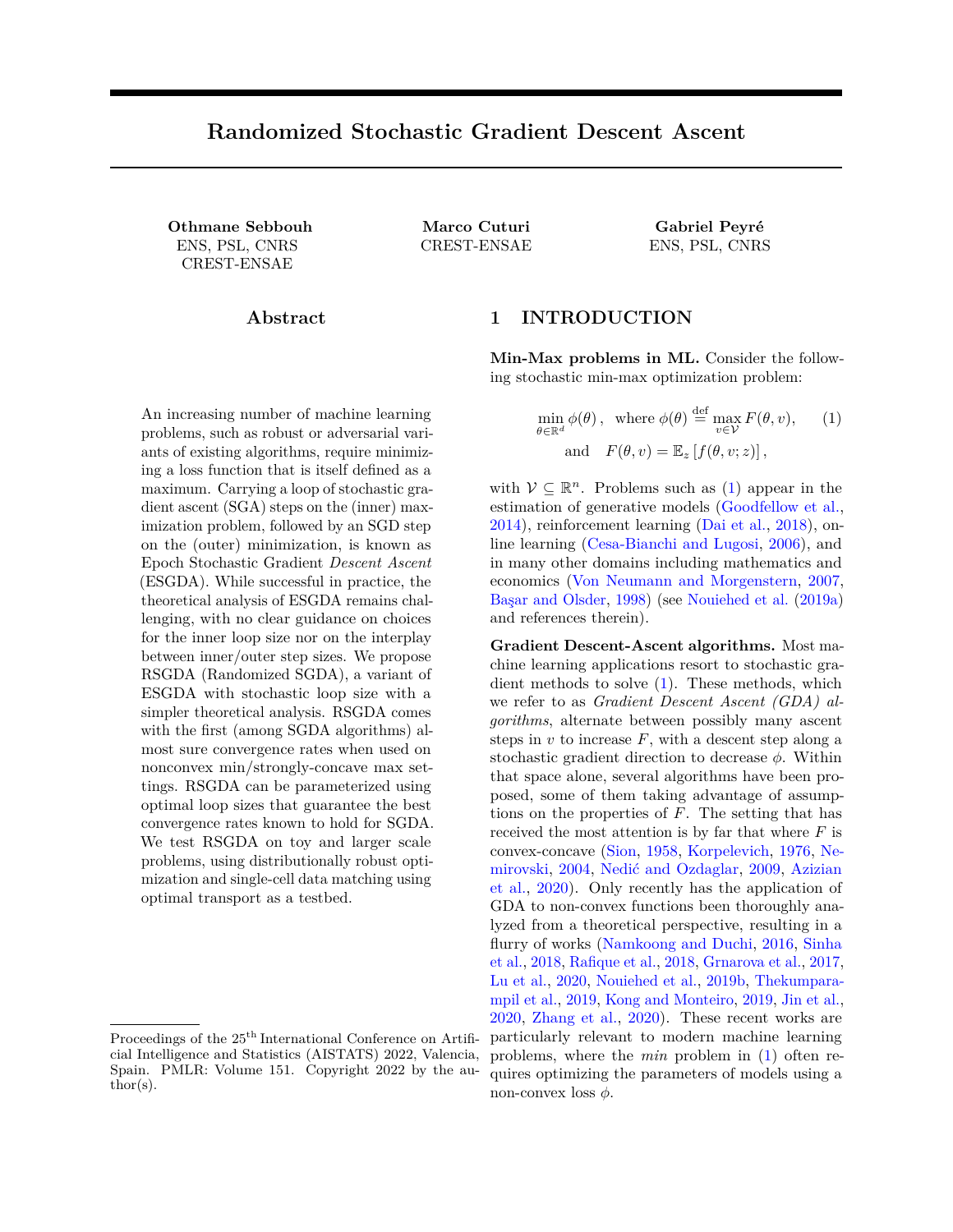solve  $(7)$ , where f is an MLP. We compare minibatch RSGDA (where we sample from ) against Sinkhorn's algorithm (the most widely used approach to compute W ) with minibaching (Cuturi, 2013) in Fig. 4. Details on the architecture and on Sinkhorn's algorithm are provided in the appendix (see also Genevay et al. (2018)). Using a single iteration of Sinkhorn's algorithm resulted in the best performance for this algorithm: due to the bias introduced by using Sinkhorn's algorithm on minibatches (Fatras et al., 2020), increasing the number of iterations resulted in an increasingly biased gradient direction for the descent step. For RSGDA, we found that increasing the descent probability resulted in a faster algorithm up to the value  $p = 0:95$ , after which the algorithm is slower than  $p = 0.5$ . On this problem, decreasing p below 0:5 was not benecial, despite increasing the descent step size. Using t-SNE embeddings (Van der Maaten and Hinton, 2008), we also display in Fig. 3 the evolution of  $\lambda_{k}$  for the best run of RSGDA with  $p = 0:9$ .

Conclusion. We have presented RSGDA, a randomized version of Epoch Stochastic Gradient Descent Ascent, a popular method for solving minmax optimization problems in machine learning. We showed empirically that RSGDA performs similarly to ESGDA, and demonstrated theoretically that RSGDA enjoys the same theoretical properties as Stochastic Gradient Descent Ascent (Lin et al., 2019), a method which is well grounded in theory. We also provided practical parameter settings, which we tested numerically on a distributionally robust optimization problem and single-cell data integration using optimal transport.

# Acknowledgements

The work of Gabriel Peyré and Othmane Sebbouh was supported in part by the French government under management of Agence Nationale de la Recherche as part of the Investissements d'avenir program, reference ANR19- P3IA-0001 (PRAIRIE 3IA Institute). Gabriel Peyré also acknowledges support from the European Research Council (ERC project NORIA). Othmane Sebbouh also acknowledges the support of a Chaire d'excellence de l'IDEX Paris Saclay. The authors thank Pierre Ablin, Michael Sander and Mathieu Blondel for valuable feedback and discussions.

# References

- Azizian, W., Mitliagkas, I., Lacoste-Julien, S., and Gidel, G. (2020). A tight and uni ed analysis of gradient-based methods for a whole spectrum of dierentiable games. In International Conference on Arti cial Intelligence and Statistics, pages 2863 2873. PMLR. 1
- Bandura, D. R., Baranov, V. I., Ornatsky, O. I., Antonov, A., Kinach, R., Lou, X., Pavlov, S., Vorobiev, S., Dick, J. E., and Tanner, S. D. (2009). Mass cytometry: technique for real time single cell multitarget immunoassay based on inductively coupled plasma time-of-ight mass spectrometry. Analytical chemistry, 81(16):6813 6822. 28
- Ba<sup>3</sup>ar, T. and Olsder, G. J. (1998). Dynamic noncooperative game theory SIAM. 1
- Bertsekas, D. P. and Tsitsiklis, J. N. (2000). Gradient convergence in gradient methods with errors.SIAM Journal on Optimization, 10(3):627 642. 4
- Cesa-Bianchi, N. and Lugosi, G. (2006).Prediction, learning, and games Cambridge university press. 1
- Chen, T., Sun, Y., and Yin, W. (2021). Tighter analysis of alternating stochastic gradient method for stochastic nested problems. arXiv preprint arXiv:2106.13781. 3
- Chen, Z., Zhou, Y., Xu, T., and Liang, Y. (2020). Proximal gradient descent-ascent: Variable convergence under kª geometry. InInternational Conference on Learning Representations 3
- Cuturi, M. (2013). Sinkhorn distances: Lightspeed computation of optimal transport. Advances in neural information processing systems 26:2292 2300. 2, 7, 9
- Cuturi, M. and Peyré, G. (2018). Semidual regularized optimal transport. SIAM Review, 60(4):941 965. 7
- Dai, B., Shaw, A., Li, L., Xiao, L., He, N., Liu, Z., Chen, J., and Song, L. (2018). Sbeed: Convergent reinforcement learning with nonlinear function approximation. In International Conference on Machine Learning, pages 1125 1134. PMLR. 1, 2
- Fatras, K., Zine, Y., Flamary, R., Gribonval, R., and Courty, N. (2020). Learning with minibatch wasserstein: asymptotic and gradient properties. In International Conference on Arti cial Intelligence and Statistics, pages 21312141. PMLR. 9, 29
- Gadat, S., Panloup, F., and Saadane, S. (2018). Stochastic heavy ball. Electronic Journal of Statistics, 12(1):461529. 4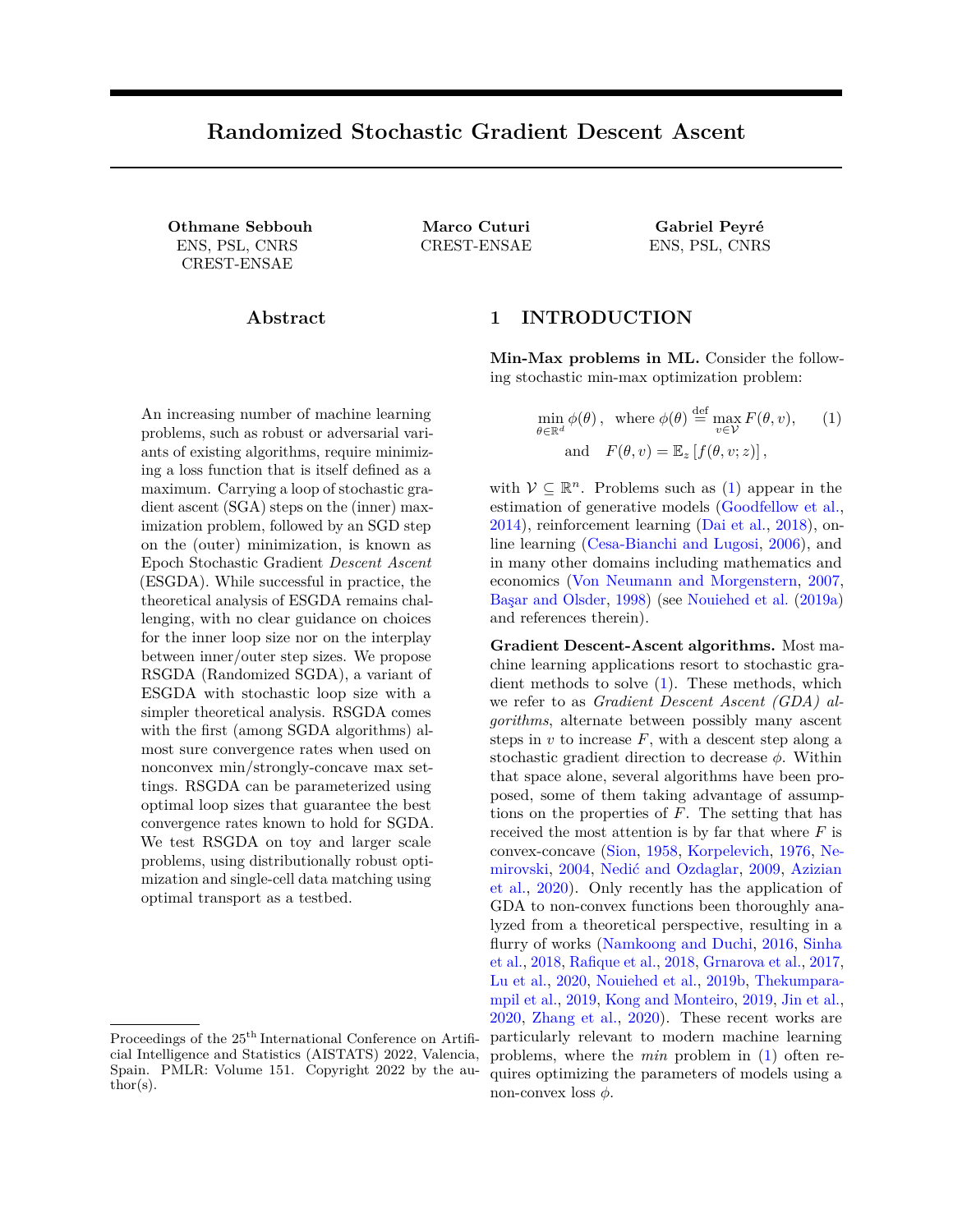- Genevay, A., Chizat, L., Bach, F., Cuturi, M., and Peyré, G. (2019). Sample complexity of sinkhorn divergences. InThe 22nd International Conference on Articial Intelligence and Statistics , pages 1574 1583. 25
- Genevay, A., Cuturi, M., Peyré, G., and Bach, F. (2016). Stochastic optimization for large-scale optimal transport. Advances in Neural Information Processing System, spages 3440 3448. 7, 22
- Genevay, A., Peyré, G., and Cuturi, M. (2018). Learning generative models with sinkhorn divergences. In International Conference on Arti cial Intelligence and Statistics, AISTATS 2018, pages 1608 1617. 6, 8, 9
- Goodfellow, I., Pouget-Abadie, J., Mirza, M., Xu, B., Warde-Farley, D., Ozair, S., Courville, A., and Bengio, Y. (2014). Generative adversarial nets. In Advances in Neural Information Processing Systems, volume 27. 1, 2, 3
- Gower, R. M., Loizou, N., Qian, X., Sailanbayev, A., Shulgin, E., and Richtárik, P. (2019). Sgd: General analysis and improved rates. InInternational Conference on Machine Learning pages 5200 5209. 5, 16
- Grnarova, P., Levy, K. Y., Lucchi, A., Hofmann, T., and Krause, A. (2017). An online learning approach to generative adversarial networks.arXiv preprint arXiv:1706.03269. 1
- Hendrycks, D. and Gimpel, K. (2016). Gaussian error linear units (gelus). arXiv preprint arXiv:1606.08415. 28
- Hofmann, T., Lucchi, A., Lacoste-Julien, S., and McWilliams, B. (2015). Variance reduced stochastic gradient descent with neighbors. Advances in Neural Information Processing Systems 28:2305 2313. 4
- Houdard, A., Leclaire, A., Papadakis, N., and Rabin, J. (2021). On the existence of optimal transport gradient for learning generative models. arXiv preprint arXiv:2102.05542. 2, 3, 8
- Huang, F., Gao, S., Pei, J., and Huang, H. (2020). Accelerated zeroth-order and rst-order momentum methods from mini to minimax optimization. arXiv preprint arXiv:2008.08170. 2
- Jin, C., Netrapalli, P., and Jordan, M. (2020). What is local optimality in nonconvex-nonconcave minimax optimization? In International Conference on Machine Learning, pages 4880 4889. PMLR. 1, 2
- Johnson, R. and Zhang, T. (2013). Accelerating stochastic gradient descent using predictive vari-

ance reduction. Advances in neural information processing systems26:315 323. 4

- Kitagawa, J., Mérigot, Q., and Thibert, B. (2019). Convergence of a newton algorithm for semidiscrete optimal transport. Journal of the European Mathematical Society, 21(9):2603 2651. 7
- Kong, W. and Monteiro, R. D. (2019). An accelerated inexact proximal point method for solving nonconvex-concave min-max problemsarXiv preprint arXiv:1905.13433. 1
- Korpelevich, G. M. (1976). The extragradient method for nding saddle points and other problems. Matecon, 12:747 756. 1
- Kovalev, D., Horváth, S., and Richtárik, P. (2020). Don't jump through hoops and remove those loops: Svrg and katyusha are better without the outer loop. In Algorithmic Learning Theory , pages 451 467. PMLR. 4
- Kuhn, D., Esfahani, P. M., Nguyen, V. A., and Shaeezadeh-Abadeh, S. (2019). Wasserstein distributionally robust optimization: Theory and applications in machine learning. In Operations Research & amp; Management Science in the Age of Analytics, pages 130 166. INFORMS. 6
- Li, C. J., Yu, Y., Loizou, N., Gidel, G., Ma, Y., Roux, N. L., and Jordan, M. I. (2021). On the convergence of stochastic extragradient for bilinear games with restarted iteration averaging. arXiv preprint arXiv:2107.00464. 6
- Lin, T., Jin, C., and Jordan, M. I. (2019). On Gradient Descent Ascent for Nonconvex-Concave Minimax Problems. arXiv preprint arXiv 1906.00331. 2, 3, 5, 6, 7, 9, 20
- Loizou, N., Vaswani, S., Laradji, I. H., and Lacoste-Julien, S. (2021). Stochastic polyak step-size for sgd: An adaptive learning rate for fast convergence. In International Conference on Arti cial Intelligence and Statistics pages 1306 1314. PMLR. 6
- Lu, S., Tsaknakis, I., Hong, M., and Chen, Y. (2020). Hybrid block successive approximation for onesided non-convex min-max problems: algorithms and applications. IEEE Transactions on Signal Processing 68:3676 3691. 1
- Namkoong, H. and Duchi, J. C. (2016). Stochastic gradient methods for distributionally robust optimization with f-divergences. In NIPS, volume 29, pages 22082216. 1
- Nedi¢, A. and Ozdaglar, A. (2009). Subgradient methods for saddle-point problems. Journal of optimization theory and applications, 142(1):205 228. 1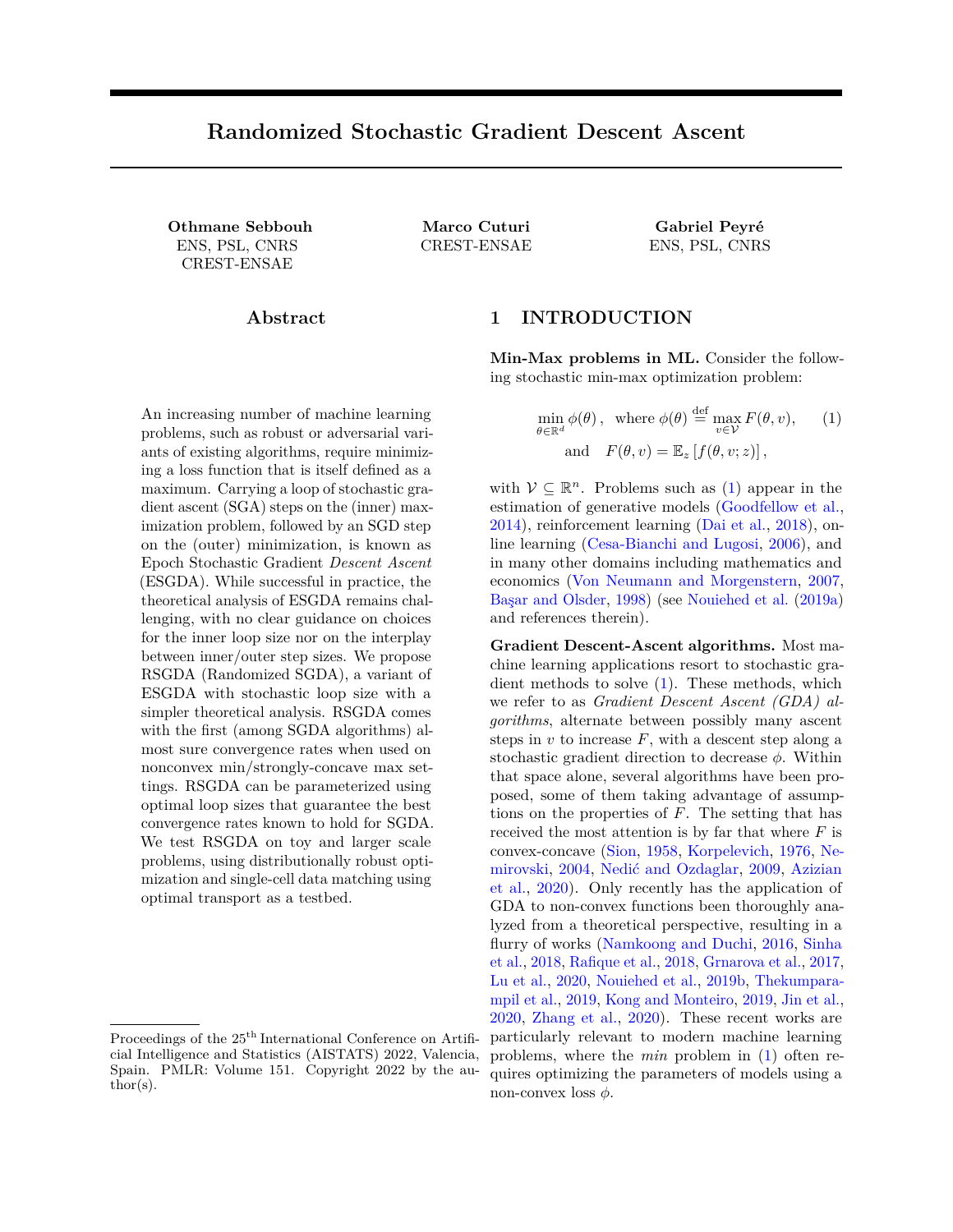- Nemirovski, A. (2004). Prox-method with rate of convergence o (1/t) for variational inequalities with lipschitz continuous monotone operators and smooth convex-concave saddle point problems SIAM Journal on Optimization, 15(1):229 251. 1
- Nouiehed, M., Sanjabi, M., Huang, T., Lee, J. D., and Razaviyayn, M. (2019a). Solving a class of non-convex min-max games using iterative rst order methods. Advances in Neural Information Processing Systems32(NeurIPS). 1
- Nouiehed, M., Sanjabi, M., Huang, T., Lee, J. D., and Razaviyayn, M. (2019b). Solving a class of non-convex min-max games using iterative rst order methods. In Advances in Neural Information Processing Systems volume 32. 1, 2
- Qiu, S., Yang, Z., Wei, X., Ye, J., and Wang, Z. (2020). Single-timescale stochastic nonconvexconcave optimization for smooth nonlinear td learning. arXiv preprint arXiv:2008.10103. 2
- Raque, H., Liu, M., Lin, Q., and Yang, T. (2018). Non-convex min max optimization: provable algorithms and applications in machine learning (2018). arXiv preprint arXiv:1810.02060. 1
- Robbins, H. and Siegmund, D. (1971). A convergence theorem for nonnegative almost supermartingales and some applications. Optimizing methods in Statistics, pages 233257. 4, 18
- Sanjabi, M., Ba, J., Razaviyayn, M., and Lee, J. D. (2018a). On the convergence and robustness of training gans with regularized optimal transport. In Proceedings of the 32nd International Conference on Neural Information Processing Systems, pages 7091 7101. 2, 8
- Sanjabi, M., Razaviyayn, M., and Lee, J. D. (2018b). Solving non-convex non-concave min-max games under polyak-fn Lg ojasiewicz condition. arXiv preprint arXiv:1812.02878. 2
- Schiebinger, G., Shu, J., Tabaka, M., Cleary, B., Subramanian, V., Solomon, A., Gould, J., Liu, S., Lin, S., Berube, P., et al. (2019). Optimal-transport analysis of single-cell gene expression identi es developmental trajectories in reprogramming. Cell, 176(4):928943. 2, 7
- Sebbouh, O., Gower, R. M., and Defazio, A. (2021). Almost sure convergence rates for stochastic gradient descent and stochastic heavy ball. InConference on Learning Theory, pages 39353971. PMLR. 4, 6, 18
- Shaeezadeh-Abadeh, S., Esfahani, P. M., and Kuhn, D. (2015). Distributionally robust logistic regression. In Proceedings of the 28th International Con-

ference on Neural Information Processing Systems-Volume 1, pages 1576 1584. 6

- Sinha, A., Namkoong, H., and Duchi, J. (2018). Certifying some distributional robustness with principled adversarial training. In International Conference on Learning Representations 1, 2, 3, 6, 7
- Sion, M. (1958). On general minimax theorems.Paci c Journal of mathematics,  $8(1):171176.1$
- Stark, S. G., Ficek, J., Locatello, F., Bonilla, X., Chevrier, S., Singer, F., Rätsch, G., Lehmann, K.-V., Consortium, T. P., et al. (2020). Scim: universal single-cell matching with unpaired feature sets. Bioinformatics (Oxford, England) , 36(Supplement 2):i919 i927. 2, 7, 8, 27
- Tang, F., Barbacioru, C., Wang, Y., Nordman, E., Lee, C., Xu, N., Wang, X., Bodeau, J., Tuch, B. B., Siddiqui, A., et al. (2009). mrna-seq wholetranscriptome analysis of a single cell. Nature methods 6(5):377 382. 28
- Thekumparampil, K. K., Jain, P., Netrapalli, P., and Oh, S. (2019). Ecient algorithms for smooth minimax optimization. arXiv preprint arXiv:1907.01543. 1
- Van der Maaten, L. and Hinton, G. (2008). Visualizing data using t-sne. Journal of machine learning research,  $9(11)$ .  $9$
- Vaswani, S., Bach, F., and Schmidt, M. (2019a). Fast and faster convergence of sgd for overparameterized models and an accelerated perceptron. In The 22nd International Conference on Arti cial Intelligence and Statistics, pages 1195 1204. PMLR. 6
- Vaswani, S., Mishkin, A., Laradji, I., Schmidt, M., Gidel, G., and Lacoste-Julien, S. (2019b). Painless stochastic gradient: Interpolation, line-search, and convergence rates.Advances in neural information processing systems $32:37323745.$  6
- Von Neumann, J. and Morgenstern, O. (2007).Theory of games and economic behavior Princeton university press. 1
- Yan, Y., Xu, Y., Lin, Q., Liu, W., and Yang, T. (2020). Optimal epoch stochastic gradient descent ascent methods for min-max optimization. Advances in Neural Information Processing Systems, 33. 3
- Zhang, J., Xiao, P., Sun, R., and Luo, Z.-Q. (2020). A single-loop smoothed gradient descent-ascent algorithm for nonconvex-concave min-max problems. arXiv preprint arXiv:2010.15768. 1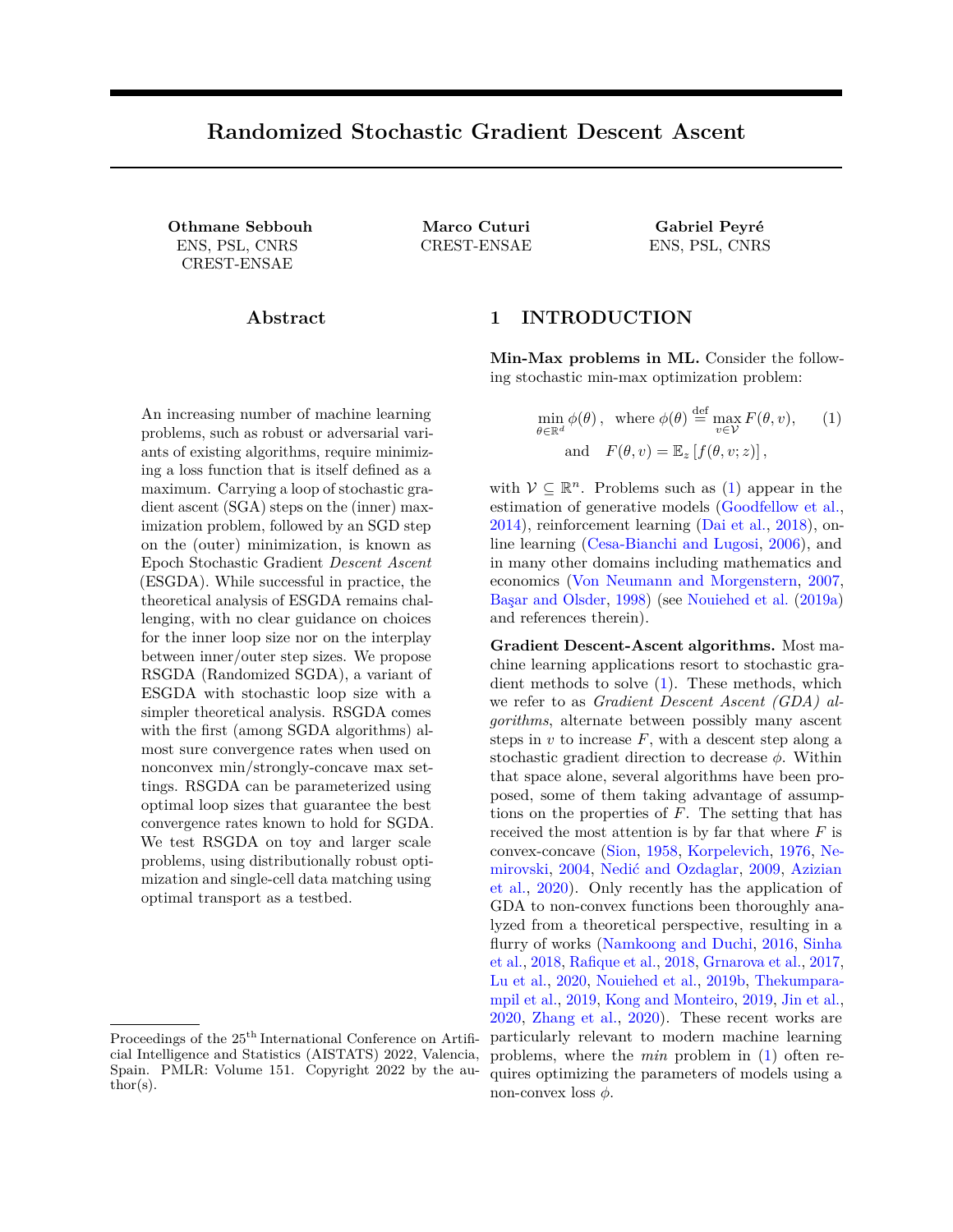# APPENDIX

| 1              |                 | <b>INTRODUCTION</b>                                                                          | 1              |
|----------------|-----------------|----------------------------------------------------------------------------------------------|----------------|
| $\overline{2}$ |                 | <b>BACKGROUND</b>                                                                            | 2              |
|                | 2.1             |                                                                                              | 2              |
|                | 2.2             |                                                                                              | $\overline{2}$ |
| 3              |                 | RANDOMIZED STOCHASTIC GRADIENT DESCENT ASCENT<br>3                                           |                |
|                | 3.1             |                                                                                              | 5              |
|                | 3.2             |                                                                                              | 5              |
|                |                 | 3.2.1                                                                                        | 6              |
| 4              |                 | <b>APPLICATIONS</b>                                                                          | 6              |
|                | 4.1             |                                                                                              | 6              |
|                | 4.2             |                                                                                              | -7             |
|                |                 | A Complete results                                                                           | 14             |
|                |                 |                                                                                              | 14             |
|                |                 |                                                                                              | 14             |
|                |                 |                                                                                              | 15             |
|                |                 |                                                                                              | 15             |
|                | <b>B</b> Proofs |                                                                                              | 15             |
|                |                 |                                                                                              | 15             |
|                |                 |                                                                                              | 18             |
|                |                 |                                                                                              |                |
|                |                 | <b>B.3.1</b>                                                                                 | 19             |
|                |                 |                                                                                              | 19             |
|                |                 |                                                                                              | 19             |
|                |                 | <b>B.3.4</b>                                                                                 | 20             |
|                |                 |                                                                                              | 21             |
|                |                 | <b>B.4.1</b>                                                                                 | 21             |
|                |                 | <b>B.4.2</b>                                                                                 | 21             |
|                |                 | <b>B.4.3</b>                                                                                 | 21             |
|                |                 | C Learning with a semi-discrete Sinkhorn loss is a nonconvex-strongly concave problem<br>-22 |                |
|                |                 |                                                                                              | 22             |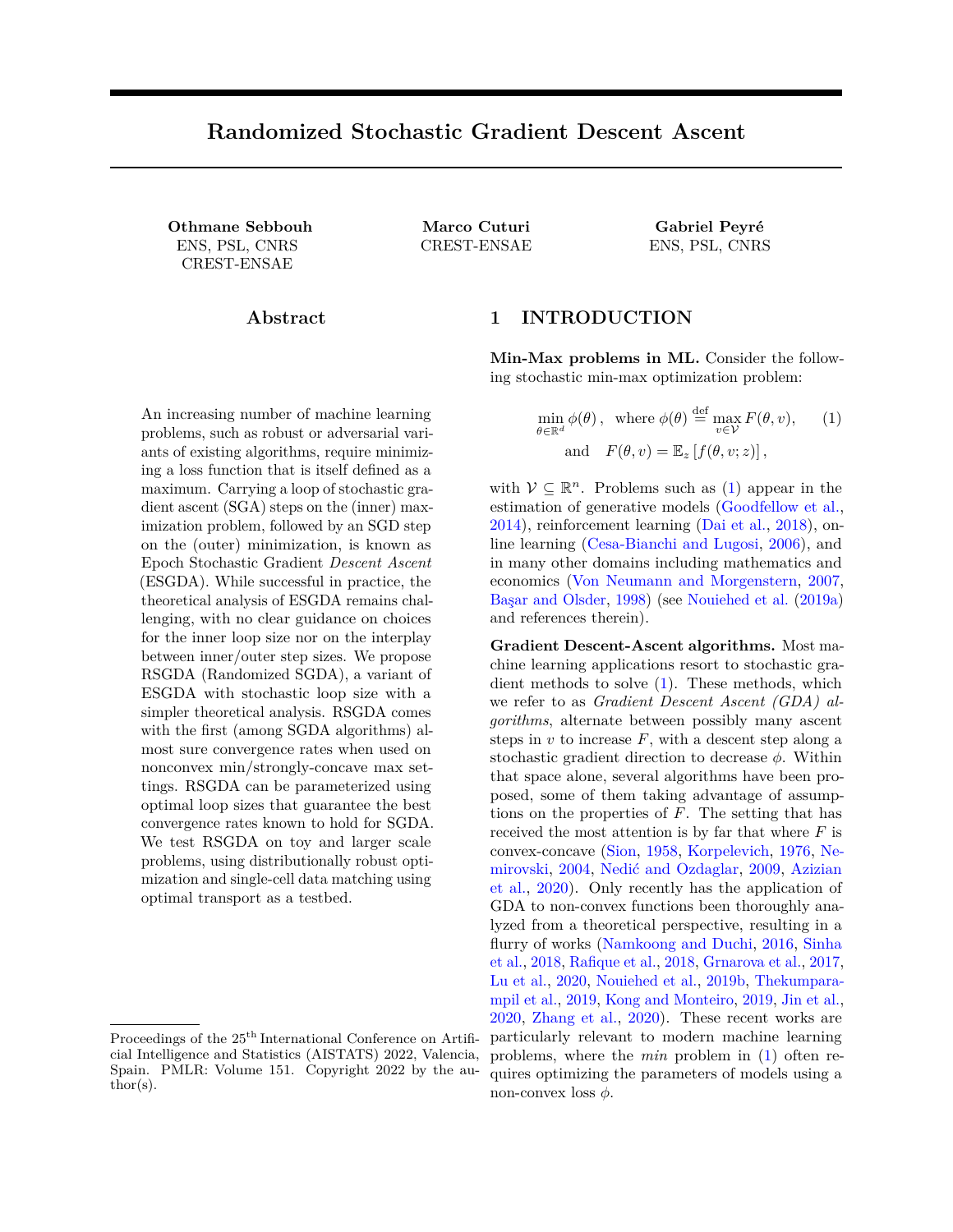|  | C.4 The semi-dual objective is strongly concave on the subset contained and contained a contact the semi-dual objective is strongly concave on the subset of contact and the semi-dual objective is strongly concave. |  |
|--|-----------------------------------------------------------------------------------------------------------------------------------------------------------------------------------------------------------------------|--|
|  | D Details about the experimental setting of Section 4.2<br>27                                                                                                                                                         |  |
|  |                                                                                                                                                                                                                       |  |
|  |                                                                                                                                                                                                                       |  |
|  | Impact of the choice of the number of iterations of Sinkhorn's algorithm 28<br>D.2.1                                                                                                                                  |  |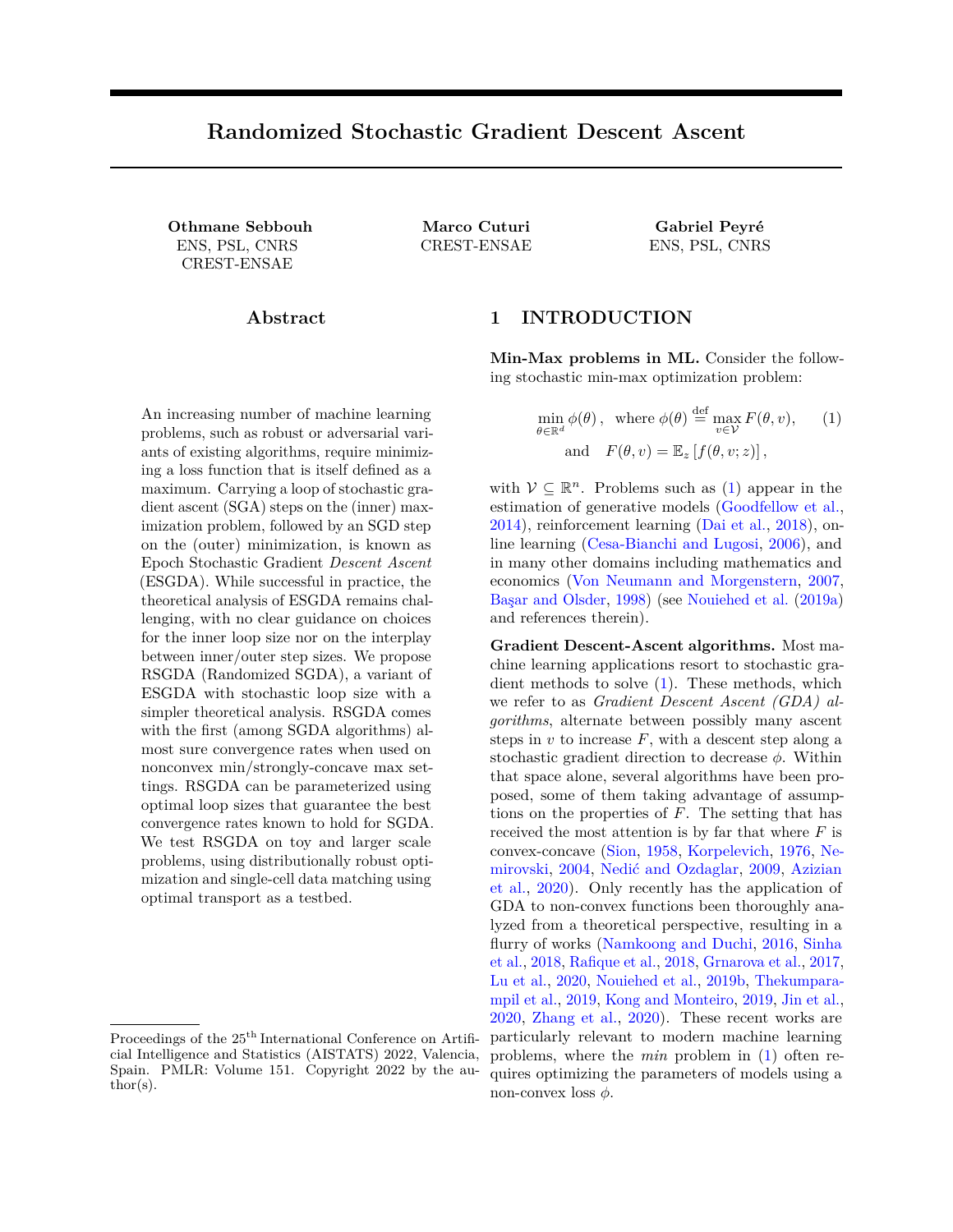The appendix is organized as follows:

- In appendix  $A$ , we present the detailed statements of the corollaries we presented in  $\overline{Y3}$ .
- In appendix  $\overline{B}$ , we present the proofs of all the statements of  $\overline{Y}3$ .
- In appendix  $C$ , we present the proof of Proposition 4.2.
- In appendix  $D$ , we present details on the experimental setting of  $\overline{Y4.2}$ .

# A Complete results

In this section, we give the detailed statements of the corollaries we presented in  $\overline{Y3}$ . The proofs of these results are presented in appendix B.

### A.1 Corollary 3.4

Corollary 3.4 presented the convergence rate in expectation of Randomized Gradient Descent Ascente. Alg. 2 when using deterministic gradients to update  $k$  and  $v_k$ .

Corollary A.1. Consider the setting of Proposition 3.1. Let  $k = \frac{1}{L}$  and  $= \frac{(1-p)}{2^2 L}$  $\frac{(1-p)}{2^2}$  p  $\frac{1}{2^2}$  $\frac{1}{p(2p+\frac{1-p}{p})}$ . Then,

$$
\begin{array}{ccc}\n & h \\
\min_{t=0;\dots;k} & A \in kr \quad (\ _{k})k^{2} & \frac{4}{(1-p)k} \frac{2+\frac{1-p}{p}}{2+\frac{1-p}{p}}D_{0} \\
 & + \frac{L^{2}}{(1-p)k}r_{0}:\n\end{array}
$$

In particular, for all  $p 2 \frac{1}{2}$ ; we have that

$$
\lim_{t=0;\dots;k-1} \frac{h}{E \, k r \, (\,k) k^2} = O^{-2} k^{-1} :
$$

This implies that nding an -stationary point requires at most O( $2$   $2$ ) iterations for all p 2  $1:\frac{1}{2}$ .

## A.2 Corrolary 3.5

Corollary 3.5 presented theanytime convergence rate in expectation of RSGDA (Alg.2) using decreasing step sizes.

Corollary A.2. Consider the setting of Proposition 3.1. Then,

min t =0 ;:::;k 1 E h kr ( <sup>t</sup>)k 2 i 2E<sup>0</sup> P <sup>k</sup> <sup>1</sup> <sup>t</sup> =0 p<sup>t</sup> <sup>t</sup> + 4L ~ 2 P <sup>k</sup> <sup>1</sup> <sup>t</sup> =0 <sup>t</sup> p<sup>t</sup> <sup>t</sup> P <sup>k</sup> <sup>1</sup> <sup>t</sup> =0 p<sup>t</sup> <sup>t</sup> + 2 2 L P <sup>k</sup> <sup>1</sup> <sup>t</sup> =0 p<sup>t</sup> <sup>t</sup> <sup>k</sup>X <sup>1</sup> t =0 pt 2 t + 2 2 4 P <sup>k</sup> <sup>1</sup> <sup>t</sup> =0 p<sup>t</sup> <sup>t</sup> <sup>k</sup>X <sup>1</sup> t =0 2p 3 t 3 t (1 pt) 2 2 t + p 2 t 3 t (1 pt) <sup>t</sup> :

Let  $p = p \ 2 \ (0; 1), \quad_{k} = \frac{1}{2L(k+1)^{2=5}}$  and  $_{k} = \frac{(1-p)_{k}}{4p^{2}(k+1)^{1=5}}$ . Then,

$$
\min_{t=0;\dots;k} \quad \text{for} \quad (\, t)k^2 = O \quad \frac{\log(k)}{k^{2=5}} \quad :
$$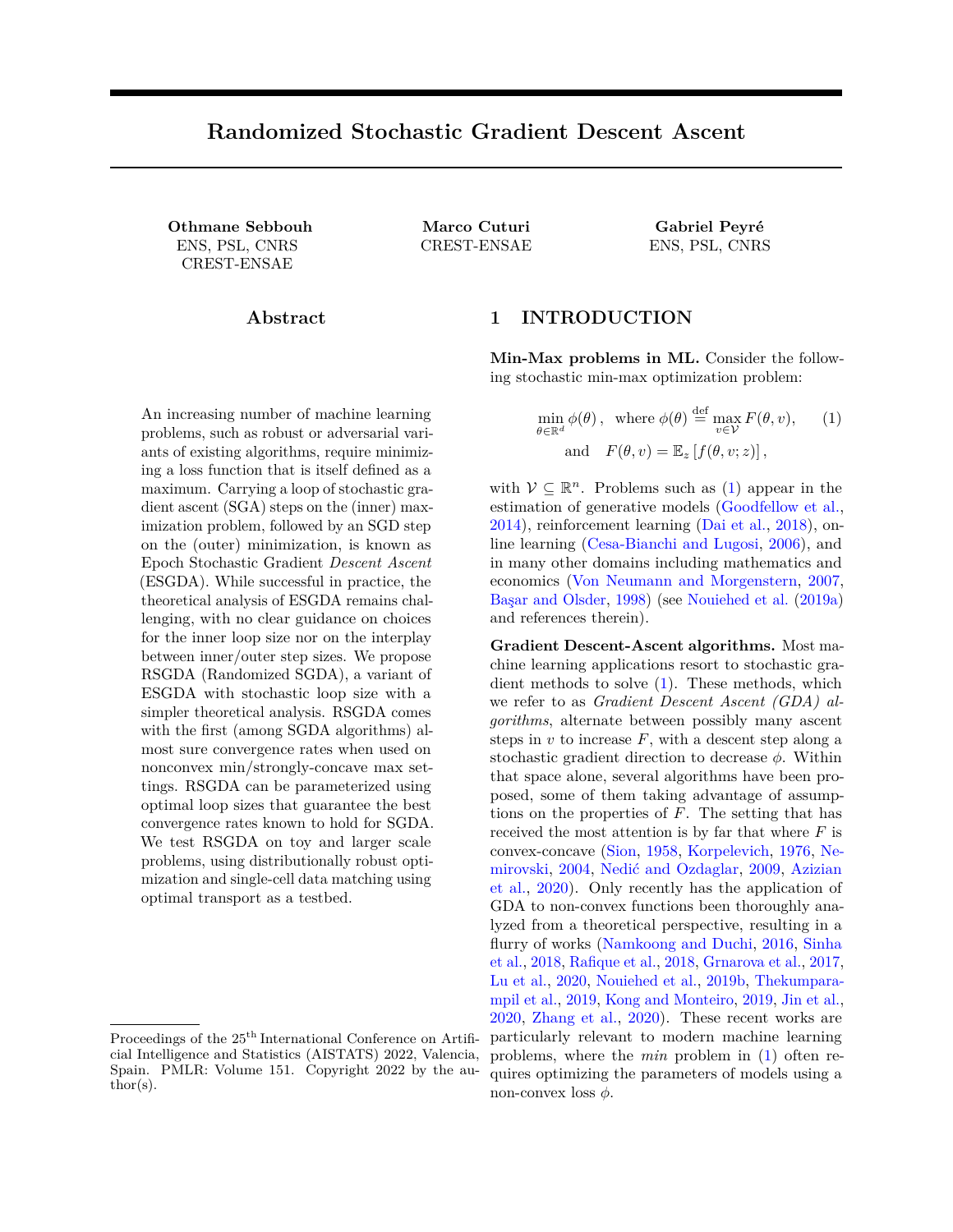#### A.3 Corollary 3.6

Corollary 3.6 presented the convergence rate in expectation of RSGDA (Alg.2) given a speci ed precision > 0 for an arbitrary minibatch size.

Corollary A.3. Consider the setting of Proposition 3.1. Choose following step sizes

$$
= \frac{2}{24L-2} \text{ and } = \frac{2}{12L-2} \text{ min } \frac{2}{12L-2}; \frac{1}{p} \frac{p}{48} \frac{3}{3} \frac{3}{3L-3};
$$

and a number of iterations k which veries

 $\circ$ 

$$
k \frac{12^{8}}{2} \cdot \frac{12D_{0}L}{p^{2}} \cdot \frac{48^{p} \cdot \overline{3}D_{0}^{3}L^{3}}{(1-p)^{3}} \cdot \frac{12^{p} \cdot \overline{2}D_{0}^{2}L^{2}}{p(1-p)^{2}} \cdot \frac{8^{2}L^{4} \cdot \frac{(1-p)^{2}}{2+\frac{(1-p)^{2}}{24p^{2-2}}}}{1-p} \cdot \frac{2L^{2}r_{0}^{2}}{(1-p)^{2}}.
$$

 $\mathbf{a}$ 

 $\Omega$ 

Then, by choosingp 2  $\frac{1}{2}$ ;  $\frac{1}{2}$ , we have that nding an -stationary point requires at most O  $\frac{3}{5}$  iterations.

### A.4 Corollary 3.8

Corollary 3.8 presented the convergence rate in expectation of RSGDA (Alg.2) given a specied precision > 0 for a large enough minibatch size.

Corollary A.4 (Large minibatch sizes). Consider the setting of proposition 3.1. Let Assumption 3.7 hold. Choose the step sizes

$$
= \frac{1}{L} \quad \text{and} \quad = \frac{q}{2} \frac{1}{2L} \frac{p}{p} \frac{1}{2p + \frac{1}{2}};
$$

There exists a minibatch sizeM  $($ ; ; p) such that if the total number of stochastic gradient evaluations is larger than

$$
\frac{0}{0} \frac{{}^{2} \text{LD}_0}{1 \text{ p}}^q \frac{1}{2 + \frac{1 \text{ p}}{p} + \frac{L^2 r_0}{1 \text{ p}}} \text{maxf 1;M ( ; ; p )gA ;}
$$

then, min<sub>t=0</sub> ;:::;k 1 E [kr (t)k] Moreover, choosingp 2  $\frac{1}{2}$ ;  $\frac{1}{2}$  ensures that the total number stochastic gradient computations is O  $34$ .

## B Proofs

## B.1 Proof of Proposition 3.1

Proof. In this proof, we de ne  $\frac{1}{k} = k$  k r f (k; v<sub>k</sub>; z<sub>k</sub>) and  $v_k^+ = v (v_k + k r v_f (k_i; v_k; z_k))$ . We denote by  $E_{z_k}$  [] the expectation conditioned on the random variablez<sub>k</sub>, and by  $E_k$  [] the expectation conditioned on all past random variables.

Recall that

$$
(*_{k+1}; v_{k+1}) = \begin{pmatrix} * & * & v_k \\ * & * & v_k \\ * & * & v_k \end{pmatrix} \quad \text{w. p. p} \quad \text{p. q}
$$

We have

$$
E_k [ (k+1) ] = p E_{z_k} (t) + (1 p) (k) : \qquad (8)
$$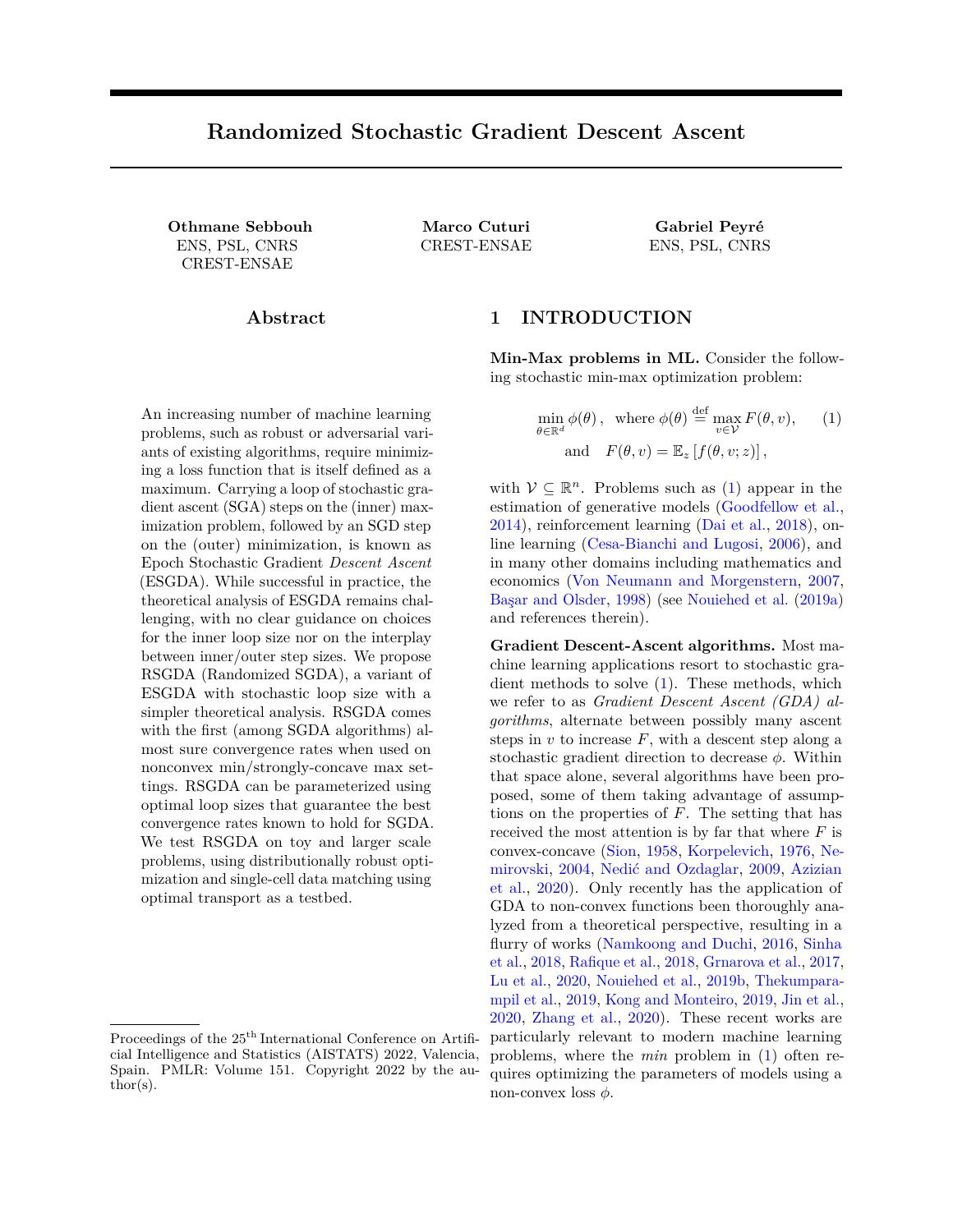From Lemma 2.2, we have that is 2L -smooth. Hence,

$$
\left(\begin{array}{c} + \\ k \end{array}\right) \qquad \left(\begin{array}{c} \\ k \end{array}\right) \qquad \quad k \text{ hr} \quad \left(\begin{array}{c} \\ k \end{array}\right); r \quad f\left(\begin{array}{c} \\ k \end{array}; V_k; Z_k \right) i + \quad \frac{2}{k} \text{ L} \text{ kr} \quad f\left(\begin{array}{c} \\ k \end{array}; V_k; Z_k \right) k^2;
$$

Thus,

$$
E_{z_{k}} \t(k) \t(k) \t khr \t(k); r F(k; v_{k})i + \frac{2}{k} L E_{z_{k}} kr f(k; v_{k}; z_{k})k^{2}
$$
\n
$$
= (k) \frac{k}{R}kr (k)k^{2} \frac{k}{2}kr F(k; v_{k})k^{2} + \frac{k}{2}kr (k) r F(k; v_{k})k^{2}
$$
\n
$$
+ \frac{2}{k} L E_{z_{k}} kr f(k; v_{k}; z_{k}) r F(k; v_{k})k^{2} + \frac{2}{k} L kr F(k; v_{k})k^{2}
$$
\n
$$
(k) \frac{k}{2}kr (k)k^{2} + \frac{k}{2}kr (k) r F(k; v_{k})k^{2}
$$
\n
$$
\frac{k}{2} (1 2 k L) kr F(k; v_{k})k^{2} + \frac{2}{k} L^{2}
$$
\n
$$
(k) \frac{k}{2}kr (k)k^{2} + \frac{k}{2}kr (k) r F(k; v_{k})k^{2} + \frac{2}{k} L^{2}
$$
\n
$$
\frac{k}{4}kr F(k; v_{k})k^{2};
$$

where we used the fact that  $k = \frac{1}{4L}$  in the last inequality. Let  $k \stackrel{\text{def}}{=} k v_k \quad v \in k \times k^2$ . From assumption 2.1, F is L-smooth. Hence,

$$
E_{z_k}
$$
  $\binom{+}{k}$   $\binom{k}{k}$   $\frac{k}{2}kr$   $\binom{k}{k}k^2 + \frac{kL^2}{2}k + \frac{2}{k}L^2 \frac{k}{4}kr$   $F(\frac{k}{2}v_k)k^2$ :

Using this inequality in  $(8)$ , we have

$$
E_k[(k+1)(k) - \frac{p_{k}}{2}kr(k) + \frac{p_{k}L^{2}}{2}k + p_{k}^{2}L^{2} - \frac{p_{k}}{4}kr F(k;k)k^{2}
$$

Besides, we have

$$
E_k [k+1] = (1-p) E_{z_k} \quad v_k^+ \quad v (k) \quad 2^i + p E_{z_k} \quad v_k \quad v (k) \quad 2^i :
$$

First, note that since  $v_k^+ = v_v (v_k + v_k r_v f(v_k; v_k; z_k))$  and v (  $_k$ ) 2 V, where V is a convex set, we have that

$$
v_k^*
$$
 v (  $_k$ )  $^2 = k v (v_k + _k r v f ( _k; v_k; z_k))$  v (v (  $_k$ )) $k^2$  k  $v_k + _k r v f ( _k; v_k; z_k)$  v (  $_k$ ) $k^2$ ;

where we used the fact that  $\sqrt{V}$  is contractive. Hence, using the classical analysis for SGD in the strongly convex and smooth setting (see for example Gower et al. (2019)), we have that

E<sup>z</sup><sup>k</sup> h v + k v ( <sup>k</sup> ) 2 i (1 <sup>k</sup> )kv<sup>k</sup> v ( <sup>k</sup> )k 2 2 <sup>k</sup> (1 2 <sup>k</sup> L) (f ( <sup>k</sup> ; v ( <sup>k</sup> )) f ( <sup>k</sup> ; v<sup>k</sup> )) + 2 <sup>2</sup> k ~ 2 :

Hence, with  $k = \frac{1}{2L}$ , we have

$$
E_k
$$
  $\begin{bmatrix} k+1 \end{bmatrix}$  (1 p)(1 k)  $kV_k$  v  $(k)k^2 + pE_{z_k}$  v  $(k) (k) k^2 + 2(1 - p) k^2$ .

Let  $k > 0$ . Then,

$$
E_k[
$$
<sub>k+1</sub>] ((1 p)(1 <sub>k</sub>) + p(1 + <sub>k</sub>))<sub>k</sub> + p 1 +  $\frac{1}{k}$   $E_{z_k}$  v ( $\frac{1}{k}$ ) v ( $\frac{1}{k}$ )<sup>2</sup> + 2(1 p)  $\frac{2}{k}$ <sup>2</sup>:

From Lemma 2.2, we have thatv is -lipschitz. Hence, by also using Assumption 2.3,

$$
E_{z_k} \quad v \; (\begin{array}{c} + \\ k \end{array}) \quad v \; (\begin{array}{c} ) \end{array}) \; \begin{array}{c} 2 \\ 2 \end{array}) \; \begin{array}{c} \frac{1}{2} \\ \frac{2}{k} \end{array} \; \begin{array}{c} \frac{1}{2} \\ \frac{2}{k} \end{array} \; \begin{array}{c} \frac{1}{2} \\ \frac{2}{k} \end{array} \; \begin{array}{c} \frac{2}{k} \\ \frac{2}{k} \end{array} \; \begin{array}{c} \frac{2}{k} \\ \frac{2}{k} \end{array} \; \begin{array}{c} \frac{2}{k} \\ \frac{2}{k} \end{array} \; \begin{array}{c} \frac{2}{k} \\ \frac{2}{k} \end{array} \; \begin{array}{c} \frac{2}{k} \\ \frac{2}{k} \end{array} \; \begin{array}{c} \frac{2}{k} \\ \frac{2}{k} \end{array} \; \begin{array}{c} \frac{2}{k} \\ \frac{2}{k} \end{array}
$$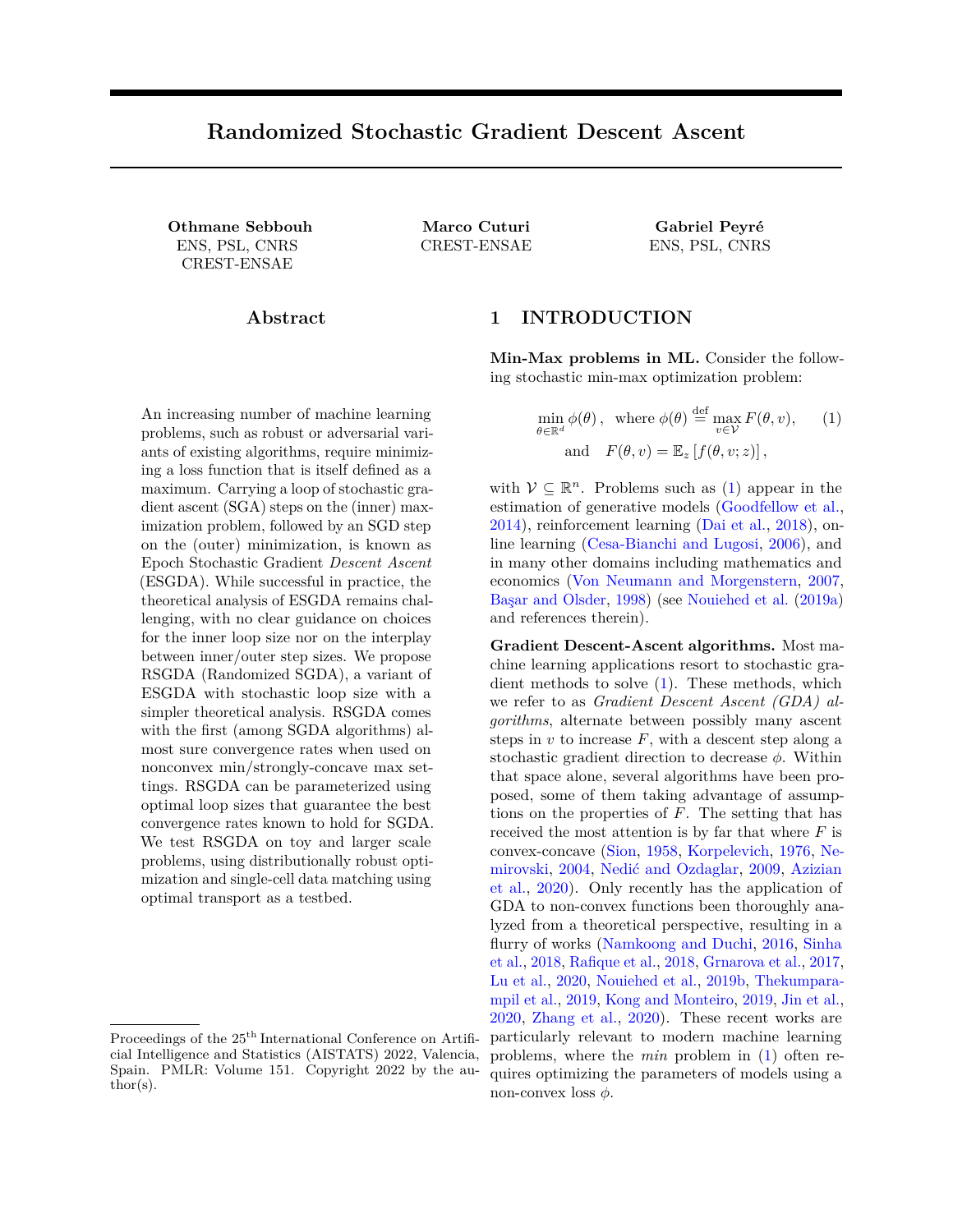Hence,

$$
E_{k}[k+1] \quad ((1 \quad p)(1 \quad k) + p(1 + k)) \quad k+ p \quad 1 + \frac{1}{k} \quad \frac{2}{k} {}^{2}kr \quad F(\,k; v_{k})k^{2}
$$
  
+2(1 \quad p)  $\frac{2}{k} {}^{2} + p \quad 1 + \frac{1}{k} \quad \frac{2}{k} {}^{2} {}^{2}.$ 

With  $k = \frac{(1-p) - k}{2p}$ , this inequality becomes

$$
E_{k}[k+1] \qquad 1 \quad \frac{(1 \quad p) \quad k}{2} \qquad k + \frac{p(2p + (1 \quad p) \quad k}{(1 \quad p) \quad k} \quad k \qquad F(\kappa; v_{k})k^{2} + 2(1 \quad p) \quad k^{2} \qquad \frac{p(2p + (1 \quad p) \quad k}{(1 \quad p) \quad k} \quad k^{2} \qquad 2 \qquad \frac{p(2p + (1 \quad p) \quad k}{(1 \quad p) \quad k} \quad k^{2} \qquad k \qquad \frac{p(2p + (1 \quad p) \quad k}{(1 \quad p) \quad k} \qquad k \qquad \frac{p(2p + (1 \quad p) \quad k}{(1 \quad p) \quad k} \qquad k \qquad \frac{p(2p + (1 \quad p) \quad k}{(1 \quad p) \quad k} \qquad k \qquad \frac{p(2p + (1 \quad p) \quad k}{(1 \quad p) \quad k} \qquad k \qquad \frac{p(2p + (1 \quad p) \quad k}{(1 \quad p) \quad k} \qquad k \qquad \frac{p(2p + (1 \quad p) \quad k}{(1 \quad p) \quad k} \qquad k \qquad \frac{p(2p + (1 \quad p) \quad k}{(1 \quad p) \quad k} \qquad k \qquad \frac{p(2p + (1 \quad p) \quad k}{(1 \quad p) \quad k} \qquad k \qquad \frac{p(2p + (1 \quad p) \quad k}{(1 \quad p) \quad k} \qquad k \qquad \frac{p(2p + (1 \quad p) \quad k}{(1 \quad p) \quad k} \qquad k \qquad \frac{p(2p + (1 \quad p) \quad k}{(1 \quad p) \quad k} \qquad k \qquad \frac{p(2p + (1 \quad p) \quad k}{(1 \quad p) \quad k} \qquad k \qquad \frac{p(2p + (1 \quad p) \quad k}{(1 \quad p) \quad k} \qquad k \qquad \frac{p(2p + (1 \quad p) \quad k}{(1 \quad p) \quad k} \qquad k \qquad \frac{p(2p + (1 \quad p) \quad k}{(1 \quad p) \quad k} \qquad k \qquad \frac{p(2p + (1 \quad p) \quad k}{(1 \quad p) \quad k} \qquad k \qquad \frac{p(2p + (1 \quad p) \quad k
$$

Rearranging, we have

$$
\kappa \frac{2}{(1-p) \kappa} \kappa \frac{2}{(1-p) \kappa} E_k [\kappa+1] + \frac{2p(2p+(1-p) \kappa)^{-\frac{2}{k} - 2}}{(1-p)^2 \kappa^{\frac{2}{k} - 2}} k r F(\kappa; v_k) k^2 + \frac{4 \kappa^{-2}}{4} + \frac{2p(2p+(1-p) \kappa)^{-\frac{2}{k} - 2}}{(1-p)^2 \kappa^{\frac{2}{k} - 2}}.
$$

Hence,

$$
\frac{p_{k}L^{2}}{2} k \frac{p_{k}L}{(1-p)_{k}} k \frac{p_{k}L}{(1-p)_{k}} E_{k}[k+1] + \frac{p^{2}(2p + (1-p)_{k}) \frac{3}{k}^{3}}{(1-p)^{2} \frac{2}{k}} k r F(k; v_{k})k^{2}
$$
  
+2 k p\_{k}L \sim^{2} + \frac{p^{2}(2p + (1-p)\_{k}) \frac{3}{k} + 2}{(1-p)^{2} \frac{2}{k}}  

$$
\frac{p_{k}L}{(1-p)_{k}} k \frac{p_{k+1}L}{(1-p)_{k+1}} E_{k}[k+1] + \frac{p^{2}(2p + (1-p)_{k}) \frac{3}{k}^{3}}{(1-p)^{2} \frac{2}{k}} k r F(k; v_{k})k^{2}
$$
  
+2 k p\_{k}L \sim^{2} + \frac{p^{2}(2p + (1-p)\_{k}) \frac{3}{k} + 2}{(1-p)^{2} \frac{2}{k}};

where we used in the last inequality that  $\frac{k + 1}{k + 1}$  and  $\frac{k}{k}$  Using this inequality in (B.1) and rearranging gives

$$
\frac{p_{k}}{2}kr (\kappa)k^{2} + E_{k} (\kappa+1) + \frac{p_{k+1}L}{(1-p)_{k+1}} k+1
$$
\n
$$
(\kappa) + \frac{p_{k}L}{(1-p)_{k}} k + \frac{k p_{k}}{4} + \frac{4p(2p + (1-p)_{k})k^{2}k^{4}}{(1-p)^{2}k^{2}} \text{kr } F(\kappa; v_{k})k^{2}
$$
\n
$$
+ p_{k}^{2}L^{2} + 2 k p_{k}L \sim^{2} + \frac{p^{2}(2p + (1-p)_{k})k^{3}k^{4}k^{2}}{(1-p)^{2}k^{2}}.
$$

Hence, since  $k = \frac{p(1-p)}{n(2p)/(4-p)}$  $\frac{p(1-p)_{k}}{p(2p+(1-p)_{k})},$ 

$$
p_{k}kr (\kappa)k^{2} + E_{k} 2 (\kappa+1) + \frac{2p_{k+1} L}{(1-p)_{k+1}} k+1
$$
  
2 (\kappa) +  $\frac{2p_{k} L}{(1-p)_{k}} k$   
+2p\_{k}^{2} L +4 \kappa p\_{k} L -2 +  $\frac{2p^{2}(2p + (1-p)_{k}) - 3}{(1-p)^{2} (2p+1)}$ :

Hence,

$$
p_{k}kr \quad (\ _{k})k^{2}+2E_{k}\left[E_{k+1}\right] \quad 2E_{k}+2 \ ^{2} \quad p_{k}^{2}L + \frac{p^{2}\left(2p+(1-p)_{k}\right) \ _{k}^{3} \ _{k}^{4}}{(1-p)^{2} \ _{k}^{2}} \ _{t} + 4 \ _{k}p_{k}L \ ^{2}.
$$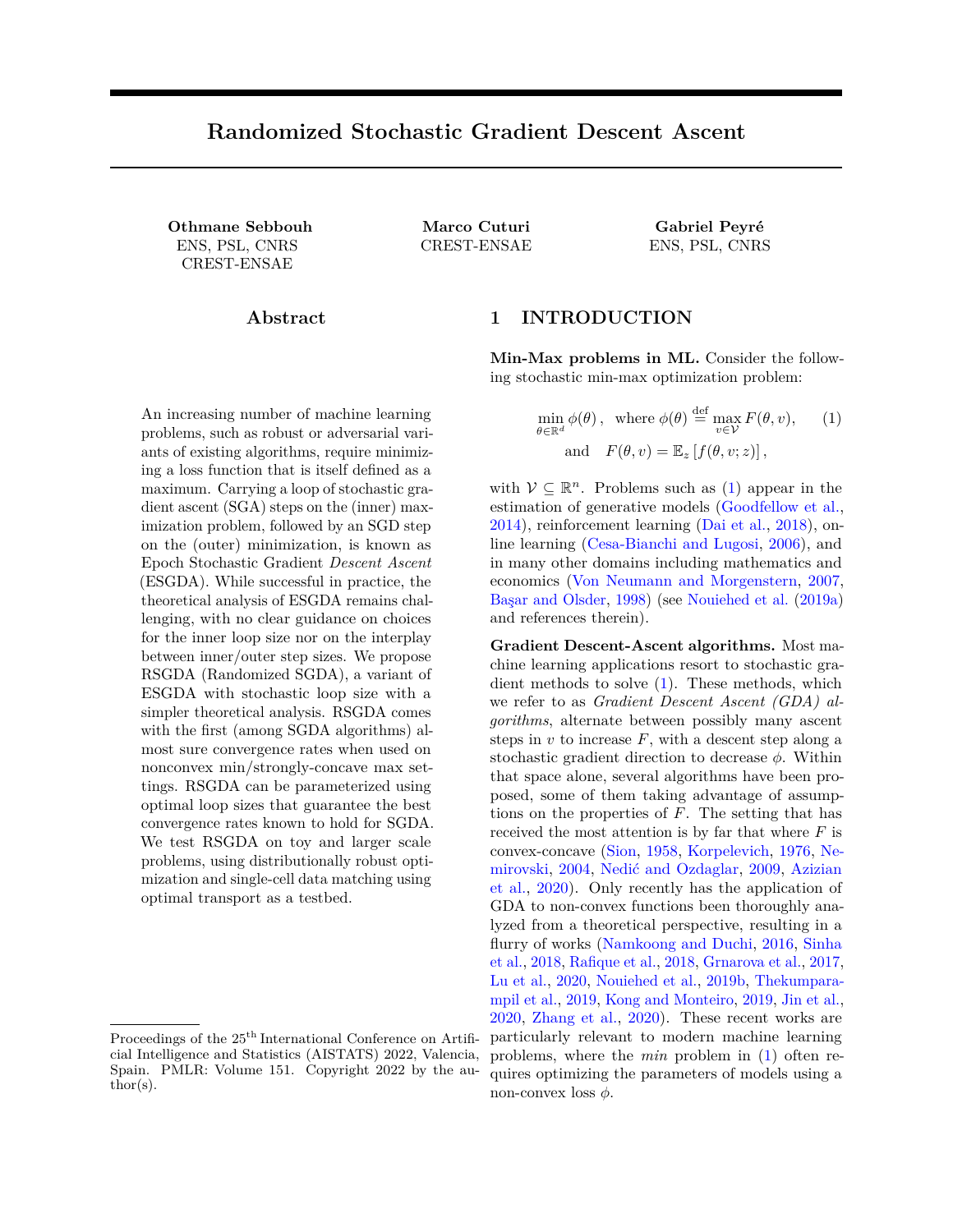#### B.2 Proof of Corollary 3.2

Before the proof of Corollary 3.2, we rst present a simpli ed version of the Robbins-Siegmund theorem.

Lemma B.1 (Robbins and Siegmund (1971)) Consider  $a_{\text{b}}$  Itration  $(F_k)_k$ , the nonnegative sequences of Lemma B.1 (Robbins and Slegmund (1971), Consider  $\beta$  mation  $(r_k)_{k}$ , the nonnegate  $(F_k)_{k}$  adapted processes  $(\mathsf{K})_k$ ,  $(\mathsf{U}_k)_{k}$  and  $(\mathsf{Z}_k)_{k}$  such that  $\mathsf{K} \mathsf{Z}_k < 1$  almost surely, and

$$
8k \ 2 \ N; \ E \ [V_{k+1} \ jF_k] + U_{k+1} \quad V_k + Z_k:
$$

Then  $(V_k)_k$  converges and  $\begin{bmatrix} P \\ k \end{bmatrix}$   $V_k$  < 1 almost surely.

We now move on to the proof of Corollary 3.2.

Proof. In this proof, we use a similar proof technique to Sebbouh et al. (2021). From Proposition 3.1, we have

$$
_{k}kr \quad (\ _{k})k^{2} + \frac{2E_{k}\left[E_{k+1}\right]}{p} - \frac{2E_{k}}{p} + 4\ _{k\ k}\ L \sim^{2} + 2\ ^{2} - \ _{k}^{2}L \ + \ \frac{p(2p+(1-p)_{k})\ _{k}^{-3}\ _{k}^{3}}{(1-p)^{2}\ _{k}^{2}} \ ;
$$

Using Lemma B.1 and the fact that P  $\frac{2}{k}$   $\frac{2}{k}$  2 < 1,  $\frac{P}{k}$   $\frac{k}{k}$   $\frac{k}{k}$   $\frac{2}{k}$  < 1,  $\frac{P}{k}$ k  $\frac{1}{2}$   $\frac{1}{2}$   $<$  1,  $\frac{P}{P}$ k  $\frac{3}{k}$   $\frac{2}{5}$  < 1, we have that  $\left(\mathsf{E}_{\mathsf{k}}\right)_{\mathsf{k}}$  convergesalmost surely. Now de ne for all k 2 N,

$$
w_{k} = P\frac{2 k}{\sum_{j=0}^{k} i}; \quad g_{0} = kr \quad (0)k^{2}; \quad g_{k+1} = (1 \quad w_{k})g_{k} + w_{k}kr \quad (k)k^{2};
$$

Notice that since  $(-_k)_k$  is decreasing, we havew<sub>k</sub> 2 [0; 1]. Hence, using the convexity of the squared norm, we have

$$
\frac{P_{k}}{2}g_{k+1} + \frac{2E_{k}[E_{k+1}]}{p} + \frac{k}{2}g_{k} \frac{P_{k-1}}{2}g_{k} + \frac{2E_{k}}{p} + 4 \frac{k}{k}L + \frac{p(2p + (1-p)k)^{-3}}{(1-p)^{2}k} + 4 \frac{k}{k}L - \frac{p(2p + (1-p)k)^{-3}}{(1-p)^{2}k}.
$$

Using Lemma B.1 and the step size conditions again, and the fact tha(E<sub>k)k</sub> convergesalmost surely, gives that  $\overrightarrow{P_k}$  i g<sub>k+1</sub> convergesalmost surely and that  $\overrightarrow{R_k}$  k g<sub>k</sub> < 1 almost surely. In particular, this implies that  $\lim_{k \to \infty} k g_k = 0$ . Notice that  $k g_k = \frac{P_k}{k \cdot 1}$  $P_{k-1 \atop j=0}$  i  $g_k$ . Hence, since we have that  $P_{k \atop j=0}$  i  $g_{k+1}$ convergesalmost surely and P  $k$   $\frac{P_{k-1}}{P_{j=0}}$  $=$  1<sup> $=$ </sup> 1 (which is a consequence of the fact that  $\frac{P}{k}$   $\frac{k}{k}$  = 1 ), then  $\lim_{k} \frac{P_{k-1}}{1}$  j g<sub>k</sub> = 0, i.e. !

$$
g_k = o \quad P \frac{1}{\sum_{j=0}^{k-1} j}
$$

Finally, since,  $g_k$  is a weighted average of n kr ( <sub>0</sub>)k<sup>2</sup>;:::;kr ( <sub>k 1</sub>)k<sup>2</sup> , we have that  $g_k$  $\min_{t=0,\dots,k}$  1 kr ( t)  $k^2$ . Hence,

$$
\min_{t=0;\dots;k} \quad \text{for} \quad (t)k^2 = o \quad \mathsf{P} \frac{1}{\sum_{j=0}^{k-1} 1} \quad :
$$

 $\Box$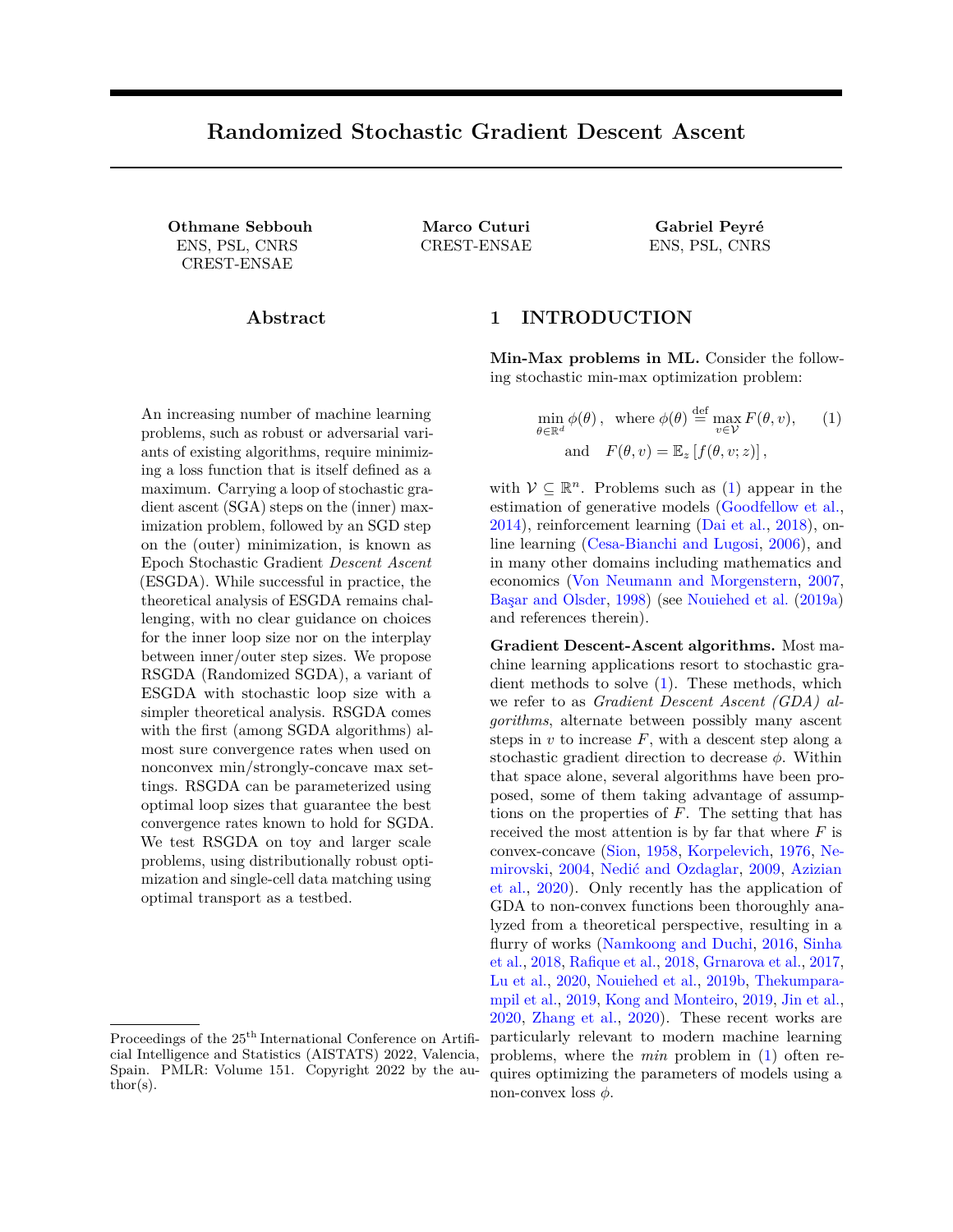#### B.3 Proofs for convergence rates in expectation

All the convergence in expectation proofs follow by telescopic cancellation in(2). Indeed, summing Inequality (2) betweent = 0 and k 1, and using the fact that 8t = 0;:::;k 1; kr ( $_t$ )k<sup>2</sup> min<sub>j=0;:::;k 1</sub> kr ( $_j$ )k<sup>2</sup>, we have

$$
\begin{array}{lll}\n\min_{t=0;\dots;k} & \text{str} & (+)k^2 & \frac{2(\begin{pmatrix} 0 \\ 0 \end{pmatrix})}{p} \begin{pmatrix} 1 & 0 \\ 0 & 0 \end{pmatrix} + \frac{2(0 - kV_0)}{p} \begin{pmatrix} 1 & 0 \\ 0 & 0 \end{pmatrix} \begin{pmatrix} 1 & 0 \\ 0 & 0 \end{pmatrix} + \frac{4L}{t-0} \begin{pmatrix} 2 & 0 & 0 \\ 0 & 0 & 0 \\ 0 & 0 & 0 \end{pmatrix} + \frac{4L}{t-0} \begin{pmatrix} 2 & 0 & 0 \\ 0 & 0 & 0 \\ 0 & 0 & 0 \end{pmatrix} \begin{pmatrix} 1 & 0 \\ 0 & 0 \\ 0 & 0 \end{pmatrix} + \frac{2L}{t-0} \begin{pmatrix} 2 & 0 & 0 \\ 0 & 0 & 0 \\ 0 & 0 & 0 \end{pmatrix} \begin{pmatrix} 1 & 0 \\ 0 & 0 \\ 0 & 0 \end{pmatrix} \begin{pmatrix} 1 & 0 \\ 0 & 0 \end{pmatrix} \begin{pmatrix} 1 & 0 \\ 0 & 0 \end{pmatrix} + \frac{2}{t-0} \begin{pmatrix} 2 & 0 & 0 \\ 0 & 0 & 0 \\ 0 & 0 & 0 \end{pmatrix} \begin{pmatrix} 1 & 0 \\ 0 & 0 \\ 0 & 0 \end{pmatrix} \begin{pmatrix} 1 & 0 \\ 0 & 0 \end{pmatrix} \begin{pmatrix} 1 & 0 \\ 0 & 0 \end{pmatrix} \begin{pmatrix} 1 & 0 \\ 0 & 0 \end{pmatrix} \begin{pmatrix} 1 & 0 \\ 0 & 0 \end{pmatrix} \end{array} \tag{9}
$$

B.3.1 Proof of Corollary 3.4

h

Using constant step sizes in (9), we have

i

$$
\min_{t=0;\dots;k=1} \frac{h}{E \text{kr } (t)k^2} \frac{2D_0}{pk} + \frac{2 Lr_0}{(1-p)k} + 4 L \approx 2 + 2 L \frac{2}{(1-p)^2} + \frac{2}{(1-p)^2} \frac{2}{(1-p)^2}.
$$
 (10)

Proof. When using the exact gradients, we have that  $2 = x^2 = 0$ . Using the constant step sizes of Corollary 3.4 in (10) directly gives the desired result.  $\Box$ 

#### B.3.2 Proof of Corollary 3.5

Proof. Using Inequality (9) and the parameter settings of Corollary 3.5, we have

$$
\begin{array}{lll}\n\text{min} & \text{E} & \text{tr} & (1, k^2) \neq \frac{2(1, 0)}{p} \cdot \frac{2(1 + 1)^{2-5}}{p} + \frac{2 \text{ L} \cdot \text{kv}_0 \cdot \text{v} \cdot (0)k^2}{(1 - p) \cdot 0(k + 1)^{2-5}} \\
& + \frac{4 \text{ L} \cdot \frac{2}{p} \cdot \text{log}(k + 1)}{(k + 1)^{2-5}} + \frac{2 \text{ L} \cdot \frac{2}{p}}{(k + 1)^{2-5}} \\
& + \frac{2^{2} \cdot 4p}{0(1 - p)^{2}(k + 1)^{2-5}} \cdot \frac{2p \cdot \text{log}(k + 1)}{0} + (1 - p) \\
& \text{if } \text{log}(k + 1) \text{ is the probability of } p \text{ and } p \text{ is the probability of } p \text{ and } p \text{ is the probability of } p \text{ and } p \text{ is the probability of } p \text{ and } p \text{ is the probability of } p \text{ and } p \text{ is the probability of } p \text{ and } p \text{ is the probability of } p \text{ and } p \text{ is the probability of } p \text{ and } p \text{ is the probability of } p \text{ and } p \text{ is the probability of } p \text{ and } p \text{ is the probability of } p \text{ and } p \text{ is the probability of } p \text{ and } p \text{ is the probability of } p \text{ and } p \text{ is the probability of } p \text{ and } p \text{ is the probability of } p \text{ and } p \text{ is the probability of } p \text{ and } p \text{ is the probability of } p \text{ and } p \text{ is the probability of } p \text{ and } p \text{ is the probability of } p \text{ and } p \text{ is the probability of } p \text{ and } p \text{ is the probability of } p \text{ and } p \text{ is the probability of } p \text{ and } p \text{ is the probability of } p \text{ and } p \text{ is the probability of } p \text{ and } p \text{ is the probability of } p \text{ and } p \text{ is the probability of } p \text{ and } p \text{ is the probability of } p \text{ and } p \text{ is the probability of } p \text{ and } p \text{ is the probability of } p \text{ and } p \text{ is the probability of } p \text{ and } p \text{ is the probability of } p \text{ and } p \text{ is the probability of } p
$$

where " / " indicates that we omit the absolute constants arising in the summations. The asymptotically dominant term is  $\frac{4 \leq \lambda^2 - \log(k+1)}{(k+1)^{2\epsilon}}$  $\frac{(-1)^{100} \cdot (1)^{100}}{(k+1)^{2-5}}$ . Hence

$$
\min_{t=0;\dots;k-1} \frac{h}{E \cdot kr} \quad (\text{t})k^2 = O \quad \frac{\log(k)}{\overline{k}}
$$

 $\Box$ 

## B.3.3 Proof of Corollary 3.6

Proof. For simplicity, we consider that  $2 \times 2$  1. Otherwise, we can simply replace and  $\sim$  by max f;  $\div$  1g, and the proof will still hold with max f;  $\div$  1g instead of .

Let  $\geq 0$ . The proof follows simply from forcing each term of the LHS of (10) to be smaller than  $\frac{2}{6}$ . This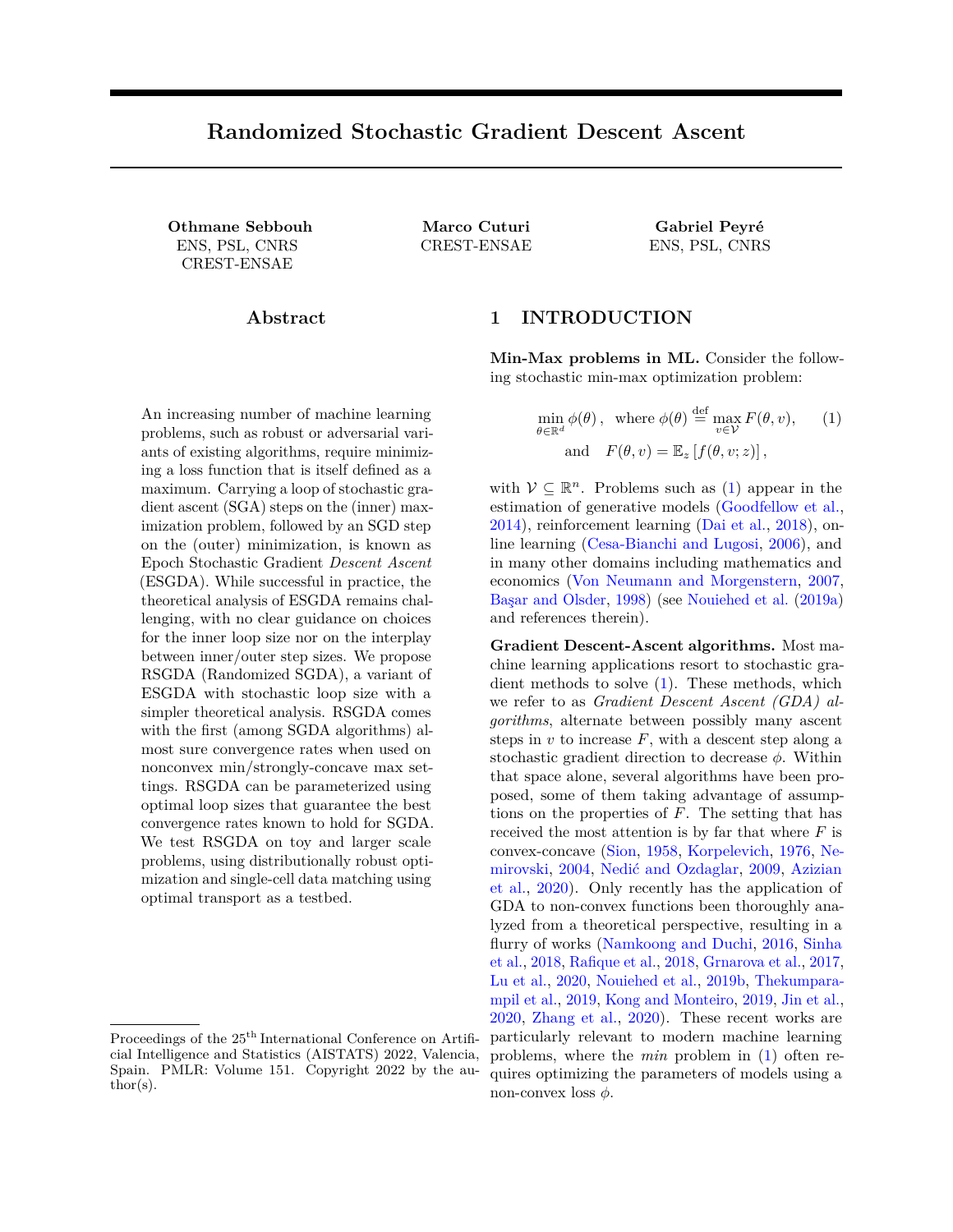results in the following step sizes

$$
= \frac{2}{24L-2} \text{ and } = \frac{2}{12L-2} \text{ min } \frac{2}{12L-2}; \frac{1}{p} \frac{p}{48} \frac{3}{3} \frac{3}{9} \frac{3}{3}; \frac{1}{p} \frac{1}{12} \frac{p}{2} \frac{2}{2} \frac{2}{2L-2};
$$

$$
\frac{1}{8} \frac{p}{2L} \frac{3}{p} \frac{3}{48} \frac{3}{3} \frac{3}{9} \frac{3}{3}; \frac{1}{p} \frac{1}{22} \frac{p}{2} \frac{2}{2} \frac{2}{2L-2};
$$

and the following lower bound onk

k 12 2 8 < : 12D0L <sup>2</sup> p<sup>2</sup> ; 48 p 3D<sup>0</sup> <sup>3</sup>L <sup>3</sup> (1 p) 3 ; 12 p 2D<sup>0</sup> <sup>2</sup>L <sup>2</sup> p p(1 p) 2 ; 8 2L q 2 + (1 p) 2 24p <sup>2</sup> <sup>2</sup> 1 p ; 2L 2 r 0 2 (1 p) 2 9 = ; :

By choosing p 2  $\frac{1}{2}$ ;  $\frac{1}{2}$ , we have that the RHS is at most of the order  $\frac{3}{5}$ .

 $\Box$ 

1

### B.3.4 Proof of Corollary 3.8

To prove Corollary 3.8, we need to use the following lemma, which ensures that the variance of the stochastic gradients decreases linearly with the minibatch size.

Lemma B.2 (Lemma A.2 in Lin et al. (2019)). Let Assumption 3.7 hold. Then, is  $G_z$  (; v) =  $\frac{1}{M}$   $\bigcup_{i=1}^{M}$  r f (; v; z<sup>i</sup>) where  $z_1$ ; :::;  $z_M$  are sampled i.i.d, then  $\sum_{i=1}^{M}$  r f (; v; z<sup>i</sup>) where  $z_1$ ; :::;  $z_M$  are sampled i.i.d, then

$$
\begin{array}{cccc} h & & & \\ E & kG_z(\ ;v) & r & F(\ ;v)k^2 & \frac{2}{M} \end{array}
$$

And the same holds with the gradient with respect to.

Proof. Using (10) with the constant step sizes of Corollary 3.8 and Lemma

$$
\begin{array}{lll}\n\text{min} & \text{E} & \text{tr} & \text{tr} & \text{tr} & \text{tr} & \text{tr} & \text{tr} & \text{tr} & \text{tr} & \text{tr} & \text{tr} & \text{tr} & \text{tr} & \text{tr} & \text{tr} & \text{tr} & \text{tr} & \text{tr} & \text{tr} & \text{tr} & \text{tr} & \text{tr} & \text{tr} & \text{tr} & \text{tr} & \text{tr} & \text{tr} & \text{tr} & \text{tr} & \text{tr} & \text{tr} & \text{tr} & \text{tr} & \text{tr} & \text{tr} & \text{tr} & \text{tr} & \text{tr} & \text{tr} & \text{tr} & \text{tr} & \text{tr} & \text{tr} & \text{tr} & \text{tr} & \text{tr} & \text{tr} & \text{tr} & \text{tr} & \text{tr} & \text{tr} & \text{tr} & \text{tr} & \text{tr} & \text{tr} & \text{tr} & \text{tr} & \text{tr} & \text{tr} & \text{tr} & \text{tr} & \text{tr} & \text{tr} & \text{tr} & \text{tr} & \text{tr} & \text{tr} & \text{tr} & \text{tr} & \text{tr} & \text{tr} & \text{tr} & \text{tr} & \text{tr} & \text{tr} & \text{tr} & \text{tr} & \text{tr} & \text{tr} & \text{tr} & \text{tr} & \text{tr} & \text{tr} & \text{tr} & \text{tr} & \text{tr} & \text{tr} & \text{tr} & \text{tr} & \text{tr} & \text{tr} & \text{tr} & \text{tr} & \text{tr} & \text{tr} & \text{tr} & \text{tr} & \text{tr} & \text{tr} & \text{tr} & \text{tr} & \text{tr} & \text{tr} & \text{tr} & \text{tr} & \text{tr} & \text{tr} & \text{tr} & \text{tr} & \text{tr} & \text{tr} & \text{tr} & \text{tr} & \text{tr} & \text{tr} & \text{tr} & \text{tr} & \text{tr} & \text{tr} & \text{tr} & \text{tr} & \text{tr} & \text{tr} & \text{tr} & \
$$

Hence,  $\frac{p}{2^2(2p+\frac{1-p}{2})} + \frac{1}{4^2(2p+\frac{1-p}{2})}$  2, we have

min t =0 ;:::;k 1 E h kr ( <sup>t</sup>)k 2 i 8 2L (1 p)k r 2 + <sup>1</sup> <sup>p</sup> 2p D<sup>0</sup> + 2L <sup>2</sup> (1 p)k r 0 + 2 2 M 0 @ <sup>1</sup> <sup>p</sup> 2 2 q p 2p + 1 p 2 + 4 1 A :

**Choosingk**  $\frac{2}{2}$  $2^2$  L (1 p)k q  $\frac{1}{2} + \frac{1}{2p}D_0 + \frac{2L^2}{(1-p)k}r_0$  and M = M (; ) ensures that r 2 2 0

$$
\frac{8^2L}{(1-p)k} \frac{1}{2+\frac{1-p}{2p}}D_0 + \frac{2L^2}{(1-p)k}r_0 \frac{2}{2} \text{ and } \frac{2}{2} \frac{2}{2} \frac{2}{p} \frac{1}{2p+\frac{1-p}{2}} + 4A = \frac{2}{2}
$$

Hence, the total number of samples required to guarantee that  $min_{t=0, ..., k-1} E[kr(t)]$  is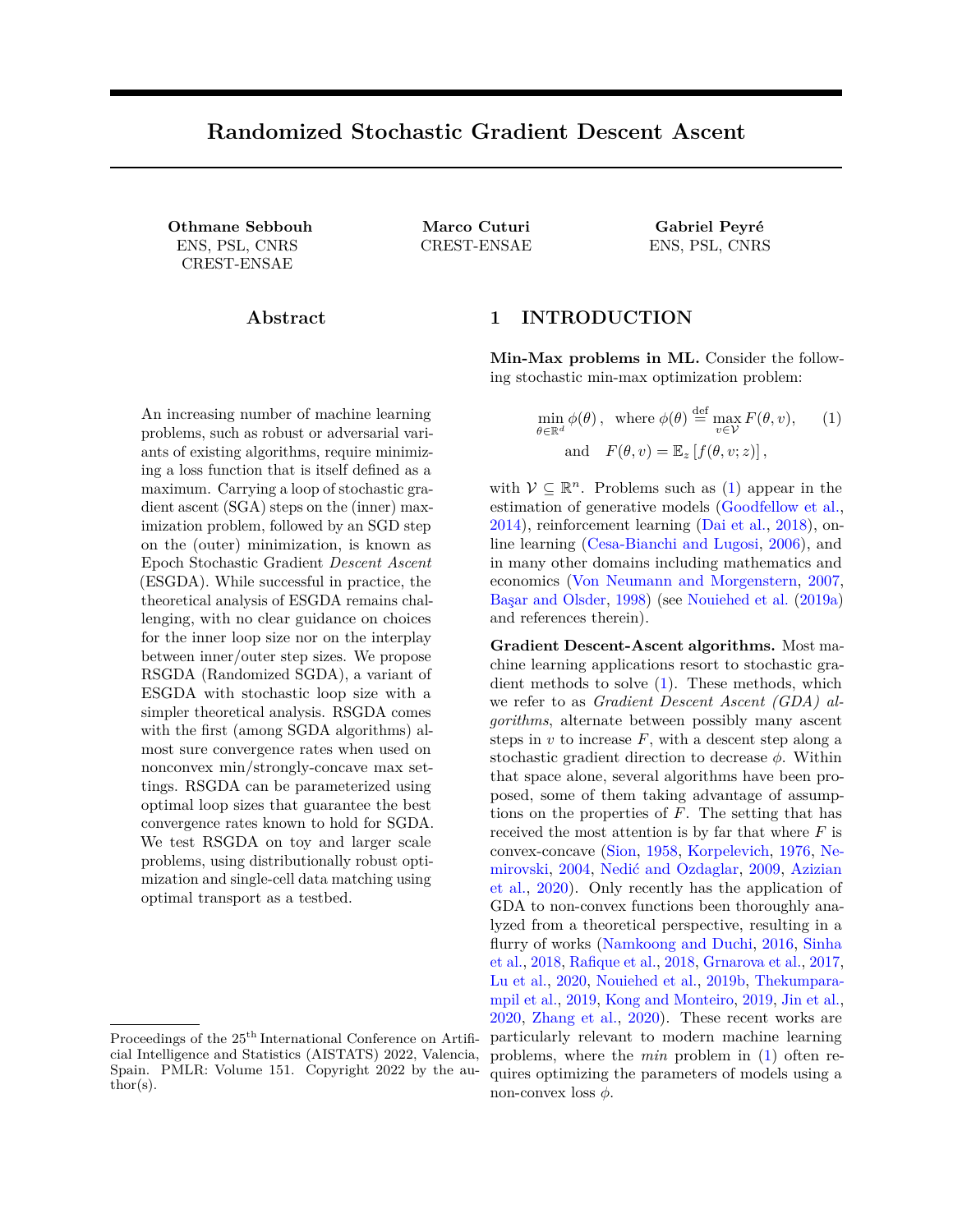max f 1; M (; )gk = O 0 @ 2 L D <sup>0</sup> 1 p q 2 + <sup>1</sup> <sup>p</sup> 2p + L <sup>2</sup> r 0 1 p <sup>2</sup> max f 1; M (; )g 1 A :

B.4 Proofs for the interpolation results of Section 3.2.1 (Corollary 3.10)

B.4.1 Almost sure convergence

Proof. Using  $\sim^2 = 0$  and  $k = \frac{1}{2}$  in (2), we have that

$$
\begin{array}{ccccccccc}\n & & & & & & & & 0 & & & & & & 1\\ \np_{k} & & & & & & & & & 1\\
p_{k} & & & & & & & & 1\\
p_{k} & & & & & & & 1\\
p_{k} & & & & & & & 1\\
p_{k} & & & & & & & 1\\
p_{k} & & & & & & & 1\\
p_{k} & & & & & & & 1\\
p_{k} & & & & & & & 1\\
p_{k} & & & & & & & 1\\
p_{k} & & & & & & & 1\\
p_{k} & & & & & & & 1\\
p_{k} & & & & & & & 1\\
p_{k} & & & & & & & 1\\
p_{k} & & & & & & & 1\\
p_{k} & & & & & & & 1\\
p_{k} & & & & & & & 1\\
p_{k} & & & & & & & 1\\
p_{k} & & & & & & & 1\\
p_{k} & & & & & & & 1\\
p_{k} & & & & & & & 1\\
p_{k} & & & & & & & 1\\
p_{k} & & & & & & & 1\\
p_{k} & & & & & & & 1\\
p_{k} & & & & & & & 1\\
p_{k} & & & & & & & 1\\
p_{k} & & & & & & & 1\\
p_{k} & & & & & & & 1\\
p_{k} & & & & & & & 1\\
p_{k} & & & & & & & 1\\
p_{k} & & & & & & & 1\\
p_{k} & & & & & & & 1\\
p_{k} & & & & & & & 1\\
p_{k} & & & & & & & 1\\
p_{k} & & & & & & & 1\\
p_{k} & & & & & & & 1\\
p_{k} & & & & & & & 1\\
p_{k} & & & & & & & 1\\
p_{k} & & & & & & & 1\\
p_{k} & & & & & & & 1\\
p_{k} & & & & & & & 1\\
p_{k} & & & & & & & 1\\
p_{k} & & & & & & & 1\\
p_{k} & & & & & & & 1\\
p_{k} & & & & & & & 1\\
p_{k} & & & & & & & 1\\
p_{k} & & & & & & & 1\\
p_{k} & & & & & & & 1\\
p_{k} & & & & & & & 1\\
p_{k} & & &
$$

Now note that by choosing  $k = \frac{1}{4(k+1)^{-1/2}} p \frac{1}{p(2p+(1-p))}$ , we have that

$$
X\n\n k = 1 ; \n\n $\begin{array}{ccc}\n & \mu_{k+1} & \mu_{k+2} \\
 & \chi & \chi & \chi \\
 & k & k\n\end{array}$ \nand\n $\begin{array}{ccc}\n & \chi & \chi & \chi \\
 & k & k & k\n\end{array}$  :
$$

Thus, proceeding as in the proof of Corollary 3.2, but with di erent choices of step sizes, we have that

$$
\min_{t=0,\dots,k} \text{kr } (\,k)k^2 = 0 \text{ k }^{1=2+} \quad :
$$

B.4.2 Anytime convergence in expectation

Proof. Using  $\sim^2 = 0$  and  $k = \frac{1}{2}$  in (2), we have that

$$
\begin{array}{llll}\n\text{min} & \text{E} & \text{kr} & \text{tr } \left( \frac{1}{t} \right) \text{R}^{2} \\
\text{min} & \text{E} & \text{kr} & \text{tr } \left( \frac{1}{t} \right) \text{R}^{2} \\
& \text{P} & \text{tr } \left( \frac{1}{t} \right) \text{R}^{2} \\
& \text{P} & \text{tr } \left( \frac{1}{t} \right) \text{R}^{2} \\
& \text{P} & \text{tr } \left( \frac{1}{t} \right) \text{R}^{2} \\
& \text{Pr } \left( \frac{1}{t} \right) \text{R}^{2} \\
& \text{Pr } \left( \frac{1}{t} \right) \text{R}^{2} \\
& \text{Pr } \left( \frac{1}{t} \right) \text{R}^{2} \\
& \text{Pr } \left( \frac{1}{t} \right) \text{R}^{2} \\
& \text{Pr } \left( \frac{1}{t} \right) \text{R}^{2} \\
& \text{Pr } \left( \frac{1}{t} \right) \text{R}^{2} \\
& \text{Pr } \left( \frac{1}{t} \right) \text{R}^{2} \\
& \text{Pr } \left( \frac{1}{t} \right) \text{R}^{2} \\
& \text{Pr } \left( \frac{1}{t} \right) \text{R}^{2} \\
& \text{Pr } \left( \frac{1}{t} \right) \text{R}^{2} \\
& \text{Pr } \left( \frac{1}{t} \right) \text{R}^{2} \\
& \text{Pr } \left( \frac{1}{t} \right) \text{R}^{2} \\
& \text{Pr } \left( \frac{1}{t} \right) \text{R}^{2} \\
& \text{Pr } \left( \frac{1}{t} \right) \text{R}^{2} \\
& \text{Pr } \left( \frac{1}{t} \right) \text{R}^{2} \\
& \text{Pr } \left( \frac{1}{t} \right) \text{R}^{2} \\
& \text{Pr } \left( \frac{1}{t} \right) \text{R}^{2} \\
& \text{Pr } \left( \frac{1}{t} \right) \text{R}^{2} \\
& \text{Pr } \left( \frac{1}{t
$$

Hence, choosing  $k = \frac{1}{4(k+1)^{-1/2}} P \frac{1}{p(2p+(1-p))}$ , we have, omitting absolute constants. As is the case in the proof of Corollary 3.5, the asymptotically dominant term in the RHS is  $\begin{array}{@{}c@{\hspace{1em}}c@{\hspace{1em}}c@{\hspace{1em}}c@{\hspace{1em}}c@{\hspace{1em}}c@{\hspace{1em}}c@{\hspace{1em}}c@{\hspace{1em}}c@{\hspace{1em}}c@{\hspace{1em}}c@{\hspace{1em}}c@{\hspace{1em}}c@{\hspace{1em}}c@{\hspace{1em}}c@{\hspace{1em}}c@{\hspace{1em}}c@{\hspace{1em}}c@{\hspace{1em}}c@{\hspace{1em}}c@{\hspace{1em}}c@{\hspace{1em}}c@{\hspace{1em}}c@{\hspace{1em}}c@{\hspace{$ . Hence,

$$
\min_{t=0;\dots;k} \sum_{i=1}^{h} \text{E}^{\text{in}} \text{E}^{\text{in}} \text{E}^{\text{in}} \text{E}^{\text{in}} \text{E}^{\text{in}} \text{E}^{\text{in}} = 0 \quad \text{P} \frac{\log(k)}{k+1} \quad \text{in} \quad \square
$$

#### B.4.3 Convergence in expectation for a given precision.

Proof. In this proof, we procede as in the proof of Corollary  $3.6$ . For simplicity, we consider that  $2 \times 1$ . Otherwise, we can simply replace by 1, and the proof will still hold with 1 instead of .

Using  $\sim^2$  = 0 and  $k = \frac{1}{2L}$  in (10), we have

min t =0 ;:::;k 1 E h kr ( <sup>t</sup>)k 2 i 2D<sup>0</sup> pk <sup>+</sup> 4L <sup>2</sup> r 0 (1 p)k + 2L <sup>2</sup> + 8 <sup>2</sup> <sup>4</sup>L 2p 2 2 (1 p) 2 + 4 <sup>2</sup> <sup>3</sup>L <sup>2</sup>p <sup>2</sup> (1 p) :

 $\Box$ 

 $\Box$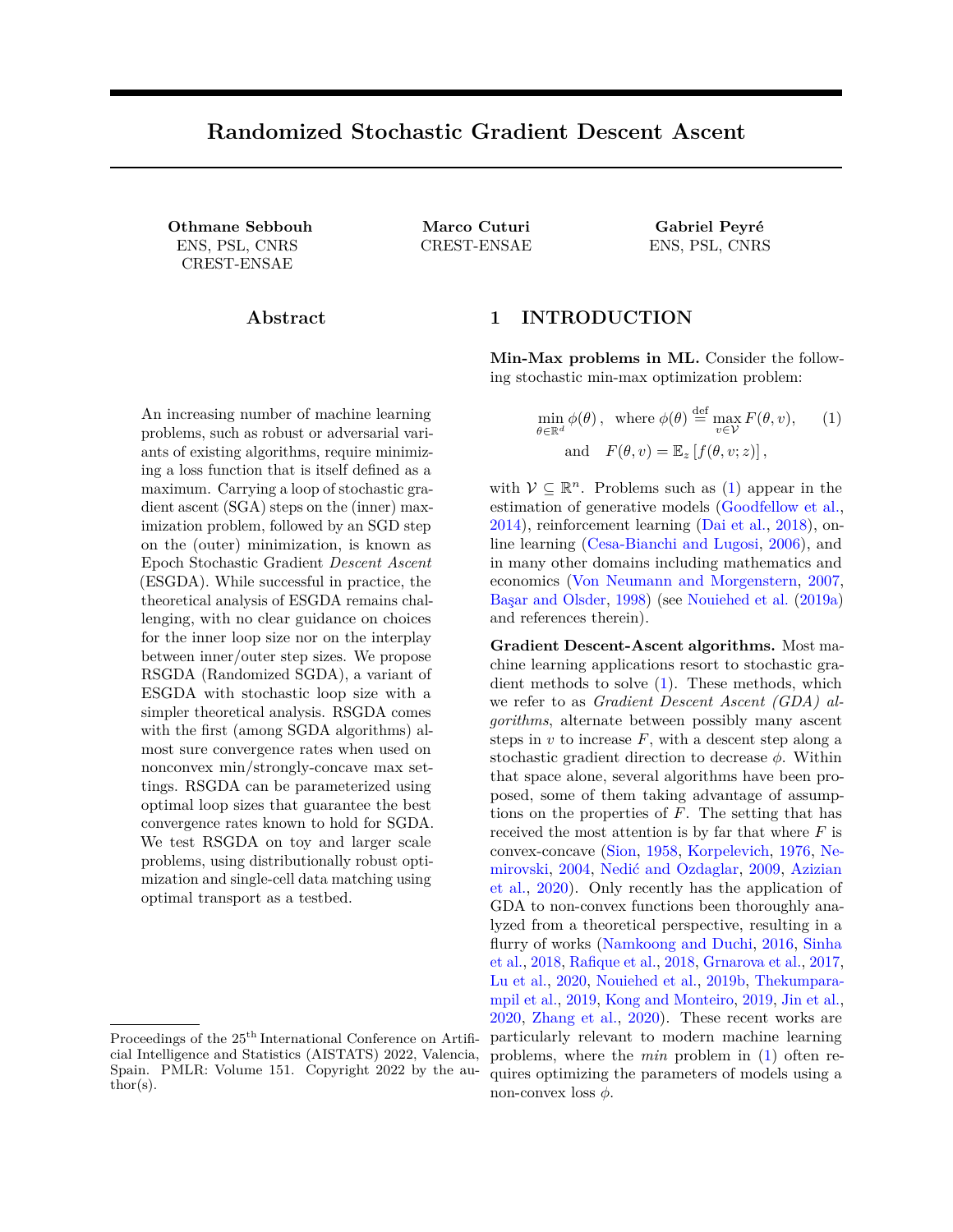Let > 0. The proof follows simply from forcing each term of the LHS of the previous inequality to be smaller than  $\frac{2}{5}$ . This results in the following choice of ,

$$
= \min \left( \frac{8}{10L-2}; \frac{1}{2}p \frac{p(1-p)}{10^{-2}Lp} \right)^r \left( \frac{1}{1-p} \frac{p}{2} \frac{p}{5} \frac{p}{p} \frac{p}{L} \right) \left( \frac{1}{8} \frac{p}{2L} \frac{1}{p} \frac{p}{2p + 1 \cdot p} \right) = \frac{9}{2}
$$

 $\overline{a}$ 

 $\Box$ 

and the following lower bound onk:

$$
k \quad \text{max} \quad \frac{8}{10000} \cdot \frac{1}{10000} \cdot \frac{2}{10000} \cdot \frac{2}{10000} \cdot \frac{2}{10000} \cdot \frac{2}{10000} \cdot \frac{2}{10000} \cdot \frac{2}{10000} \cdot \frac{2}{10000} \cdot \frac{2}{10000} \cdot \frac{2}{10000} \cdot \frac{2}{10000} \cdot \frac{2}{10000} \cdot \frac{2}{10000} \cdot \frac{2}{10000} \cdot \frac{2}{10000} \cdot \frac{2}{10000} \cdot \frac{2}{10000} \cdot \frac{2}{10000} \cdot \frac{2}{10000} \cdot \frac{2}{10000} \cdot \frac{2}{10000} \cdot \frac{2}{10000} \cdot \frac{2}{10000} \cdot \frac{2}{10000} \cdot \frac{2}{10000} \cdot \frac{2}{10000} \cdot \frac{2}{10000} \cdot \frac{2}{10000} \cdot \frac{2}{10000} \cdot \frac{2}{10000} \cdot \frac{2}{10000} \cdot \frac{2}{10000} \cdot \frac{2}{10000} \cdot \frac{2}{10000} \cdot \frac{2}{10000} \cdot \frac{2}{10000} \cdot \frac{2}{10000} \cdot \frac{2}{10000} \cdot \frac{2}{10000} \cdot \frac{2}{10000} \cdot \frac{2}{10000} \cdot \frac{2}{10000} \cdot \frac{2}{10000} \cdot \frac{2}{10000} \cdot \frac{2}{10000} \cdot \frac{2}{10000} \cdot \frac{2}{10000} \cdot \frac{2}{10000} \cdot \frac{2}{10000} \cdot \frac{2}{10000} \cdot \frac{2}{10000} \cdot \frac{2}{10000} \cdot \frac{2}{10000} \cdot \frac{2}{10000} \cdot \frac{2}{10000} \cdot \frac{2}{10000} \cdot \frac{2}{100
$$

By choosing p 2  $\frac{1}{2}$ ;  $\frac{1}{2}$ , we have that the RHS is at most of the order  $\frac{2}{2}$ ,  $\frac{4}{4}$  $2 \quad 4$ 

# C Learning with a semi-discrete Sinkhorn loss is a nonconvex-strongly concave problem

The goal of this Section is to present the details and proof of Lemma 4.2. Let us rst recall the problem setting presented in  $\overline{Y4.2}$  in more detail.

#### C.1 Problem setting

Let X  $\quad$  R<sup>p</sup>. For all n 2 N,de no [n]  $\stackrel{\text{def}}{=}$  f 1;:::;ng. Assume that we are given a xed dataset(y<sub>1</sub>;:::;y<sub>n</sub>) X Let  $X = \sum_{j=1}^{n}$  j  $y_j$ , where  $\sum_{j=1}^{n}$  j = 1 (we generalize the setting of  $Y4.2$  to non-uniform probabilities). Then, from Genevay et al. (2016), we have that for any  $2P(X)$ ,

$$
W(\;;\quad)=\max_{v\ge R^n} E_z \quad [h(z;v)];
$$

where

$$
h(x; v) = \sum_{j=1}^{x} v_{j-j}
$$
  $\log \sum_{i=1}^{x} exp \frac{v_i - c(x; y_i)}{i} + \cdots$ 

For a mapping  $q( ; ) : Z : X$ , we have

$$
W(g(~;~)_{\#}~;~) = \max_{v \ge R^n} E_z \quad [h(g(~;Z~);v)] :
$$

Thus, the problem of learning with a Sinkhorn loss can be formulated as

$$
\min_{2 \text{Re}^d} \max_{v \ge R^n} F(\cdot, v) \stackrel{\text{def}}{=} E_z \quad [h(g_z(\cdot); v)] : \tag{11}
$$

!

Assuming that a minimum exists, our goal is to nd

2 argmin ( ); where ( ) = 
$$
\max_{v \in R^n} F(v)
$$
:

C.2 Assumptions and consequences

We now detail the assumptions of Lemma 4.2. Assumption C.1. We have

1. for all z 2 Z; 7!  $c(g_z($  ); y) and y 7!  $c(g_z($  ); y) are L<sub>c</sub>-lipschitz for k  $k_2$  and k  $k_1$  respectively a.s.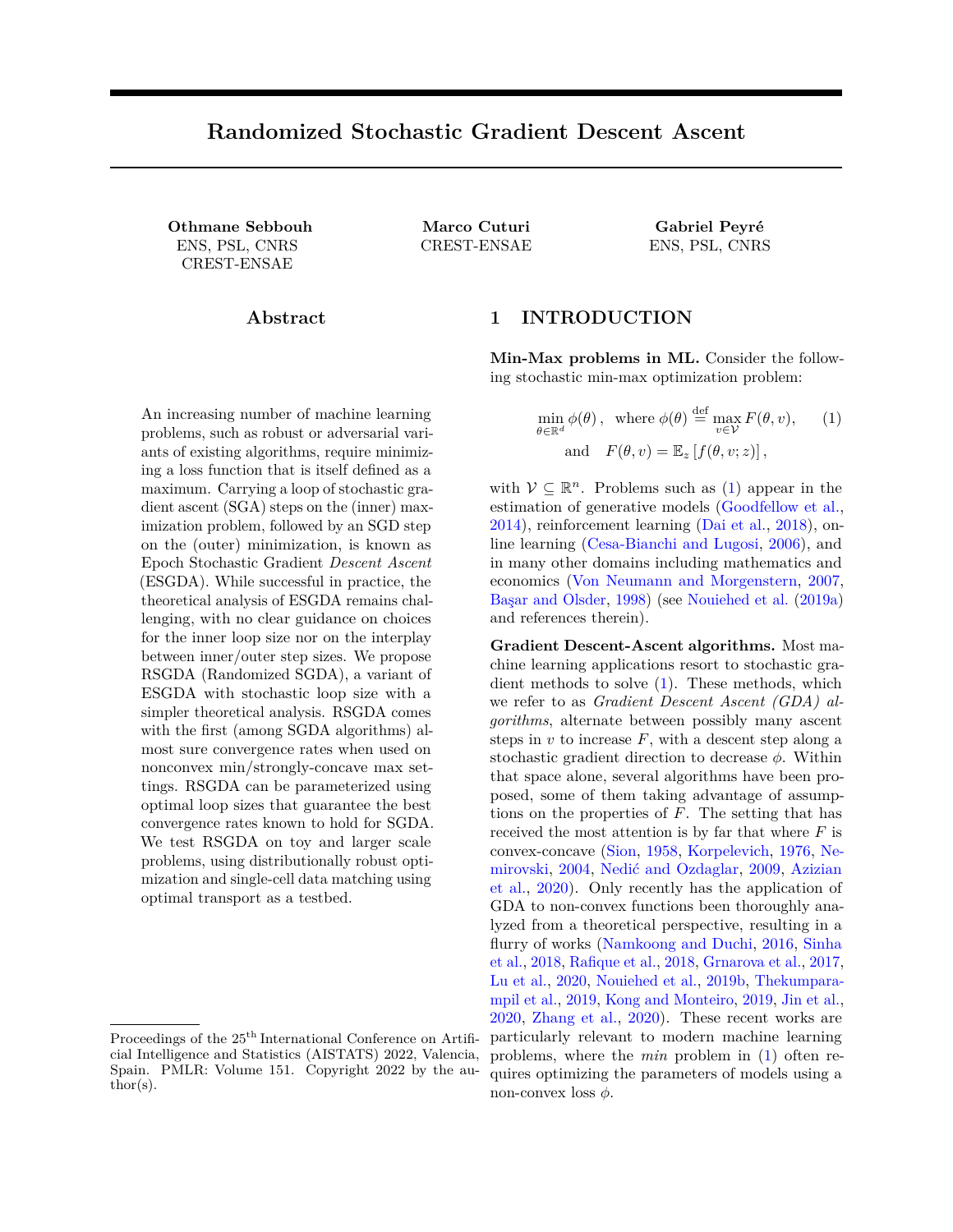2. for all  $z \, 2 \, z$  and  $y \, 2 \, Y$ ,  $7! \, c(g_z( ); y)$  is twice di erentiable and L<sub>c</sub>-smooth a.s.

Assumption C.1 has the following consequences on the function dened in  $(11)$ .

Lemma C.2. v 7!  $F(\cdot; v)$  is <sup>1</sup>-smooth for all 2  $R<sup>d</sup>$ . Moreover, if assumption C.1 holds, then

- 1. 7! F (; v) is L<sub>c</sub>-lipschitz and L<sub>F</sub>-smooth, whereL<sub>F</sub>  $\stackrel{\text{def}}{=}$   $\frac{L_c + 2 L_c^2}{L_c^2}$ .
- 2. v 7! r  $F(\cdot; v)$  and 7! r  $_vF(\cdot; v)$  are  $\frac{2L_c}{2}$ -lipschitz.

Before proving Lemma C.2, we present some notations and preliminary calculations that will be used throughout the proofs.

Notations. We de ne for all  $2 \mathbb{R}^d$ , v 2  $\mathbb{R}^n$ , z 2 Z, x; y 2 X <sup>2</sup>

$$
G_j(x) \stackrel{\text{def}}{=} G(x; y_j)
$$
  

$$
w_j(x) \stackrel{\text{def}}{=} \frac{\exp{\frac{y_j - C_j(x)}{C_k}}}{P} \frac{j}{\log{P}} \exp{\frac{y_k - C_k(x)}{C_k}}
$$
  

$$
C(g_z(\ ); y) = [C_1(g_z(\ )); \dots; C_n(g_z(\ ))]^>
$$

Closed form gradients.  $d, v 2 R<sup>n</sup>, z 2 Z and y 2 X.$  We have

r <sup>v</sup>h(g<sup>z</sup> ( ); v) = exp <sup>v</sup> c(g<sup>z</sup> ( );y ) exp <sup>v</sup> c(g<sup>z</sup> ( );y ) > 2 R n ; (12)

and

$$
r \quad h(g_z( ) ; v) = \sum_{j=1}^{\infty} \frac{\exp ^{-\frac{v_j - c_j (g_z( ) )}{2}}}{P} \frac{j}{\sum_{k=1}^{n} \exp ^{-\frac{v_k - c_k (g_z( ) )}{2}} - k} r \quad c_j (g_z( ) ) \ 2 \ R^d.
$$

Proof of Lemma C.2. Let Assumption C.1 hold. Let y 2 X .

 $\hat{ }$  v 7! F(; v) is  $\hat{ }$  -smooth.

Let 2 R<sup>d</sup>, v 2 R<sup>n</sup>, z 2 Z . De ne a  $\frac{def}{=}$  exp  $\frac{v - c(g_z( ) \cdot y)}{ }$  Di erentiating v 7! h(g<sub>z</sub>( ); v) twice, we have

$$
r_v^2 h(g_z(1); v) = \frac{1}{2} \frac{aa^2}{(a^2 1_n)^2} \frac{diag(a)}{a^2 1}
$$

Using the Cauchy-Schwartz inequality, we can show thatr  ${}^2_\nu h(x; v) = 0$ . Moreover, we have for allb 2 R<sup>n</sup>,

$$
\frac{b^{\circ} \text{ diag}(a)b}{a^{\circ} 1} = \frac{x^{n}}{n} \frac{a_{i}}{n} \frac{a_{i}}{1 - 1} a_{j} b_{i}^{2} \text{ k } bk^{2};
$$

that is,  $\frac{diag(a)}{a^2+1}$  I. This, together with the fact that  $\frac{aa^2}{(a^2+1)^2}$  0, implies that  $\frac{1}{a}$  r  $\frac{2}{v}h(x;v)$  0. This in turn implies that  $\vee$  7! F(;  $\vee$ ) is <sup>1</sup>-smooth.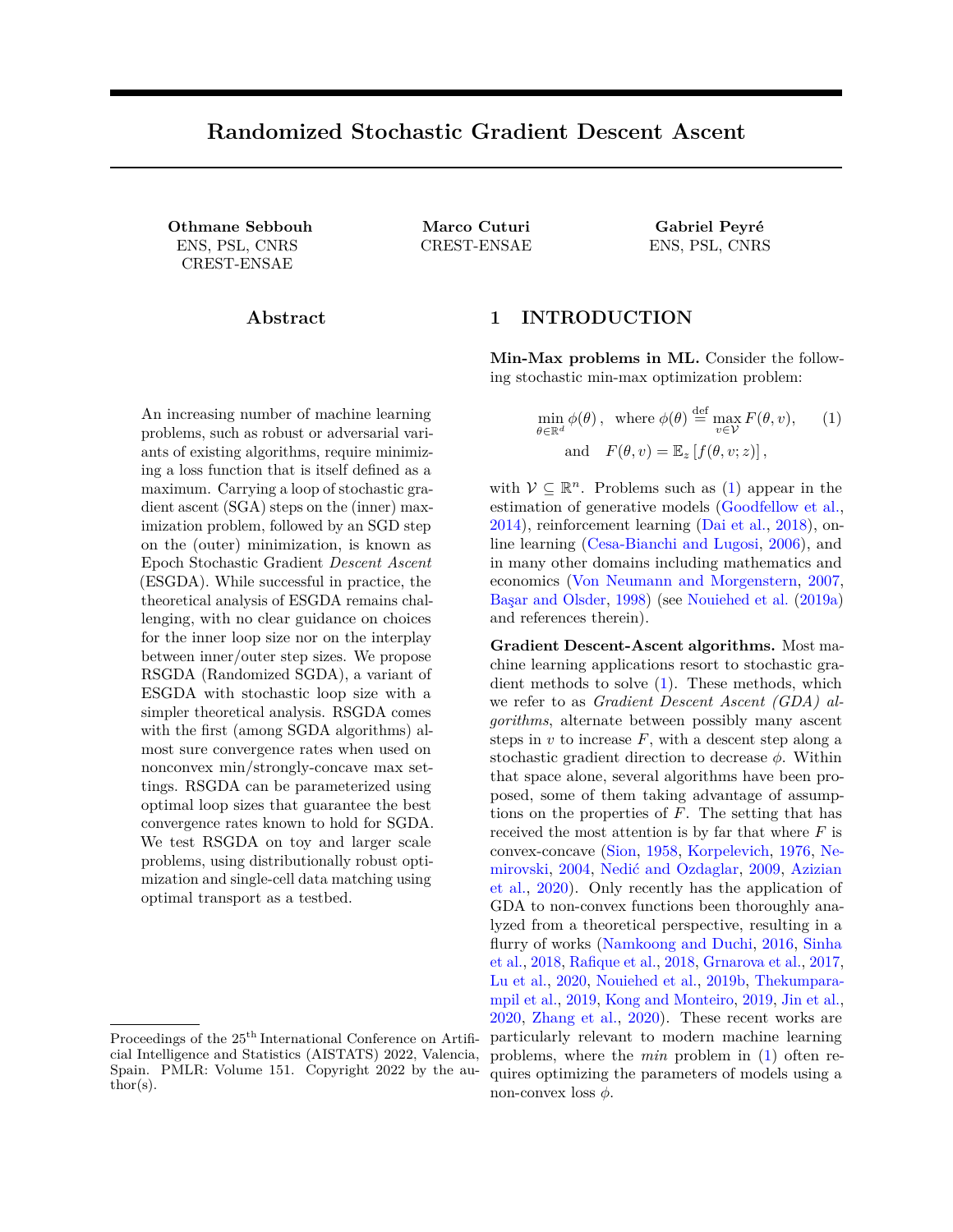$\hat{ }$  7! F(; v) is  $\frac{\mathsf{L}_{\mathsf{c}} + 2\mathsf{L}_{\mathsf{c}}^2}{\mathsf{L}}$ -smooth. Let  $2 \mathsf{R}^d$ , v  $2 \mathsf{R}^n$ , z  $2 \mathsf{Z}$ . We have r <sup>2</sup>h(g<sub>z</sub>( ); v) =  $\frac{1}{2}$ <sup>Xn</sup> j =1  $w_j (g_z($  )) r <sup>2</sup> $G (g_z($  )) r  $G (g_z($  ))r  $G (g_z($  )) $)$ Xn k=1  $w_k(g_z($  ))r  $c_k(g_z($  )) + 0 @ Xn j =1  $w_j (g_z($  ))r  $c_j (g_z($  )) 1 A Xn k=1  $w_k (g_z (\ ) )r \, g_k (g_z (\ ) )^>$ !  $=$   $\frac{1}{2}$   $x^n$ k=1  $w_k(g_z($   $))$ Xn j =1  $w_j (g_z(\ ))$  r<sup>2</sup>c<sub>j</sub> (g<sub>z</sub>( )) + (r c<sub>k</sub> (g<sub>z</sub>( )) r c<sub>j</sub> (g<sub>z</sub>( ))) r c<sub>j</sub> (g<sub>z</sub>( ))<sup>></sup>

Let b 2 R<sup>d</sup>. Then

$$
r^{2}h(g_{z}(\ );v)b
$$
  $\frac{1}{s} \int_{k=1}^{x} w_{k}(g_{z}(\ ))\int_{j=1}^{x} w_{j}(g_{z}(\ ))-r^{2}g(g_{z}(\ ))b$   
+  $kr^{2}g(g_{z}(\ ))-r^{2}g(g_{z}(\ ))+r^{2}g(g_{z}(\ ))+r^{2}g(g_{z}(\ ))+r^{2}g(g_{z}(\ ))+r^{2}g(g_{z}(\ ))+r^{2}g(g_{z}(\ ))+r^{2}g(g_{z}(\ ))+r^{2}g(g_{z}(\ ))+r^{2}g(g_{z}(\ ))+r^{2}g(g_{z}(\ ))+r^{2}g(g_{z}(\ ))+r^{2}g(g_{z}(\ ))+r^{2}g(g_{z}(\ ))+r^{2}g(g_{z}(\ ))+r^{2}g(g_{z}(\ ))+r^{2}g(g_{z}(\ ))+r^{2}g(g_{z}(\ ))+r^{2}g(g_{z}(\ ))+r^{2}g(g_{z}(\ ))+r^{2}g(g_{z}(\ ))+r^{2}g(g_{z}(\ ))+r^{2}g(g_{z}(\ ))+r^{2}g(g_{z}(\ ))+r^{2}g(g_{z}(\ ))+r^{2}g(g_{z}(\ ))+r^{2}g(g_{z}(\ ))+r^{2}g(g_{z}(\ ))+r^{2}g(g_{z}(\ ))+r^{2}g(g_{z}(\ ))+r^{2}g(g_{z}(\ ))+r^{2}g(g_{z}(\ ))+r^{2}g(g_{z}(\ ))+r^{2}g(g_{z}(\ ))+r^{2}g(g_{z}(\ ))+r^{2}g(g_{z}(\ ))+r^{2}g(g_{z}(\ ))+r^{2}g(g_{z}(\ ))+r^{2}g(g_{z}(\ ))+r^{2}g(g_{z}(\ ))+r^{2}g(g_{z}(\ ))+r^{2}g(g_{z}(\ ))+r^{2}g(g_{z}(\ ))+r^{2}g(g_{z}(\ ))+r^{2}g(g_{z}(\ ))+r^{2}g(g_{z}(\ ))+r^{2}g(g_{z}(\ ))+r^{2}g(g_{z}(\ ))+r^{2}g(g_{z}(\ ))+r^{2}g(g_{z}(\ ))+r^{2}g(g_{z}(\ ))+r^{2}g(g_{z}(\ ))+r^{2}g(g_{z}(\ ))+r^{2}g(g_{z}(\ ))+r^{2}g(g_{z}(\ ))+r^{2}g(g_{z}(\ ))+r^{2$ 

Using Cauchy-Schwarz and the fact that 7!  $G(g_z( ) )$  is L<sub>c</sub>-lipschitz, we have

 $r G(g_z())$  b kr  $G(g_z())$ k kbk  $L_c$  kbk and kr  $G_k(g_z())$  r  $G_g(g_z())$ k  $2L_c$ : Moreover, since 7!  $G(g_z($  )) is L<sub>c</sub>-smooth, we have r<sup>2</sup> $G_j(g_z($  ))b L<sub>c</sub>kbk. Hence,

$$
r^{2}h(g_{z}(.);v)b \frac{2L_{c}^{2}+L_{c}}{k}kbk^{2}w_{k}(g_{z}(.)) \sum_{j=1}^{x^{n}} w_{j}(g_{z}(.))
$$

$$
= \frac{2L_{c}^{2}+L_{c}}{k}kbk:
$$

Taking the expectation and using Jensen's inequality gives

$$
r^2F('v)b
$$
 E<sub>z</sub>  $r^2h(g_z(');v)b$   $\frac{2L_c^2+L_c}{}$  kbk:

This shows that 7! F(; v) is  $\frac{2L_c^2 + L_c}{ }$ -smooth.

 $\degree$  v 7! r  $\top$  (; v) and 7! r  $\sqrt{F}$  (; v) are  $\frac{2L_c}{\sim}$ -lipschitz. Let  $2 \mathsf{R}^d$ , v 2  $\mathsf{R}^n$ , z 2 Z. Let a 2  $\mathsf{R}^d$ . Di erentiating  $7! \mathsf{r}$  <sub>v</sub>h( $g_z($ ); v), we have

$$
r^{2} \text{ h}(g_{z}(.);v)a = \frac{1}{2} \sum_{i=1}^{N^{1}} w_{i}(g_{z}(.)) \times w_{k}(g_{z}(.))(r^{2} \text{ g}(g_{z}(.))) \times a
$$
\n
$$
= \frac{1}{2} \sum_{i=1}^{N^{1}} w_{i}(g_{z}(.))^{2} \times w_{k}(g_{z}(.))(r^{2} \text{ g}(g_{z}(.))) \times a
$$
\n
$$
= \frac{1}{2} \sum_{i=1}^{N^{1}} w_{i}(g_{z}(.))^{2} \times w_{k}(g_{z}(.)) (r^{2} \text{ g}(g_{z}(.))) \times a
$$
\n
$$
= \frac{1}{2} \sum_{i=1}^{N^{1}} w_{i}(g_{z}(.))^{2} \times w_{k}(g_{z}(.)) \times (r^{2} \text{ g}(g_{z}(.))) \times a
$$
\n
$$
= \frac{1}{2} \sum_{i=1}^{N^{1}} w_{i}(g_{z}(.))^{2} \times w_{k}(g_{z}(.))kr^{2} \text{ g}(g_{z}(.)) \times r^{2} \text{ g}(g_{z}(.))k^{2}kak^{2}
$$
\n
$$
= \frac{4L_{c}^{2}}{2}kak^{2} \times w_{i}(.)^{2}
$$
\n
$$
= \frac{4L_{c}^{2}}{2}kak^{2};
$$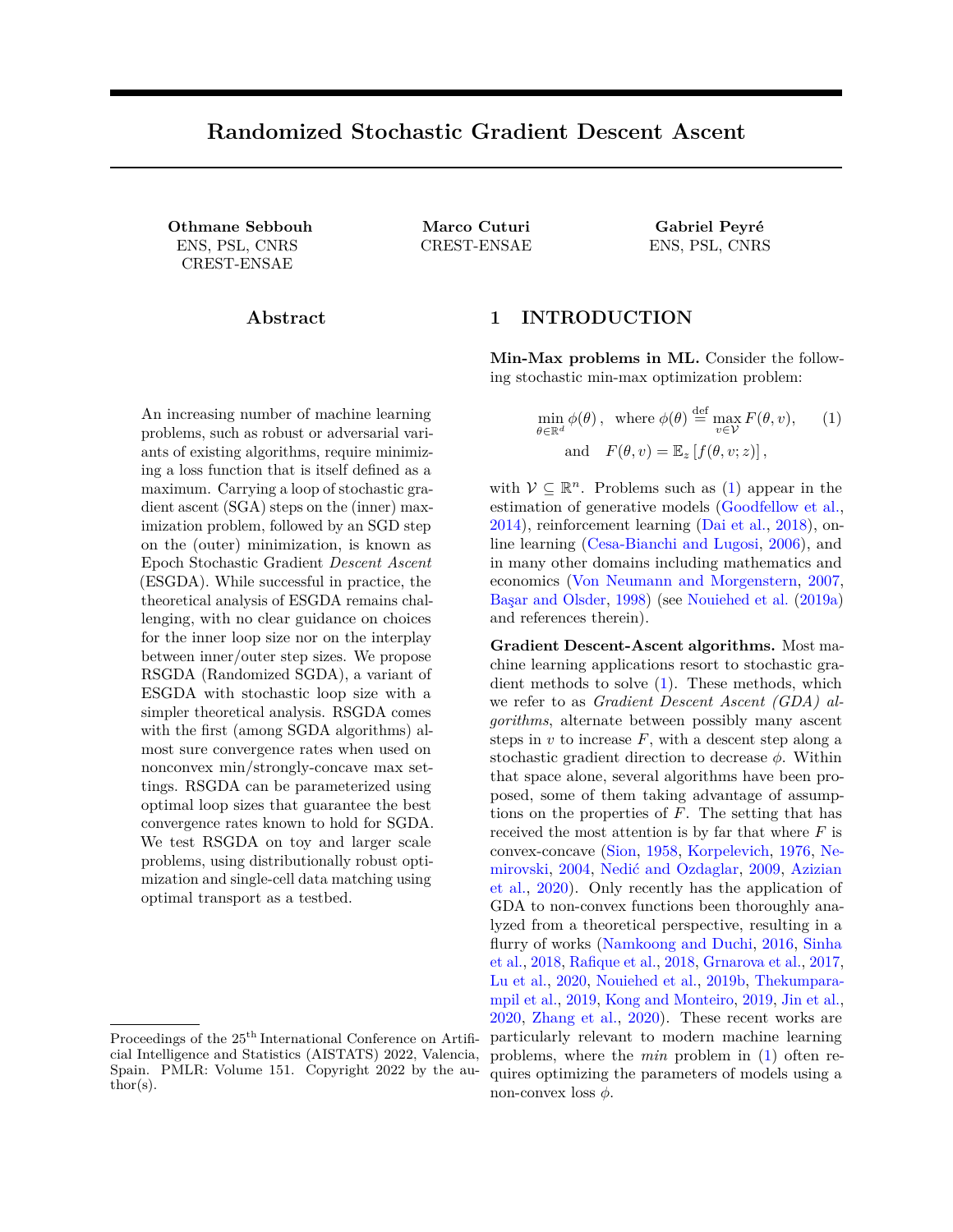where we used Jensen's inequality in the first inequality, Cauchy-Schwarz in the second, the fact that  $\theta \mapsto c_i(\theta)$  is  $L_c$ -lipschitz *a.s.* in the third, and  $w_i(\theta)^2 \leq w_i(\theta)$  in the fourth. Note that the norm on the left hand side is in  $\mathbb{R}^n$ , while that on the right hand side is in  $\mathbb{R}^d$ . Since the squared norm is convex, using Jensen's inequality,

$$
\nabla^2_{\theta v} F(\theta, v) a^{-2} \leq \mathbb{E}_{z \sim \mu} \quad \nabla^2_{\theta v} h(g_z(\theta), v) a^{-2} \leq \frac{4L_c^2}{\epsilon^2} \|a\|^2.
$$

We conclude that  $\theta \mapsto \nabla_v F(\theta, v)$  is  $\frac{2L_c}{\epsilon}$ -lipschitz for all  $v \in \mathbb{R}^n$ . Similarly, we have that  $v \mapsto \nabla_{\theta} F(\theta, v)$  is  $\frac{2L_c}{\epsilon}$ -lipschitz for all  $\theta \in \mathbb{R}^d$ .

<span id="page-24-1"></span><span id="page-24-0"></span> $\Box$ 

#### **C.3 Restricting the maximization problem**

In this section, we give the explicit form of the set  $V$  in Lemma 4.2. Indeed, we show that the problem  $\max_{v \in \mathbb{R}^n} F(\theta, v)$  can be restricted to a smaller bounded set on which  $v \mapsto F(\theta, v)$  is strongly-concave for all  $\theta \in \mathbb{R}^d$ .

**Lemma C.3.** *Let Assumption C.1 hold. Define*

$$
\mathcal{V} \stackrel{\text{def}}{=} v \in \mathbb{R}^n : \|v\|_2 \le \frac{L_c}{n} \sum_{i,k=1}^n \|y_k - y_i\|_\infty \text{ and } \sum_{i=1}^n v_i = 0 \quad . \tag{13}
$$

*Then, for all*  $\theta \in \mathbb{R}^d$ ,

$$
\max_{v \in \mathbb{R}^n} F(\theta, v) = \max_{v \in \mathcal{V}} F(\theta, v),\tag{14}
$$

*and F admits a unique maximizer on* V*.*

*Proof.* Let  $v^* \in \text{argmax}_{v \in \mathbb{R}^n} F(\theta, v)$ . Since  $\theta \mapsto c(g_z(\theta), y)$  is  $L_c$ -lipschitz, we have that the (Sinkhorn) Kantorvitch potentials are *Lc*-Lipschitz on Y as well (Genevay et al., 2019, Proposition 1). This means, in the discrete setting, that for any  $v^* \in \operatorname{argmax}_{v \in \mathbb{R}^n} F(\theta, v)$  and  $(k, i) \in [n]^2$ ,

$$
|v_k^* - v_i^*| \le L_c \|y_k - y_i\|_{\infty}.
$$

Hence,

$$
v_i^* - L_c \|y_k - y_i\|_{\infty} \le v_k^* \le v_i^* + L_c \|y_k - y_i\|_{\infty}.
$$

Further, since the Kantorovitch potentials are uniquely defined upto a constant, we can restrict our attention to the *unique* vector  $v^* \in \mathbb{R}^n$  which verifies  $\frac{n}{i-1} v_i^* = 0$ . Thus, summing the previous inequality from  $i = 1$ to *n* and rearranging, we have

$$
|v_k^*| \leq \frac{L_c}{n} \sum_{i=1}^n ||y_k - y_i||_{\infty}.
$$

Finally, summing between  $k = 1$  and *n* and using the fact that  $||v||_2 \le ||v||_1$ , we have that

$$
||v^*||_2 \le \frac{L_c}{n} \sum_{i,k=1}^n ||y_k - y_i||_{\infty}.
$$

That is, the unique solution  $v^*$  to the maximization problem  $\max_{v \in \mathbb{R}^n} F(\theta, v)$  which verifies  $n_i = 0$  also verifies the previous inequality. Thus, we can restrict the maximization to the set  $\mathcal V$  defined in [\(13\)](#page-24-0)  $\Box$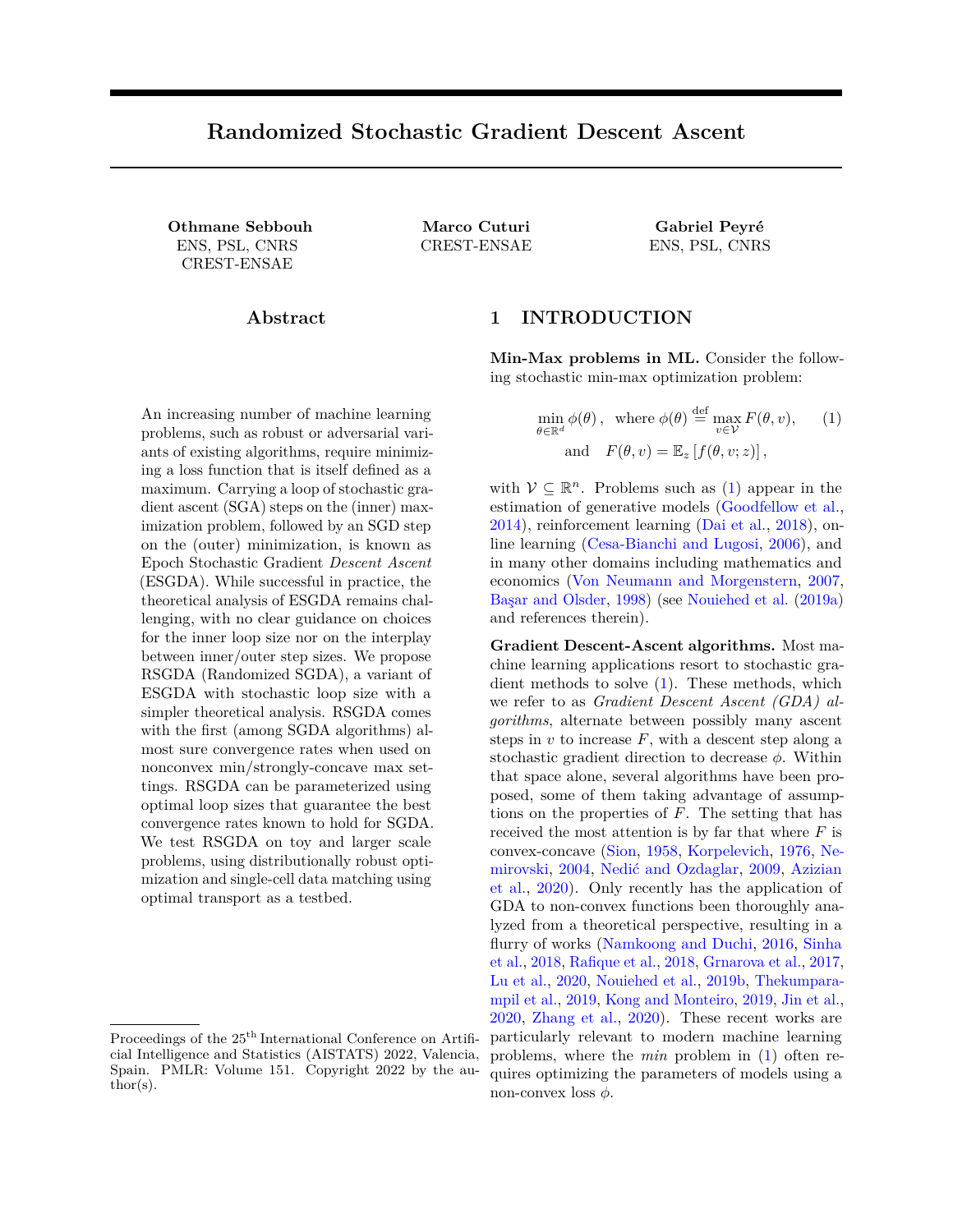**Remark C.4.** *Suppose we want to solve Problem* [\(14\)](#page-24-1) *using Projected Stochastic Gradient Ascent. For simplicity, suppose here that*  $g(z, \theta) = z$  *for all*  $z, \theta \in \mathcal{Z} \times \mathbb{R}^d$  *almost surely. Suppose that we initialize at*  $v_0 = 0$  and update for all  $k \in \mathbb{N}$ ,  $v_{k+1} = \Pi_V (v_k + \eta \nabla_v h(z_k, v_k))$ , where  $z_k \sim \mu$ . From (12), we have that for all  $z \in \mathcal{Z}$  and  $v \in \mathbb{R}^n$ ,  $\frac{n}{j=1} \partial_{v^j} h(z, v) = 0$ , so that, since we initialize at  $v_0 = 0$ , we will have  $\frac{n}{j=1} v_k^j = 0$ *for all*  $k \in \mathbb{N}$ *. Hence, we can replace the set*  $\mathcal{V}$  *by*  $\tilde{\mathcal{V}} \stackrel{\text{def}}{=} v \in \mathbb{R}^n : ||v||_2 \leq \frac{L_c}{n}$  $\int_{i,k=1}^{n} \|y_k - y_i\|_{\infty}$  *. Let*  $\beta = \frac{L_c}{n}$  $\sum_{i,k=1}^{n} \|y_k - y_i\|_{\infty}$ . The projection operator is then simply

$$
\Pi_{\tilde{\mathcal{V}}}(v) = \frac{\beta v}{\max{\{\|v\|,\beta\}}}
$$

*for all*  $v \in \mathbb{R}^n$ .

#### **C.4 The semi-dual objective is strongly concave on the subset** V

We now show that  $v \mapsto F(\theta, v)$  is strongly concave on  $\mathcal V$  for all  $\theta \in \mathbb R^d$ . **Proposition C.5.** *Let Assumption C.1 hold. Define*

V *def* = *v* ∈ R *n* : k*v*k<sup>2</sup> ≤ *Lc n n i,k*=1 k*y<sup>k</sup>* − *yi*k<sup>∞</sup> *and n i*=1 *v<sup>i</sup>* = 0 *.*

Let  $\Delta_y^n = \max_{i,k \in [n]} ||y_k - y_i||_{\infty}$ . Then, the function  $v \mapsto F(\theta, v)$ , where F is defined in (11), is  $\xi$ -strongly *concave on* V*, with*

$$
\xi \stackrel{\text{def}}{=} \frac{\exp \frac{-2(n+2)L_c\Delta_y^n}{\epsilon} \min_{k \in [n]} k}{2n\epsilon}.
$$

*Proof.* Let  $v, d \in V$  and define  $a = \exp(\frac{v - c(g_z(\theta), y)}{\epsilon})$   $\odot$  . By differentiating  $v \mapsto h(g_z(\theta), v)$  twice, we have, using standard computations for the log-sum-exp function:

$$
\nabla_v^2 h(x,v) = \frac{1}{\epsilon} \frac{aa^{\top}}{(\mathbf{1}_n \top a)^2} - \frac{\text{diag}(a)}{\mathbf{1}_n \top a} .
$$

Hence,

$$
d^{\top} \nabla_v^2 h(x, v) d = \frac{1}{\epsilon} \frac{\left(\frac{n}{i-1} a_i d_i\right)^2}{\left(\mathbf{1}_n \top a\right)^2} - \frac{n}{i-1} a_i d_i^2
$$

$$
= \frac{1}{\epsilon} \frac{\left(\frac{n}{i-1} a_i d_i\right)^2}{\left(\mathbf{1}_n \top a\right)^2} - \frac{\frac{n}{i-1} a_i d_i^2}{\mathbf{1}_n \top a}
$$

Define  $w_i = \frac{a_i}{\frac{n}{k-1} a_k}$ . Then, we can rewrite the previous equality as

$$
d^{\top} \nabla_v^2 h(x, v) d = \frac{1}{\epsilon} \left( \int_{i=1}^n w_i d_i \right)^2 - \int_{i=1}^n w_i d_i^2
$$

Since  $\int_{j=1}^{n} w_j = 1$ , it is easy to show that

$$
\int_{i=1}^{n} w_i d_i^2 - \left(\int_{i=1}^{n} w_i d_i\right)^2 = \frac{1}{2} \int_{i,j} w_i w_j (d_i - d_j)^2.
$$

Hence,

$$
d^{\top} \nabla_v^2 h(x, v) d = -\frac{1}{2\epsilon} \qquad w_i w_j (d_i - d_j)^2 .
$$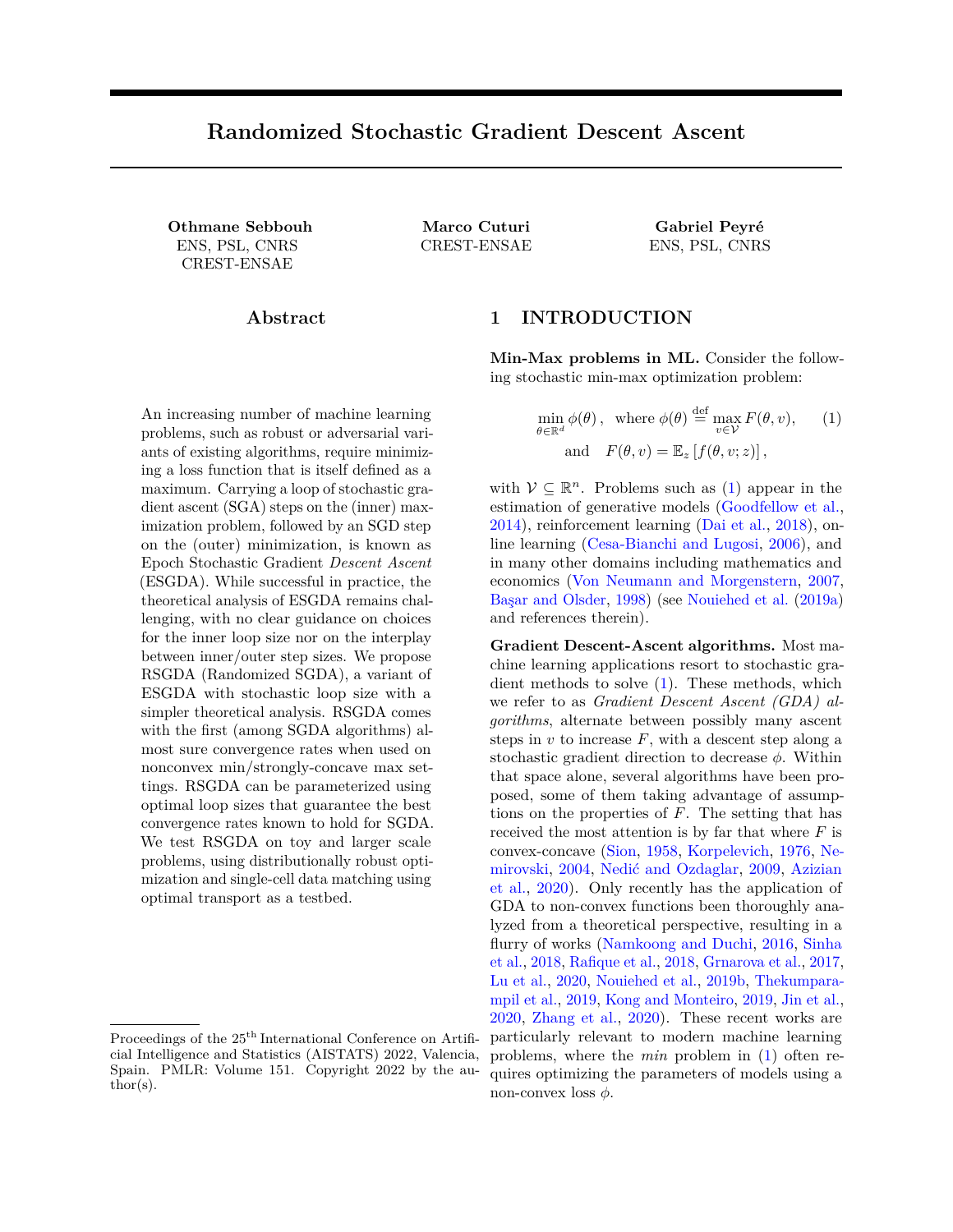But we have for all  $i \in [n]$ ,  $w_i = \frac{\exp(\frac{v_i}{\epsilon})\nu_i}{\frac{n}{k-1}\exp(\frac{v_k}{\epsilon} + c(x, y_i) - c(x, y_k))}$ . And since  $y \mapsto c(x, y)$  is  $L_c$ -lipschitz for all  $x \in \mathcal{X}$ , we have

$$
|c(x,y_i) - c(x,y_k)| \le L_c \|y_i - y_k\|_{\infty} \le L_c \Delta_y^n, \quad \text{where} \quad \Delta_y^n = \max_{i,k \in [n]} \|y_i - y_k\|_{\infty}.
$$

Since  $v \in V$ , we also have that

$$
||v||_2 \leq \frac{L_c}{n} \quad ||y_k - y_i||_{\infty} \leq nL_c\Delta_y^n.
$$

Using these two inequalities to lower bound  $w_i$ , we have that

$$
w_i \geq \frac{\exp \frac{-(n+2)L_c\Delta_y^n}{\epsilon} \min_{k \in [n]} k}{n}.
$$

Hence,

$$
d^{\top} \nabla_v^2 h(x, v) d \leq -\frac{\exp \frac{-2(n+2)L_c \Delta_y^n}{\epsilon} \min_{k \in [n]} k}{2n^2 \epsilon} \frac{(d_i - d_j)^2}{i j}.
$$

But since  $d \in V$ , we have that  $\int_{i=1}^{n} d_i = 0$ . Hence;  $\int_{i}^{i} (d_i - d_j)^2 = 2n - \int_{i=1}^{n} d_i^2 = 2n ||d||^2$ . Hence,

$$
d^\top \nabla^2_v h(g_z(\theta),v)d\leq -\frac{\exp\left|\frac{-2(n+2)L_c\Delta_y^n}{\epsilon}\right|}{2n\epsilon}\min_{k\in[n]}\left|k\right||^2.
$$

This inequality holds for all  $z \sim \mathcal{D}$  almost surely. Taking the expectation shows that  $v \mapsto F(\theta, v)$  is strongly concave on  $V$  for all  $\theta \in \mathbb{R}^d$ .  $\Box$ 

# **D Details about the experimental setting of Section 4.2**

For ease of exposition, we redefine here the semi-dual function used in §4.2. Let  $x \in \mathcal{X}$ , and consider a point cloud  $(y_j)_{j=1}^n \subseteq \mathcal{Y}$ . Then we define for all  $v \in \mathbb{R}^n$ ,

$$
h \ x, (y_j)_{j=1}^n; v \stackrel{\text{def}}{=} \frac{1}{n} \int_{j=1}^n v_j - \epsilon \log \frac{1}{n} \sum_{j=1}^n \exp \frac{v_j - c(x, y_j)}{\epsilon} - \epsilon.
$$
 (15)

The goal is to solve the following problem

$$
\min_{\theta \in \mathbb{R}^d} \mathcal{W}_{\epsilon} \quad \mu, \quad \delta_{f_{\theta}(y_j)} \equiv \max_{v \in \mathbb{R}^n} \mathbb{E}_{x \sim \mu} \quad h \quad x, \left(f_{\theta}(y_j)\right)_{j=1}^n; v \quad .
$$

Thus, if  $\mu = \frac{1}{m}$  $\sum_{i=1}^{m} \delta_{x_i}$  for  $(x_i)_{i=1}^{m} \subseteq \mathcal{X}$ , we want to solve

<span id="page-26-1"></span>
$$
\min_{\theta \in \mathbb{R}^d} \max_{v \in \mathbb{R}^n} \frac{1}{m} \sum_{i=1}^m h \ x_i, (f_{\theta}(y_j))_{j=1}^n; v .
$$

#### **D.1 Dataset, architecture and OT hyperparameters**

**Dataset.** The dataset we used was first considered in Stark et al. (2020). It consists of a single-cell profile of a metastatic melanoma sample from the Tumor Profiler Consortium<sup>[1](#page-26-0)</sup>. It contains single-cell data from a

<span id="page-26-0"></span><sup>1</sup>https://tpreports.nexus.ethz.ch/download/scim/data/tupro/